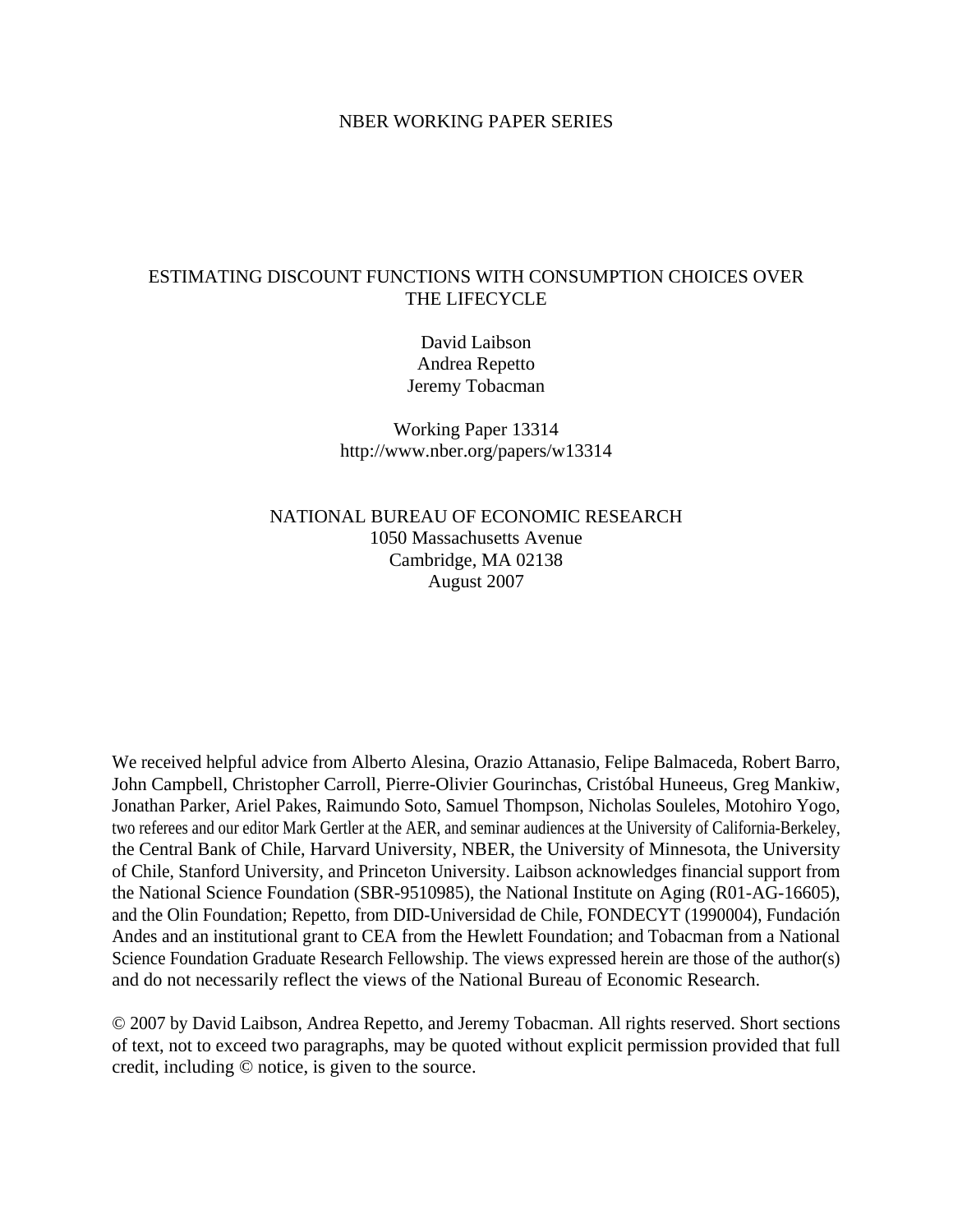Estimating Discount Functions with Consumption Choices over the Lifecycle David Laibson, Andrea Repetto, and Jeremy Tobacman NBER Working Paper No. 13314 August 2007 JEL No. D91,E21

#### **ABSTRACT**

Intertemporal preferences are difficult to measure. We estimate time preferences using a structural buffer stock consumption model and the Method of Simulated Moments. The model includes stochastic labor income, liquidity constraints, child and adult dependents, liquid and illiquid assets, revolving credit, retirement, and discount functions that allow short-run and long-run discount rates to differ. Data on retirement wealth accumulation, credit card borrowing, and consumption-income comovement identify the model. Our benchmark estimates imply a 40% short-term annualized discount rate and a 4.3% long-term annualized discount rate. Almost all specifications reject the restriction to a constant discount rate. Our quantitative results are sensitive to assumptions about the return on illiquid assets and the coefficient of relative risk aversion. When we jointly estimate the coefficient of relative risk aversion and the discount function, the short-term discount rate is 15% and the long-term discount rate is 3.8%.

David Laibson Department of Economics Littauer M-14 Harvard University Cambridge, MA 02138 and NBER dlaibson@harvard.edu

Jeremy Tobacman Department of Economics Manor Road Building University of Oxford Oxford OX1 3UQ jeremy.tobacman@economics.ox.ac.uk

Andrea Repetto University of Chile arepetto@dii.uchile.cl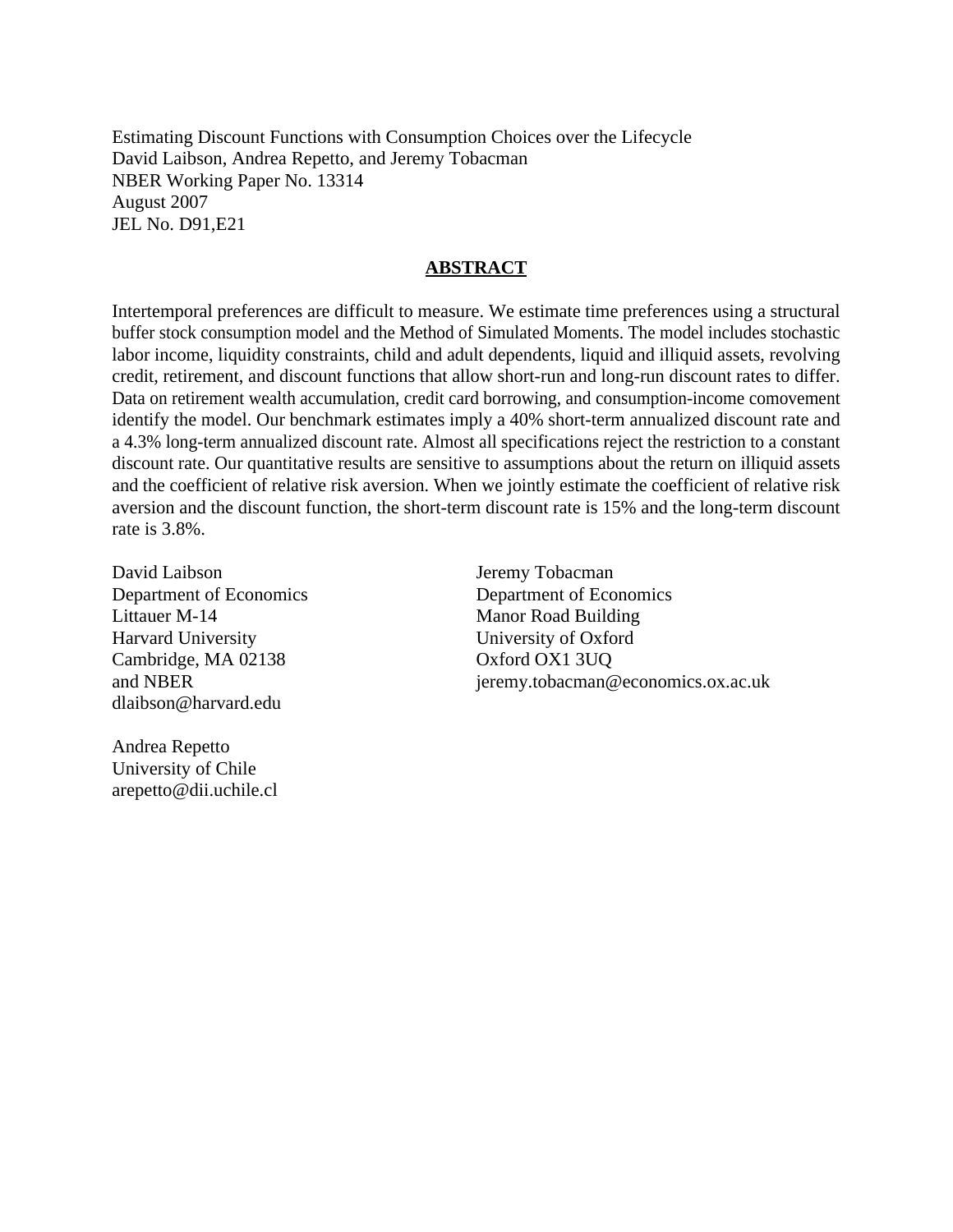### 1 Introduction

Though intertemporal preferences play a critical role in most important economic decisions, economists have not identified a reliable method for measuring them (Frederick, Loewenstein and O'Donoghue 2002). The vast majority of research on time preferences has used laboratory studies in which the experimenter controls the choices that subjects face. Laboratory experiments often ask subjects to weigh immediate rewards against delayed rewards. A typical study asks subjects if they would prefer  $X$  now or  $Y$  at a specified future date.

Despite the advantages of controlled laboratory experimentation, such studies may confound time preferences with other considerations, like the trustworthiness of the experimenter, the abstract nature of the laboratory task, or the outside investment options of the subject. It is not clear whether laboratory experiments measure the discount function, market interest rates, curvature of the utility function, some combination of these factors, or something else entirely.

Research using structural modelling and *field* data has its own strengths and weaknesses. Field data reflect choices from real-world markets and hence have greater external validity than abstract and unfamiliar laboratory decisions. Research with field data can also take advantage of existing large datasets on household behavior. However, field data are difficult to interpret since the researcher does not know exactly what tradeoffs households actually face in the marketplace. Structural modelling helps to pin down some of these tradeoffs but such modelling relies on a large set of explicit and implicit assumptions.

Given all of these considerations, laboratory and field research complement each other. Hence it is surprising that efforts to estimate discount rates have primarily used laboratory evidence.<sup>1</sup> This imbalance is particularly true of the recent research on *generalized* time preferences (i.e., discount functions that are not restricted to the class of exponential functions). Hundreds of studies beginning with Chung and Herrnstein (1967) and reviewed in Ainslie (1992) and Frederick et al. (2002) have estimated generalized discount functions with laboratory evidence while only a handful have attempted to do this with field data. $^2$ 

<sup>&</sup>lt;sup>1</sup>Notable exceptions include Carroll and Samwick (1997), Gourinchas and Parker (2002), Hausman (1979), Lawrence (1991), Samwick (1998), Viscusi and Moore (1989), and Warner and Pleeter (2001).

<sup>&</sup>lt;sup>2</sup> Prominent field studies include Attanasio and Weber (1995), Attanasio, Banks, Meghir and Weber (1999), Paserman (2004), Fang and Silverman (2004), and Shui and Ausubel (2004).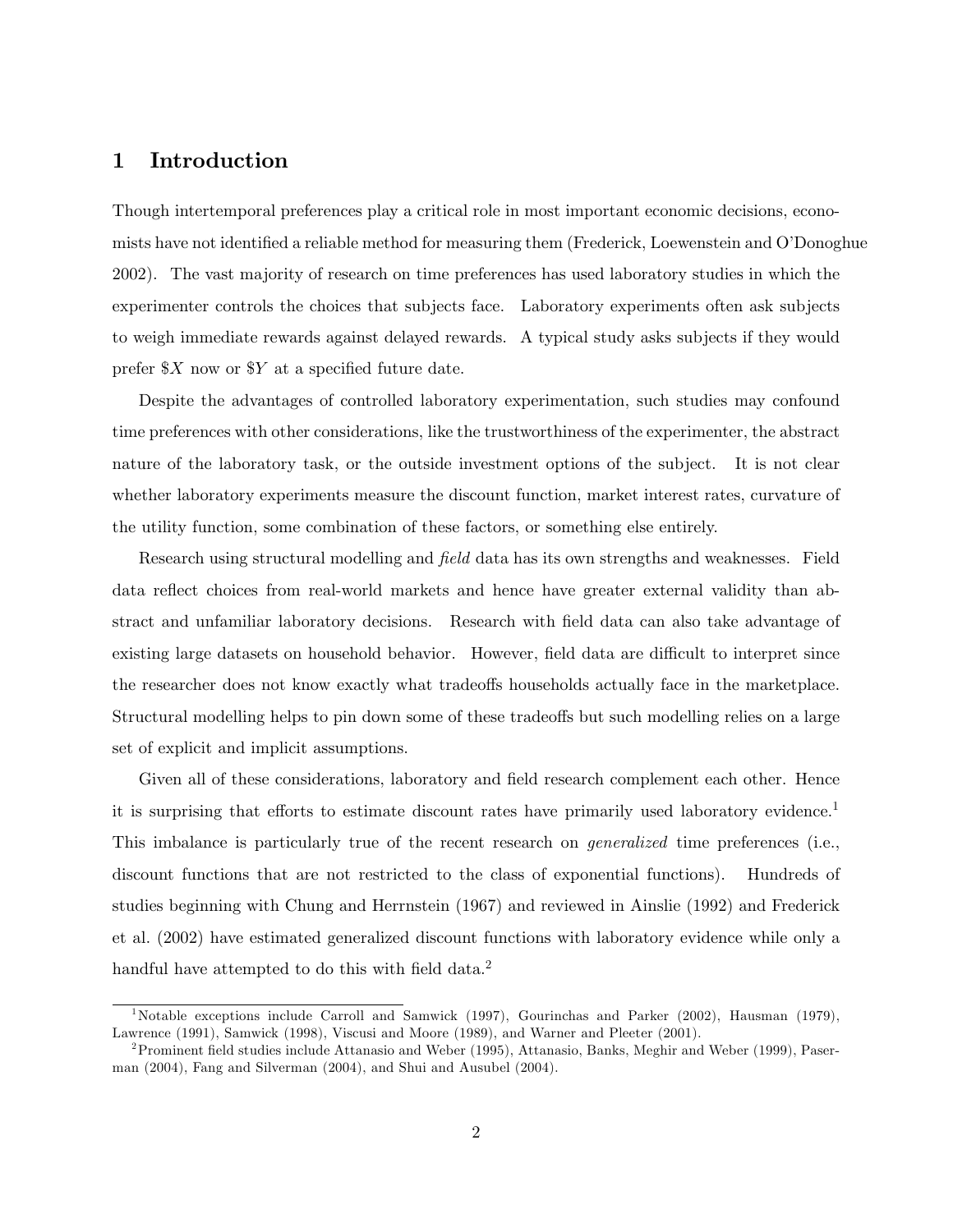The current paper contributes to the literature estimating generalized discount functions using field data. We use lifecycle consumption data to estimate time preferences and to formally test the restriction to exponential discounting. Specifically, we use numerical methods to recursively solve and simulate a structural "buffer stock" model of lifecycle consumption and investment choices (Deaton 1991, Carroll 1992, Carroll 1997). Our model includes a rich array of nancial instruments, constraints, demographic factors, and stochastic events  $-e.g.,$  liquid and illiquid assets, revolving credit, liquidity constraints, household dependents, mortality, retirement, Social Security, and stochastic labor income – and thus controls for a number of relevant factors that affect intertemporal decisions.

We estimate the model's time preference parameters using a two-stage Method of Simulated Moments (MSM) procedure (McFadden 1989, Pakes and Pollard 1989, Duffie and Singleton 1993), which was first used to study lifecycle consumption behavior by Gourinchas and Parker  $(2002)^3$ The MSM procedure extends the Generalized Method of Moments (GMM) to account for numerical simulation error. In the first stage of the MSM procedure we estimate inputs to the life-cycle model, including the parameters of the stochastic labor income process, interest rates, credit card borrowing limits, and parameters that describe variation in household size over the lifecycle. In the second stage of the MSM procedure we use the simulation model to estimate time preference parameters. These preference parameters are identified by empirical patterns of wealth accumulation, credit card borrowing, and consumption-income comovement. Uncertainty in estimates of the first stage parameters propagates to the standard errors for the time preference parameters estimated in the second stage. Formal incorporation of the first stage is critical since it raises our second-stage standard errors by nearly an order of magnitude.

Our analysis has three goals. First, this paper uses field data to estimate time preference parameters for households with a high school degree but not a college degree, comprising 59% of the US population. We study both the (restricted) exponential discount function and an (unrestricted) generalization that nests the exponential case. The unrestricted quasi-hyperbolic discount function

 $3$ Gourinchas and Parker (2002) and French (2005) use MSM to estimate different aspects of consumption models. Gourinchas and Parker identify the exponential discount function and the coefficient of relative risk aversion from lifecycle consumption profiles. French assesses how the opportunity to save and self-insure affects the impact of legislated Social Security and Medicare eligibility ages on the retirement decision. Most other applications of MSM have been in the industrial organization literature.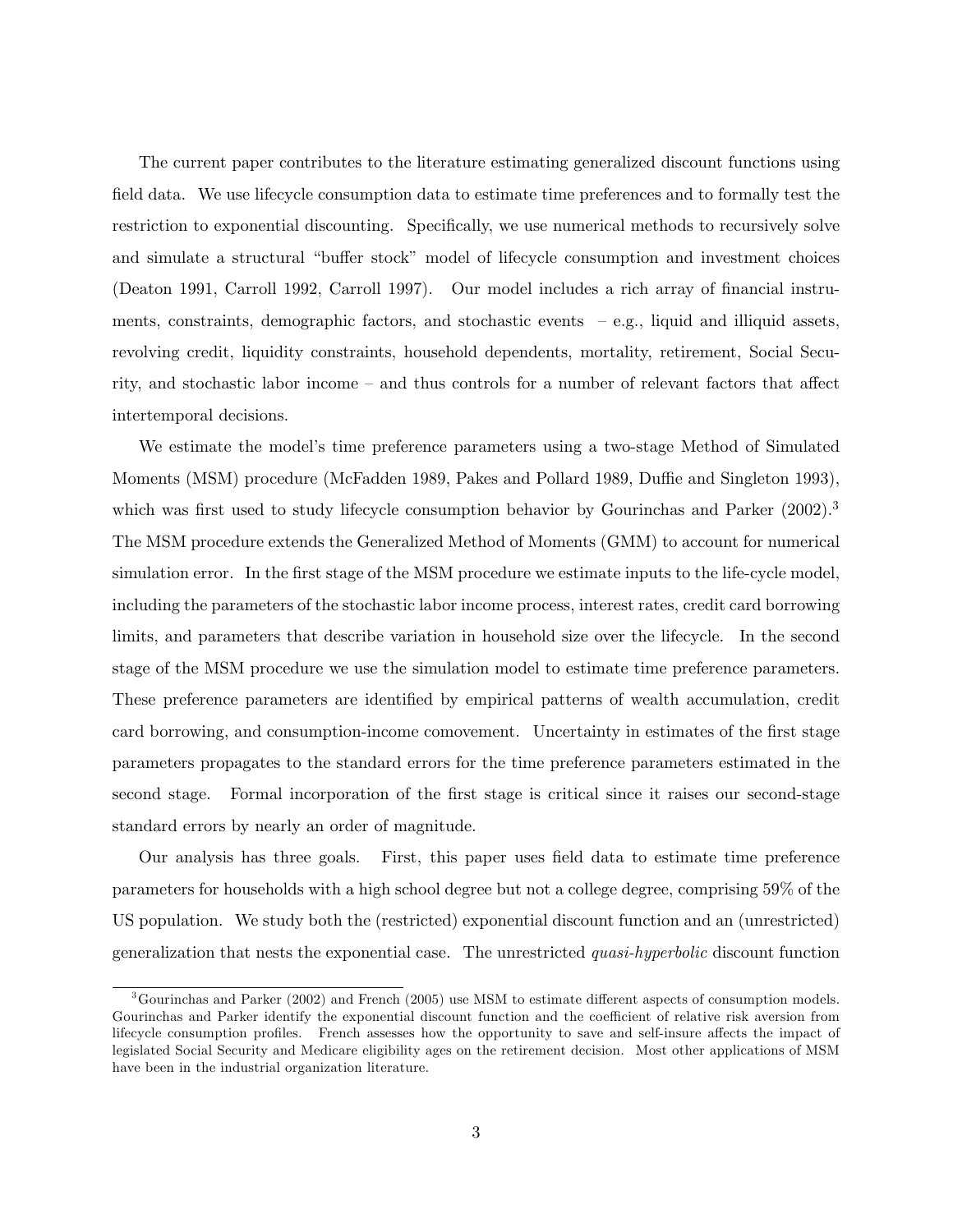allows the discount rate to differ in the short-run and the long-run. Second, we formally test the restricted and unrestricted models, using both t-tests and overidentification tests. Finally, we ask whether these models accurately predict important empirical regularities in the lifecycle literature.

When we estimate a restricted (exponential) discount function, the MSM procedure estimates a single annual discount rate of  $16.7\%$ <sup>4</sup> By contrast, when we estimate an unrestricted (quasihyperbolic) discount function, the MSM procedure estimates a short-run annualized discount rate of 39.5% and a long-run annualized discount rate of only 4.3%. All of these estimates are statistically significant at the 1% level. Our estimates also imply a formal rejection of the restricted case: i.e., we reject the hypothesis that the short-run discount rate is equal to the long-run discount rate.

Overidentification tests reinforce these conclusions. Only the exponential model is consistently rejected by overidentification tests. Intuitively, the exponential model cannot simultaneously explain high levels of credit card borrowing and high levels of retirement wealth accumulation. By contrast, the quasi-hyperbolic discount function implies that consumers will simultaneously act patiently and impatiently, because consumers have conflicting short-run and long-run discount rates.<sup>5</sup> In theory, low long-run discount rates explain why households accumulate substantial (illiquid) retirement wealth at real interest rates of about 5%, while high short-run discount rates imply that the *same* households borrow regularly on credit cards at real interest rates of 12%. By accumulating wealth in illiquid form, households commit themselves to act patiently in the future (i.e., not to spend down accumulated assets). However, when liquid assets and unused credit card balances are available, households spend when they can and therefore appear impatient.

We conclude the paper by reporting a wide range of robustness checks that reinforce some of our previous findings and identify the limits of our results. In 19 of 21 cases we find a significant gap between long-term and short-term discount rates, and in the other two cases we find a very large gap that is swamped by even larger standard errors. Quantitatively, our parameter estimates and standard errors are robust to many assumptions  $-e.g.,$  about the persistence of the income process, the bequest motive, returns to scale within the household, and the credit card interest rate

<sup>4</sup>By contrast, most authors who calibrate exponential discount functions with lifecycle consumption and wealth data have adopted discount rates that are around 5% (Engen, Gale and Scholz 1994, Hubbard, Skinner and Zeldes 1994, Laibson, Repetto and Tobacman 1998, Engen, Gale and Uccello 1999). Our results differ because we ask our model to simultaneously fit wealth accumulation data and credit card borrowing data.

<sup>&</sup>lt;sup>5</sup>See Angeletos, Laibson, Repetto, Tobacman and Weinberg (2001) and Laibson, Repetto and Tobacman (2003). These predictions rely in part on consumers' access to illiquid assets for long-run saving.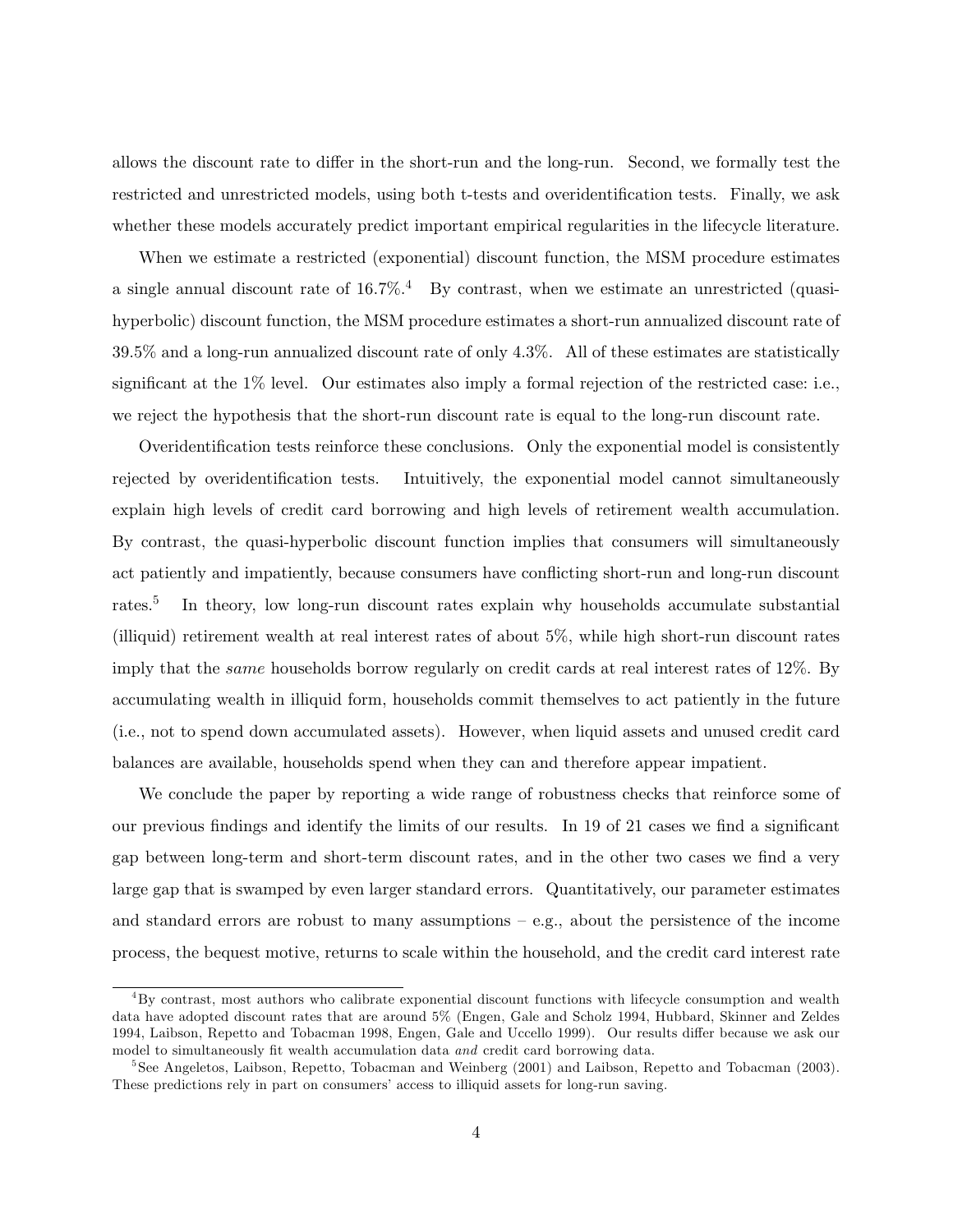- but sensitive to assumptions about the return on illiquid assets and the coefficient of relative risk aversion.

We go further toward understanding the role of the coefficient of relative risk aversion by estimating it simultaneously with the discounting parameters. The MSM procedure results in estimates of the coefficient of relative risk aversion between  $0.2$  and  $0.3$  in both the exponential and quasi-hyperbolic cases. In the exponential case, the estimated discount rate falls, and the risk aversion coefficient is not well identified. In the quasi-hyperbolic case, the short-term and long-term discount rates also fall but continue to differ statistically, and all three parameters are estimated precisely.

This paper's findings are consistent with the results in other papers that have estimated quasihyperbolic time preference parameters with structural models and field data. Paserman (2004) obtains identification from heterogeneity in unemployment durations and reservation wages to find estimates of the short-run annualized discount rate that range from 11% to 91% and a long-run discount rate of only 0.1%. He rejects the exponential discounting null hypothesis for two of three subsamples. Fang and Silverman (2004) estimate models of both "sophisticated" and "naive" quasi-hyperbolic discounting.<sup>6</sup> Using data on welfare recipients, they find in the sophisticated case a short-run discount rate of 108% and a long-run discount rate of 13%, and they reject the null hypothesis of exponential discounting. Their results in the naive case are very similar. Finally, Shui and Ausubel (2004) use data from a direct mail credit card interest rate experiment to estimate the parameters of sophisticated and naive quasi-hyperbolic models. They obtain short-run discount rates of  $24\%$  in the sophisticated case and  $20\%$  in the naive case. In both cases they find a long-term discount rate of 0.01% and they reject the exponential discounting null hypothesis.

The empirical data we use to estimate our model are presented in Section 2. Section 3 summarizes the structural model that we use. We explain the MSM procedure in Section 4. Section 5 presents our results. Section 6 discusses extensions and Section 7 concludes.

 $6$ Naive hyperbolic decision-makers incorrectly believe that they will have exponential discount functions in the future, while hyperbolics who are aware that they will be hyperbolic in the future are called "sophisticates." See Akerlof (1991) and O'Donoghue and Rabin (1999a, 1999b) for analysis of naive hyperbolic discounters. In most consumption models sophisticates and naifs behave similarly (Angeletos et al. 2001). We focus on the sophisticated case. See Section 6 for more discussion.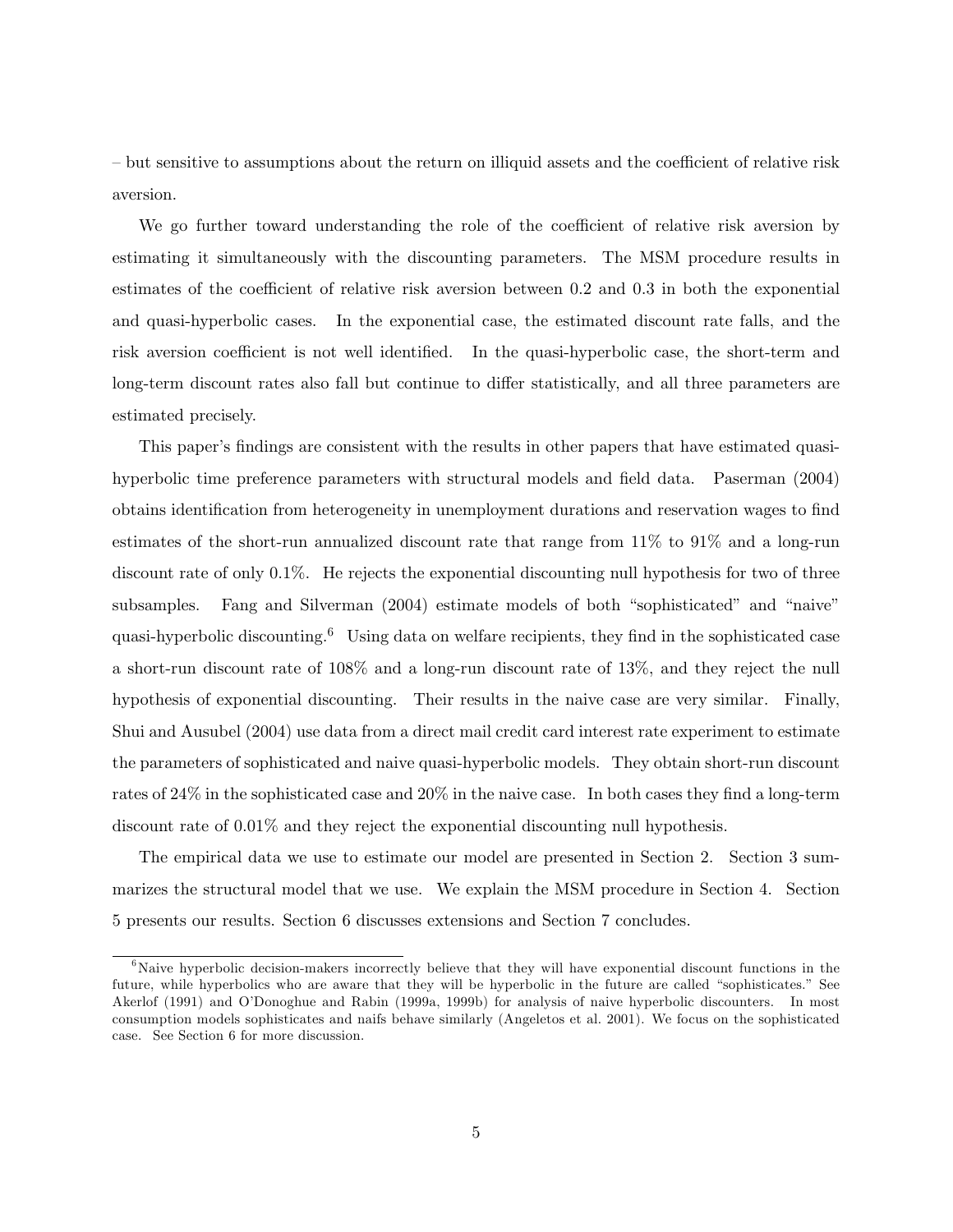# 2 Wealth Accumulation, Credit Card Borrowing, and Consumption-Income Comovement Data

We estimate exponential and quasi-hyperbolic discount functions by matching moments that characterize wealth accumulation, credit card borrowing, and excess sensitivity of consumption to predictable movements in income. We summarize these statistics in this section. Table 1 reports these moments, and Appendix A contains a detailed description of the data sources and estimation procedures. All of the analysis that we conduct applies only to U.S. households whose head has a high school degree but not a college degree. These households constitute 59% of the population (U.S. Census Bureau 1995).<sup>7</sup>

The first statistic,  $\%$  V isa, is the fraction of households that borrow on credit cards.<sup>8</sup> Our analysis finds that 67.8% of households pay interest on credit card debt in any given month. Specifically,  $\%$  V is a represents the fraction of households that self-report that they did not pay their bill in full at the end of the last month (SCF 1995 and 1998). Though there is considerable heterogeneity among households, credit card borrowing is ubiquitous across the entire distribution of wealth. Table 2 of Laibson et al. (2003) reports the fraction of households borrowing on credit cards by age and by wealth quartile.<sup>9</sup> Among households with a head between ages 20-29 that are in the top wealth quartile for their age group, three-fourths did not repay their credit card bills in full the last time they paid their bills. For households with a head in his or her thirties, over  $80\%$ of median wealth-holders had credit card debt. Even among the households with a head between ages 50-59 that are between the 50th and 75th wealth percentiles, 56% borrowed and paid interest on credit card debt in the past month. The typical American household accumulates wealth in the years leading up to retirement and simultaneously borrows on their credit cards.

We construct the second statistic, mean Visa, by dividing credit card borrowing by mean agespecific income.<sup>10</sup> We then average this fraction over the lifecycle. The average household has

<sup>&</sup>lt;sup>7</sup>Laibson et al. (1998, 2003) examine households in all education categories using a calibration framework instead of an estimation framework. They find qualitatively similar results across education categories.

<sup>&</sup>lt;sup>8</sup>This is the fraction that borrows on any type of card, not just Visa cards.

<sup>&</sup>lt;sup>9</sup>Note however that the lifecycle patterns in this table are difficult to interpret because they reflect both cohort effects and age effects.

 $10$ Throughout the paper we exclude households reporting less than \$1000 in annual income. Since our income measure includes government and inter-household transfers, we view income less than \$1000 as having a high chance of reflecting mismeasurement.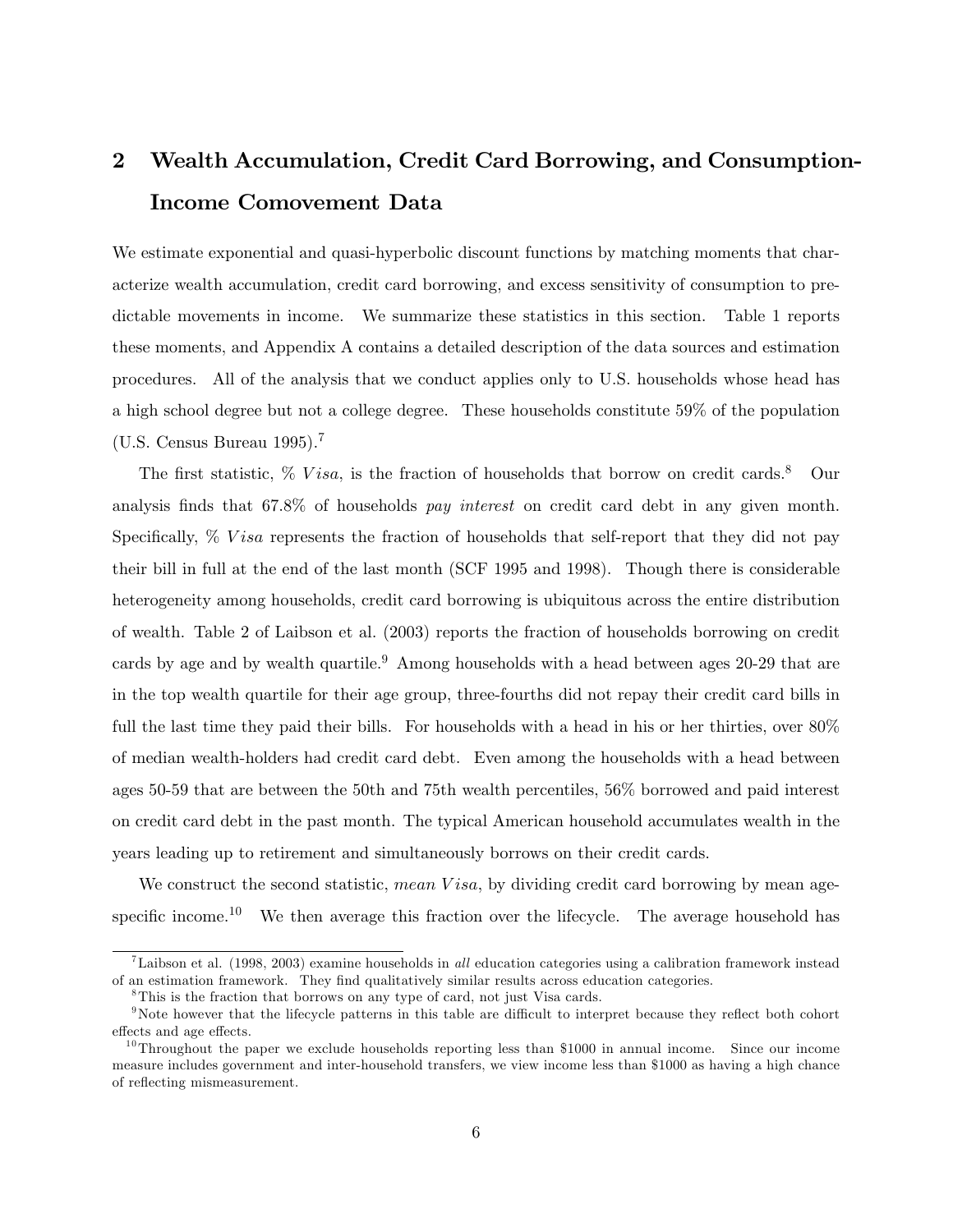outstanding credit card debt equal to 11.7% of the mean income of its age cohort (SCF and Federal Reserve Board, 1995 and 1998). This statistic is effectively a ratio of means. We use the ratio of means instead of the mean ratio, since household level income can take small values.

The third statistic, CY, represents the excess sensitivity of consumption in response to predictable income changes.<sup>11</sup> We estimate that the marginal propensity to consume is  $23\%$  of the expected income change (PSID 1978-1992). This figure is consistent with other analyses in the literature.<sup>12</sup>

The final statistic, wealth, is a weighted average of wealth-to-income ratios across households with heads aged 50-59, excluding 'involuntary' wealth like Social Security and other defined benefit pensions. We restrict attention to households aged 50-59 so that we are primarily measuring retirement savings. We also weight the wealth-to-income ratios with a scaled arctan function to downweight (positive and negative) outliers in wealth and to simultaneously prevent low values in income from causing the statistic to blow up.<sup>13</sup> The resulting *wealth* measure equals 2.60 (SCF 1983-1998). For comparison, the median wealth-to-income ratio for the same sub-sample is 2.16.<sup>14</sup>

### 3 Consumption-Savings Model

Our work extends the numerical simulation literature pioneered by Carroll (1992, 1997), Deaton (1991), Zeldes (1989), Gourinchas and Parker (2002), and Hubbard, Skinner and Zeldes (1994, 1995). Our specific analysis is most closely related to Gourinchas and Parker  $(2002)$  — we adopt their MSM procedure  $-$  and Laibson, Repetto and Tobacman  $(2003)$   $-$  we adopt their calibrated structural model. In the next section we review the Gourinchas and Parker MSM procedure. In the current section we review the Laibson, Repetto, and Tobacman model.

The parameters for this structural model can be found in Table 2. In the model, economic de-

 $11$  See for example Carroll and Summers (1991), Shea (1995), and Parker (1999).

 $12$  Most previous work on excess sensitivity has found coefficients between 0 and 0.5. See Deaton (1992) and Browning and Lusardi (1996) for reviews.

 $13$ The smoothness of arctan (in contrast to, say, the median) implies requisite differentiability of the theoretical moment conditions. Our results are robust to different choices of this transformation. See Appendix A for details on the scaling.

<sup>&</sup>lt;sup>14</sup> We could not use an easy-to-interpret ratio of means to construct the *wealth* moment (as we did for *mean Visa*) because wealth is so strongly skewed to the right. For instance, the ratio of mean to median is six times greater for wealth than for income (SCF, 1998): (mean income)/(median income) = 1.9; (mean wealth)/(median wealth) = 11.8.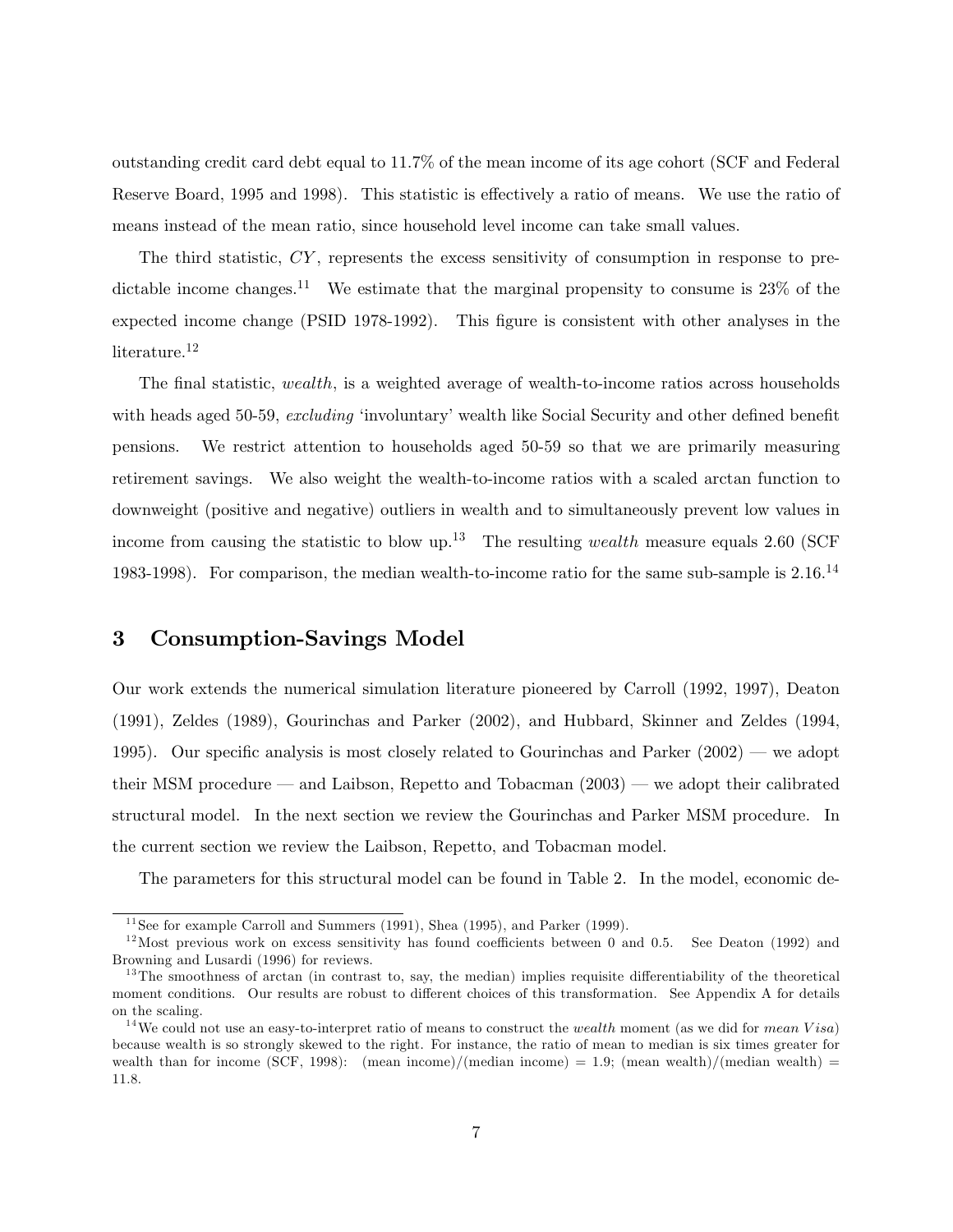cision making begins at age 20. Households have an age-dependent survival hazard of  $s_t$  calibrated with data from the U.S. National Center for Health Statistics (1994). Household composition varies deterministically with age as children and adult dependents enter and leave the household.<sup>15</sup> Effective household size  $n_t$  equals the number of spouses – which we assume to be two in our benchmark model – plus the number of dependent adults, plus 0.4 times the number of children under 18. In our benchmark analysis we assume that the spouses die simultaneously, but we relax this assumption in Section 5.3.3 of our robustness analysis, where we also analyze different assumptions for the returns to scale in household consumption.

Let  $Y_t$  represent period t after-tax income from transfers and wages, including labor income, inheritances, private defined benefit pensions, and government transfers including Social Security. During working life  $y_t = \ln(Y_t)$  is modelled as the sum of a cubic polynomial in age, an AR(1), and an iid shock. We approximate the AR(1) with a Markov process, and denote the Markov state  $\zeta$ . During retirement,  $y_t$  is the sum of a linear polynomial in age and an iid shock. Retirement occurs exogenously at age  $T$ . The income process and the retirement age are calibrated from the PSID.<sup>16</sup>

Let  $X_t$  represent liquid asset holdings at the beginning of period t before receipt of  $Y_t$ . If  $X_t < 0$ then uncollateralized debt  $-$  i.e. credit card debt  $-$  was held between  $t - 1$  and t. Households face a credit limit at age t of  $\lambda$  times average income at age t, i.e.,  $X_t \geq -\lambda \overline{Y}_t$ .<sup>17</sup> The model precludes consumers from simultaneously holding liquid assets and credit card debt, though such potentially suboptimal behavior has been documented among a subpopulation of consumers by Gross and Souleles (2002a) and Bertaut and Haliassos (2001).

Positive liquid asset holdings earn a risk-free real after-tax gross interest rate of  $R$ , the average of Moodys AAA municipal bond yields from 1980-2000 (Gourinchas and Parker 2002). Households pay a gross "effective" real interest rate on credit-card borrowing of  $R^{CC}$ . We refer to this simply as the credit card interest rate, but our estimate of  $R^{CC}$  captures the impact of bankruptcy and

 $^{15}\mathrm{The}$  demographic profiles are estimated parametrically using the PSID.

 $16$  Some authors, such as Hubbard et al. (1994), find very similar parameter values. Other authors estimate more persistent income shocks than we find. Finally, some papers estimate non-stationary processes. Overidentification tests fail to reject our results, and the discounting estimates we report below are robust to increasing the persistence of the income process. See Appendix Table 1.

 $17$ The limit is estimated from the SCF. This is a crude representation of the income-based credit limits that are common in the revolving credit market. Assets are not an important determinant of credit card borrowing limits because large asset classes like retirement accounts (and in some states home equity) can not be seized after a credit card default.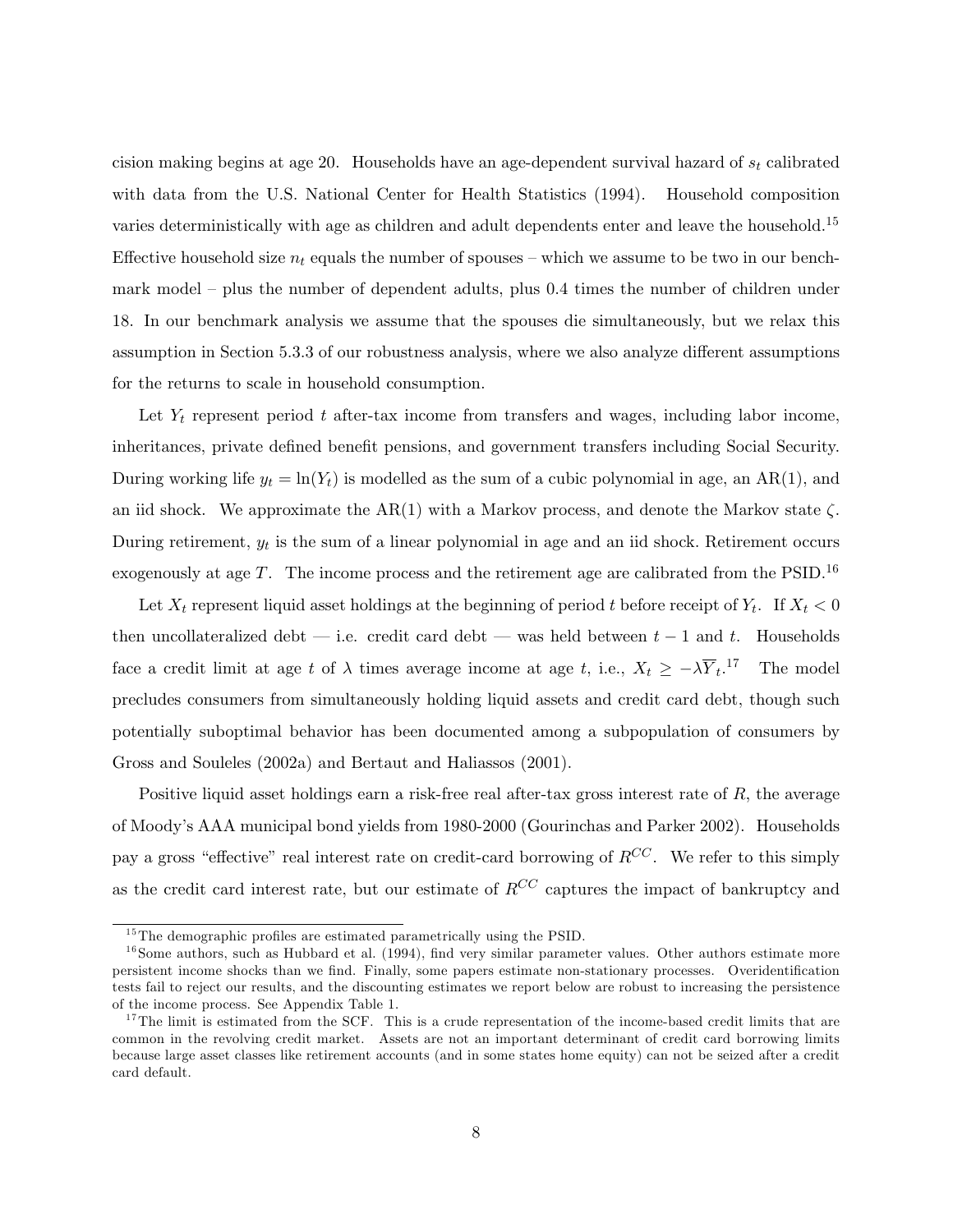inflation, which lower consumers' effective interest payments.<sup>18</sup>

Let  $Z_t$  represent (net) illiquid asset holdings at the beginning of period t, with  $Z_t \geq 0, \forall t$ . Illiquid assets include durables, which generate two types of returns: capital gains and consumption flows. For computational tractability, capital gains equal zero (i.e.,  $R^Z = 1$ ) and the annual consumption flow is  $\gamma Z_t = 0.05 \cdot Z_t$ . Hence, the return from holding the illiquid asset is a 5% annual flow of consumption. We also adopt the assumption that  $Z$  can only rise during the owner's lifetime; i.e., transaction costs are large enough that the Z asset is never sold until wealth is bequeathed to the next generation. These choices about  $Z$  do not match the properties of a particular illiquid asset though  $Z$  has some of the features of home equity.<sup>19</sup>

Four observations motivate these assumptions about  $Z$ . First, despite increasing financial sophistication many household assets continue to be partially illiquid and were certainly illiquid during our sample period (1978 to 1998). Accessing equity in homes, cars and retirement plans like 401(k)s entails at least small transactions costs and delays. Second, theory (Laibson 1997) and simulations (Laibson et al. 2003) have shown that for the quasi-hyperbolic case, small transactions costs have the same impact on consumers as complete illiquidity. Third, illiquidity of Z mimics the optimal savings mechanisms that have recently been derived for quasi-hyperbolic consumers (Amador, Werning and Angeletos 2004). Finally, assuming that  $Z$  is illiquid increases computational tractability by limiting the choice set of the consumer. In Subsection 5.3 we evaluate the robustness of our set-up by making Z more attractive, and we highlight the potential drawbacks of assuming that Z is illiquid when we discuss extensions of the model in Subsection 6.4.

 $^{18}$ Specifically, from the quarterly interest rates reported in the Federal Reserve Board's G-19 historical series, we subtract the CPI-U and the bankruptcy rate. We calculate the latter by dividing the number of bankruptcies (American Bankruptcy Institute) by the number of US households that have credit cards (SCF). This attributes all US bankruptcies to households holding credit cards.

These calculations omit two considerations that would further lower the effective credit card rate. First, without declaring bankruptcy, households might be able to default on their credit card debt. Second, consumption may be unusually low in the bankruptcy/default state, which reduces the cost of borrowing since repayment only occurs in "good states." On the other hand, we also omitted two bankruptcy-related considerations that raise the effective credit card rate. The model does not account for the stigma associated with bankruptcy (Gross and Souleles 2002b) or for the cost of future exclusion from credit markets. Robustness checks using a wide range of credit card interest rates  $-$  are provided in section 5.3.

 $19^{\circ}$ Consider a consumer who owns a house of fixed real value H and derives annual consumption flows from the house of  $\gamma H$ . Suppose the consumer has a mortgage of size M and home equity of  $H-M$ . The real cost of the mortgage is  $\eta M$ , where  $\eta = i \cdot (1 - \tau) - \pi$  is the nominal mortgage interest rate adjusted for inflation and the tax deductibility of interest payments. If we assume  $\eta \approx \gamma$ , the net benefit to the homeowner is  $\gamma H - \eta M \approx \gamma (H - M) = \gamma Z$ . Section 6 discusses enriching the modelling of Z.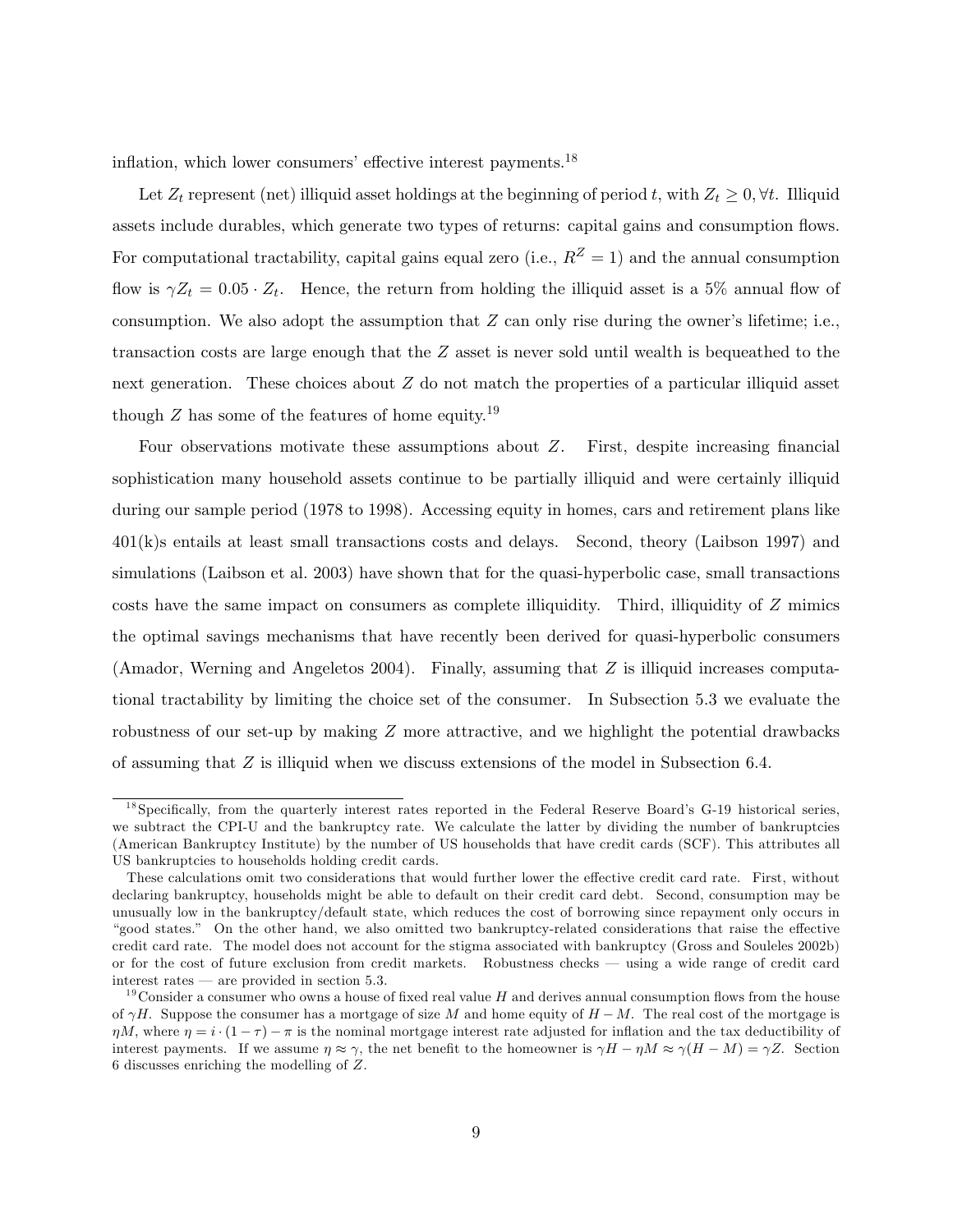Let  $I_t^X$  represent net investment into the liquid asset X during period t, and let  $I_t^Z$  represent net investment into the illiquid asset  $Z$  during period  $t$ . Then the dynamic budget constraints are given by,

$$
X_{t+1} = R^X \left( X_t + I_t^X \right) \tag{1}
$$

$$
Z_{t+1} = R^Z \left( Z_t + I_t^Z \right). \tag{2}
$$

Since the interest rate on liquid wealth  $R<sup>X</sup>$  depends on whether the consumer is borrowing or saving in her liquid accounts,

$$
R^X = \begin{cases} R^{CC} & \text{if } X_t + I_t^X < 0 \\ R & \text{if } X_t + I_t^X \ge 0 \end{cases}
$$

Denote  $r^{CC} = R^{CC} - 1$ . The static budget constraint is:

$$
C_t = Y_t - I_t^X - I_t^Z
$$

The state variables  $\Lambda_t$  at the beginning of period are age (t), liquid wealth  $(X_t + Y_t)$ , illiquid wealth  $(Z_t)$ , and the value of the Markov process  $(\zeta_t)$ . The non-redundant choice variables are  $I_t^X$  and  $I_t^Z$ . Consumption is calculated as a residual.

The consumer has constant relative risk aversion and a quasi-hyperbolic discount function. For  $t \in \{20, 21, ..., 90\}$ , self t has instantaneous payoff function

$$
u(C_t, Z_t, n_t) = n_t \cdot \frac{\left(\frac{C_t + \gamma Z_t}{n_t}\right)^{1-\rho} - 1}{1-\rho}
$$

and continuation payoffs given by

$$
\beta \sum_{i=1}^{90-t} \delta^i \left( \Pi_{j=1}^{i-1} s_{t+j} \right) \left[ s_{t+i} \cdot u(C_{t+i}, Z_{t+i}, n_{t+i}) + (1 - s_{t+i}) \cdot B(X_{t+i}, Z_{t+i}) \right].
$$

Here  $\rho$  is the coefficient of relative risk aversion, and  $B(\cdot)$  represents the payoff in the death state, which incorporates a bequest motive.<sup>20</sup> The first expression in the bracketed term is the utility

<sup>&</sup>lt;sup>20</sup>Liquidated bequeathed wealth is consumed by heirs as an annuity (Laibson et al. 2003). Specifically, if  $\bar{n}$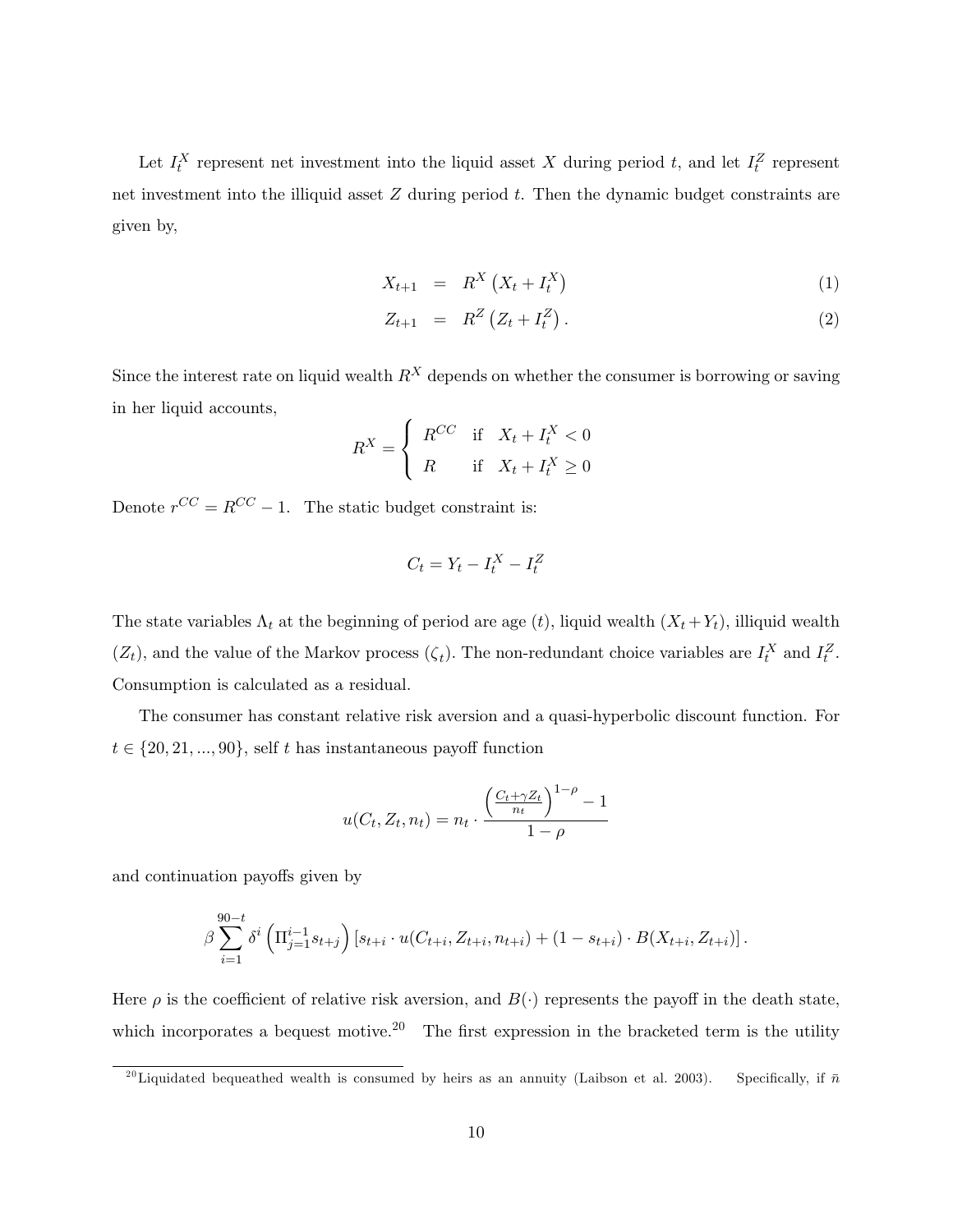flow that arises in period  $t + i$  if the household survives to age  $t + i$ . The second expression is the termination payoff in period  $t + i$  which arises if the household dies between period  $t + i - 1$ and  $t + i$ . The quasi-hyperbolic discount function  $\{1, \beta\delta, \beta\delta^2, \beta\delta^3, ...\}$  corresponds to a short-run discount rate of  $-\ln(\beta\delta)$  and a long-run discount rate of  $-\ln(\delta).^{21}$  When  $\beta = 1$  the consumer has exponential discounting, which implies that the agent is dynamically consistent.

Following Strotz (1955) we model behavior as an intra-personal game among selves  $\{20, 21, ..., 90\}$ . Taking the strategies of other selves as given, self  $t$  picks a strategy at time  $t$ . This strategy is a map from the Markov state  $\Lambda_t = \{t, X + Y, Z, \zeta\}$  to the choice variables  $\{I^X, I^Z\}$ . An equilibrium is a fixed point in the strategy space, such that all strategies are optimal given the strategies of other players. We solve for equilibrium strategies using numerical backwards induction.

Let  $V_{t,t+1}(\Lambda_{t+1})$  represent the time  $t+1$  continuation payoff function of self t. Then self t's objective function is

$$
u(C_t, Z_t, n_t) + \beta \delta E_t V_{t,t+1}(\Lambda_{t+1}). \tag{3}
$$

Self t chooses  $\{I^X, I^Z\}$  in state  $\Lambda_t$  to maximize this expression. The sequence of continuation payoff functions is defined recursively

$$
V_{t-1,t}(\Lambda_t) = s_t[u(C_t, Z_t, n_t) + \delta E_t V_{t,t+1}(\Lambda_{t+1})] + (1 - s_t)E_t B(\Lambda_t). \tag{4}
$$

The induction continues in this way.

We generate  $J_s = 5000$  independent streams of income realizations for  $J_s$  households. Then we simulate lifecycle choices for these households, assuming they make equilibrium decisions conditional on their state variables. From the simulated profiles of  $C, X, Z$ , and  $Y$ , we calculate the moments used in the MSM estimation procedure. Note that the simulated profiles, and hence the summary

is average effective household size over the life-cycle,  $\bar{y}$  is average labor income over the life-cycle, and  $u_1(\bar{y}, 0, \bar{n})$ is the partial derivative of instantaneous utility  $u(C, Z, n)$  with respect to consumption, we assume,  $B(X, Z)$  $(R-1)$   $\cdot$  max  $\{0, X+\frac{2}{3}Z\}$   $\cdot \frac{u_1(\bar{y},0,\bar{n})}{1-\delta}$ . Often liquiditating bequeathed wealth entails large transactions costs, so we multiply bequeathed illiquid wealth by two-thirds. The rest of the expression follows because the total consumption of the bequest recipient approximately equals  $\bar{y}$ , and on average the effective household size of the bequest recipient equals  $\bar{n}$ .

This formulation is consistent with both common assumptions in the literature on bequests: it is a parametrization of an altruistic bequest motive which also assumes a "warm-glow"-style payoff linear in the size of the bequest. Adjusting the bequest payoff by 25% has a trivial impact on our parameter estimates. See Appendix Table 1.

 $21$  See Phelps and Pollak (1968) and Laibson (1997).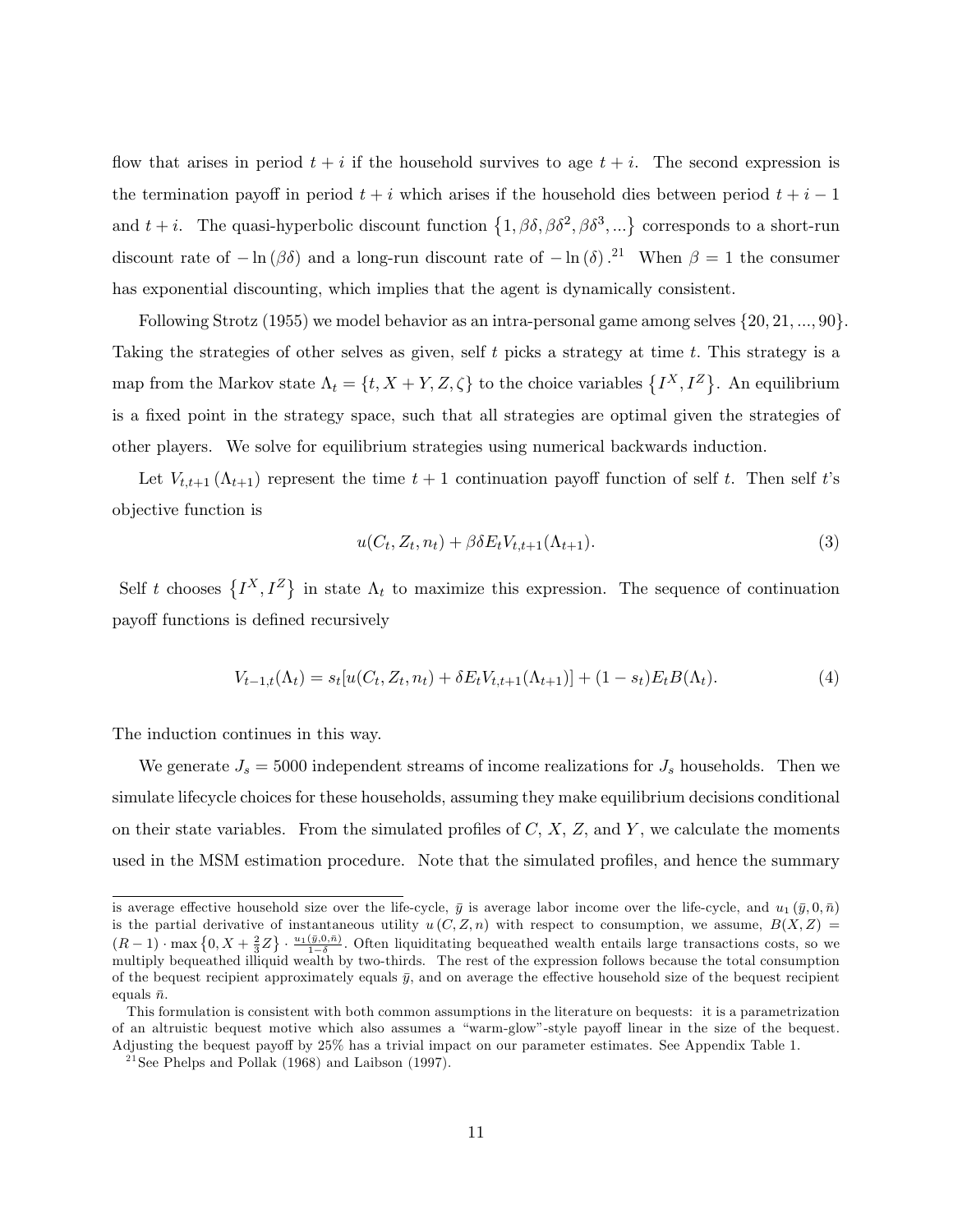moments, depend on the parameters of the model. Since the model cannot be solved analytically, its quantitative predictions are derived from the simulated lifecycle profiles. Variability arising from (finite sample) simulation error is addressed in the estimation procedure.

### 4 Method of Simulated Moments Procedure

We estimate the parameters of the model's discount function in the second stage of a Method of Simulated Moments procedure, closely following the methodology of Gourinchas and Parker (2002). MSM allows us to evaluate the predictions of our model, to formally test the nested null hypothesis of exponential discounting,  $\beta = 1$ , and to perform specification tests. We use MSM rather than GMM because the model cannot be solved analytically.<sup>22</sup> The current section describes our procedure. Appendix B presents derivations and some technical details.

Our MSM procedure has two stages. In the first stage, nuisance parameters,  $\chi$ , are estimated using standard GMM techniques (see Table 2). We take these  $N_{\chi} = 28$  estimated parameters and their associated variances,  $\Omega_{\chi}$ , from Laibson et al. (2003).<sup>23</sup> Some authors describe this first-stage as the "calibration" stage. These first-stage estimates match those of numerous other researchers.<sup>24</sup>

Given  $\hat{\chi}$  and  $\Omega_{\chi}$ , the second stage uses additional data and more of the model's structure to estimate  $N_{\theta}$  additional parameters  $\theta$ <sup>25</sup>. The second stage, taking the first stage parameters fixed at  $\hat{\chi}$ , chooses  $\theta$  to minimize the distance between the empirical and the simulated moments.

 $22$ See McFadden (1989), Pakes and Pollard (1989), and Duffie and Singleton (1993) for the first formulations of MSM, and Stern (1997) for a review of simulation-based estimation techniques.

<sup>&</sup>lt;sup>23</sup> Included in  $\chi$  are seven pre-retirement income level coefficients, three pre-retirement income variability coefficients, the retirement age, five post-retirement income coefficients, one post-retirement income variability coefficient, six effective household size coefficients, the credit limit, the coefficient of relative risk aversion, and three interest rates.

<sup>&</sup>lt;sup>24</sup>Hubbard et al. (1994) report an almost identical process for after-tax non-asset income. Attanasio and Weber (1995) report similar family size profiles over the life cycle. Bernheim, Skinner and Weinberg (2001) provide similar estimates of the retirement age and income replacement rates. Ausubel (1991) reports credit card interest rates that are similar to our estimates before we correct for personal bankruptcy.

<sup>&</sup>lt;sup>25</sup>In principle  $\theta$  and  $\chi$  could be estimated simultaneously. In practice, computational considerations led us to adopt the two stage estimator, which has already been successfully employed in the household nance literature (Gourinchas and Parker 2002). The consistency of our (second stage)  $\theta$  estimator depends on strong exogeneity assumptions. For example, if labor supply were instead endogenously chosen, then households could insure idiosyncratic shocks by working more hours or postponing retirement. Introducing such features into the model would make credit card borrowing more puzzling, since endogenous labor supply could be used instead of credit card borrowing to smooth consumption during transitory periods of low wages. Hence, we conjecture that our assumption of exogenous labor supply is biasing up our estimates of  $\beta$ . However, our exogeneity assumptions may induce other offsetting biases, and their overall effect on the estimates of  $\beta$  is unclear.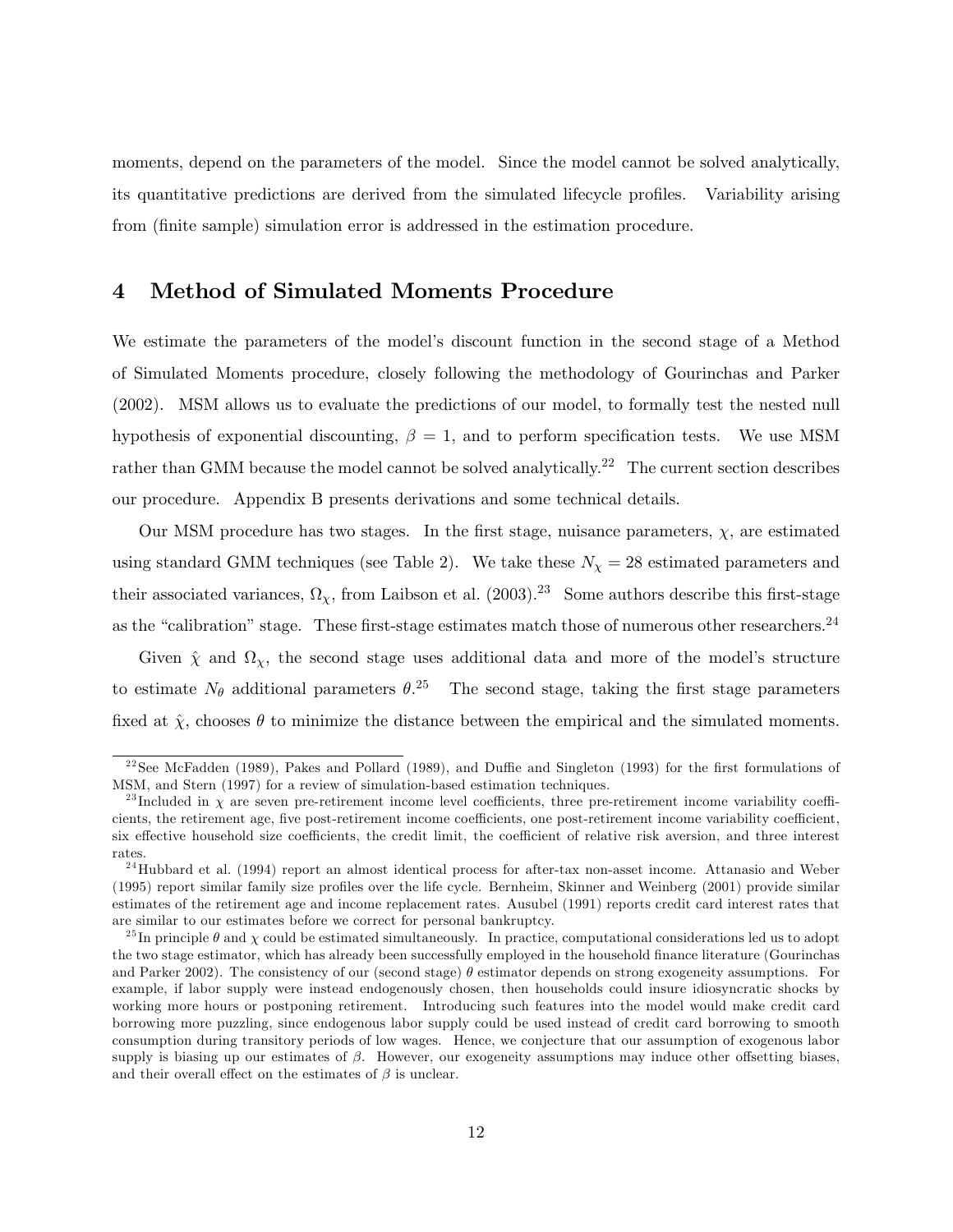Specifically, we use the data from Section 2 on wealth accumulation, credit card borrowing, and excess sensitivity to estimate  $\theta = (\beta, \delta)$  in the second stage. MSM differs from a calibration exercise followed by a one-stage estimation in that it propagates uncertainty in the first stage parameters into the standard errors of the second stage parameter estimates. In other words  $\Omega_{\theta}$ , the variance matrix of  $\hat{\theta}$ , depends on  $\Omega_{\chi}$ .<sup>26</sup> For three of the model's parameters that are not pinned down precisely by available data,  $r^{CC}$ ,  $\gamma$ , and  $\rho$ , we perform additional robustness checks in Subsection 5.3.

Denote the empirical vector of  $N_m$  second stage aggregate moments by  $\bar{m}_{J_m}$ . Let  $J_m$  be the numbers of empirical observations used to calculate the elements of  $\bar{m}_{J_m}$ .<sup>27</sup> Denote the theoretical population analogue to  $\bar{m}_{J_m}$  by  $m(\theta, \chi)$  and let  $m_{J_s}(\theta, \chi)$  be the simulation approximation to  $m(\theta, \chi)$ . Let  $g(\theta, \chi) \equiv [m(\theta, \chi) - \bar{m}_{J_m}]$  and  $g_{J_s}(\theta, \chi) \equiv [m_{J_s}(\theta, \chi) - \bar{m}_{J_m}]$ . The moment conditions imply that in expectation

$$
Eg(\theta_0, \chi_0) = E[m(\theta_0, \chi_0) - \bar{m}_{J_m}] = 0,
$$

where  $(\theta_0, \chi_0)$  is the true parameter vector. Define derivatives of the moment functions with respect to the parameters by  $G_{\theta} \equiv \frac{\partial g(\theta_0, \chi_0)}{\partial \theta}$  and  $G_{\chi} \equiv \frac{\partial g(\theta_0, \chi_0)}{\partial \chi}$ . Let  $\Sigma_g$  be the variance-covariance matrix of the second stage moments in the population. Let  $\Omega_g \equiv E[g(\theta_0, \chi_0)g(\theta_0, \chi_0)']$  be the variance of the second stage moment estimates  $\bar{m}_{J_m}$ , which is estimated directly and consistently from sample data.<sup>28</sup>

Let W be a positive definite  $N_m x N_m$  weighting matrix. Define

$$
q(\theta, \chi) \equiv g_{J_s}(\theta, \chi) \cdot W^{-1} \cdot g_{J_s}(\theta, \chi)'
$$
 (5)

<sup>&</sup>lt;sup>26</sup>Our derivation of  $\Omega_{\theta}$  assumes that the first-stage moments and the second-stage moments have uncorrelated measurement error. We made this simplifying assumption because most of the data we use to identify  $\theta$  and  $\chi$  come from separate datasets. Exceptions are the credit limit and CY: However, even household level covariances between the second stage moments and the credit limit are approximately zero. Moreover, CY's large standard error means that it is has little weight in our second-stage estimation anyway – our results do not qualitatively change when we omit CY from the list of moments.

<sup>&</sup>lt;sup>27</sup>Though the main text does not discuss it, the procedure accounts for the fact that  $J_m$  differs for different moments. Appendix B contains details.

 $^{28}$ If the same number of empirical observations  $\bar{J}_m$  were available to calculate all of the second stage moments, then we would have  $\Omega_g = \Sigma_g / \bar{J}_m$ .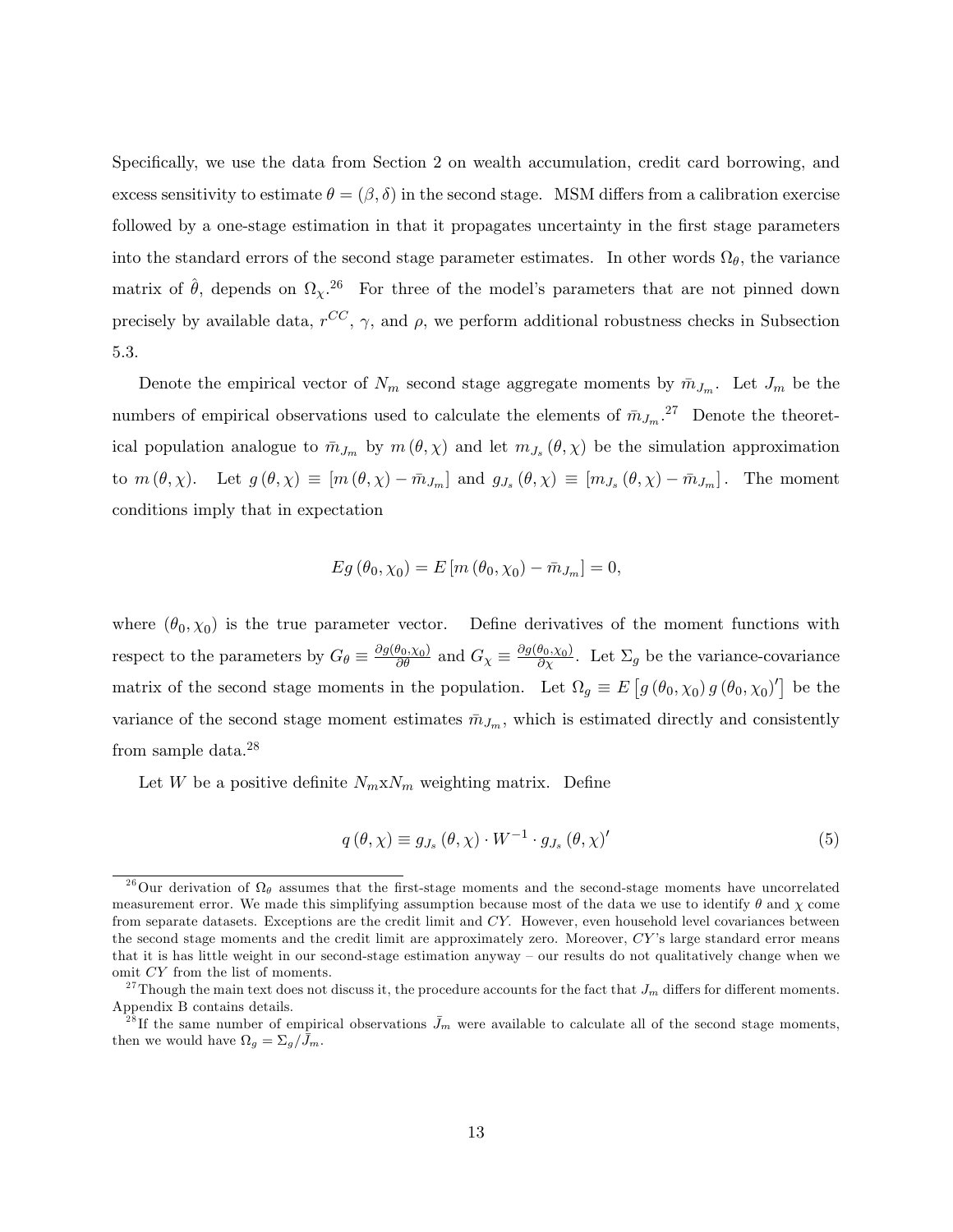as a scalar-valued loss function, equal to the weighted sum of squared deviations of simulated moments from their corresponding empirical values. Then our procedure is to fix  $\chi$  at the value of its consistent first-stage estimator, minimize the loss function  $q(\theta, \hat{\chi})$  with respect to  $\theta$ , and define the estimator  $as^{29}$ 

$$
\hat{\theta} = \arg \min_{\theta} \quad q(\theta, \hat{\chi}). \tag{6}
$$

Pakes and Pollard (1989) demonstrate that under regularity conditions satisfied here  $\hat{\theta}$  is a consistent estimator of  $\theta_0$ , and  $\hat{\theta}$  is asymptotically normally distributed. As shown in Appendix B,

$$
\Omega_{\theta} = Var\left(\hat{\theta}\right) = \left(G'_{\theta}WG_{\theta}\right)^{-1} G'_{\theta}W\left[\Omega_{g} + \Omega_{g}^{s} + G_{\chi}\Omega_{\chi}G'_{\chi}\right]WG_{\theta}\left(G'_{\theta}WG_{\theta}\right)^{-1},\tag{7}
$$

where  $\Omega_g^s = \frac{J_m}{J_s}$  $\frac{J_m}{J_s} \Omega_g$  is the simulation correction.

This equation is used to calculate standard errors for our estimates of  $\theta$ . All derivatives are replaced with consistent numerical analogues, which we calculate using the model and simulation procedure.<sup>30</sup> We estimate  $\Omega_g$  and  $\Omega_\chi$  consistently from sample data. After obtaining estimates using the weighting matrix  $W = \Omega_g^{-1}$ , we can construct the optimal weighting matrix  $W_{opt} =$  $\left[\Omega_g + \Omega_g^s + G_\chi \Omega_\chi G'_\chi\right]^{-1}$ . Many authors (Altonji and Segal 1996, West, Wong and Anatolyev 2004, for example) have found optimally-weighted GMM procedures lead to biased estimates in small samples, so our baseline estimates use the simple weighting matrix  $W = \Omega_g^{-1}$ . In robustness checks we find that our qualitative conclusions are not affected by adoption of either of these weighting matrices.

To interpret the expression for  $\Omega_{\theta}$ , first consider the simulation correction  $\Omega_{g}^{s}$ . As the size of the simulated population  $J_s$  relative to the size of the sample  $J_m$  goes to infinity, the simulation correction approaches zero. Intuitively, as the simulation becomes an ideal approximation for the true population, the simulation correction disappears. Next examine the first stage correction  $G_\chi \Omega_\chi G'_\chi$ . This correction increases with the uncertainty  $\Omega_\chi$  in our estimates of the first-stage parameters; note that  $\Omega_{\chi}$  itself is increasing in the underlying population variance of  $\chi$  and decreasing

 $^{29}$ We perform this minimization with Matlab's Nelder-Mead simplex algorithm. This algorithm is slower but more robust than derivative-based methods, and here it is preferred because of the nonconvexities in quasi-hyperbolic policy functions.

 $30$  We take numerical derivatives on both sides of the optimum and accept the derivative that has the most conservative implications for  $\Omega_{\theta}$ .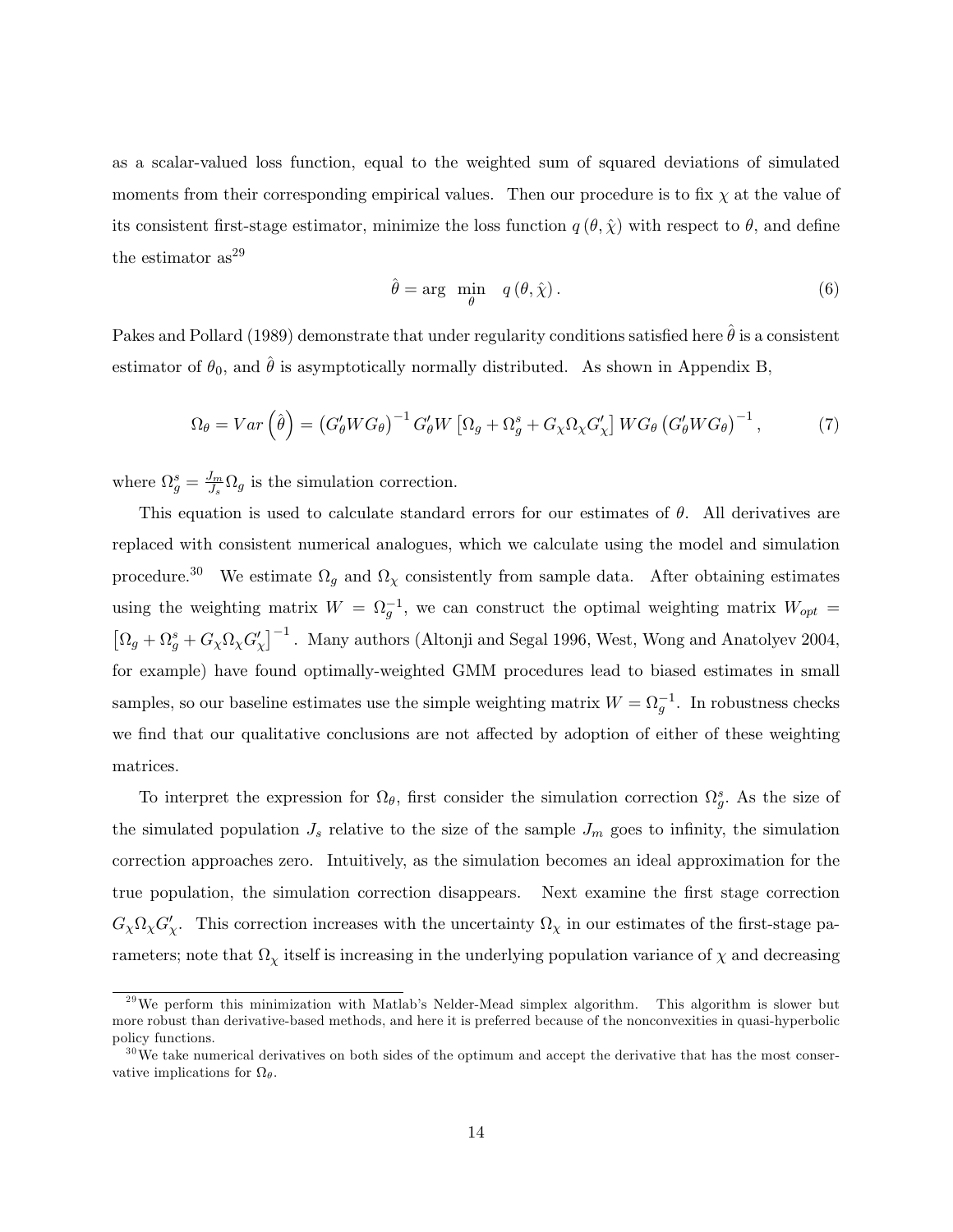in the number of observations we use to estimate  $\chi$ . The first-stage correction also increases with the sensitivity of the second-stage moments to changes in the first-stage parameters.

When neither the simulation correction nor the first stage correction matter, we obtain,

$$
\Omega_{\theta} = \left(G'_{\theta}WG_{\theta}\right)^{-1} G'_{\theta}W\Omega_{g}WG_{\theta}\left(G'_{\theta}WG_{\theta}\right)^{-1}.
$$

In the benchmark case where we assume  $W = \Omega_g^{-1}$ , this becomes the standard GMM variance formula:  $\Omega_{\theta} = (G'_{\theta} \Omega_g^{-1} G_{\theta})^{-1}$ .

MSM also allows us to perform specification tests. If the model is correct,

$$
\xi\left(\hat{\theta},\hat{\chi}\right) \equiv g_{J_s}\left(\hat{\theta},\hat{\chi}\right) \cdot W_{opt} \cdot g'_{J_s}\left(\hat{\theta},\hat{\chi}\right)
$$
  

$$
= g_{J_s}\left(\hat{\theta},\hat{\chi}\right) \cdot \left[\Omega_g + \Omega_g^s + G_{\chi}\Omega_{\chi}G'_{\chi}\right]^{-1} \cdot g'_{J_s}\left(\hat{\theta},\hat{\chi}\right)
$$

will have a chi-squared distribution with  $N_m - N_\theta$  degrees of freedom. This test statistic equals  $q\left(\hat{\theta}, \hat{\chi}\right)$  in the optimal-weighting case.

### 5 Results

In this section we discuss the paper's three sets of findings. We report estimates for the discount factors  $\beta$  and  $\delta$ , including the special case in which we impose  $\beta = 1$  (leaving  $\delta$  as the only free parameter). Second, we evaluate the statistical fit of the estimated models, using both t-tests and overidentification tests. Finally, we ask whether these models accurately predict key empirical regularities in the lifecycle literature.

The coefficient of relative risk aversion  $\rho$ , the return on illiquid assets  $\gamma$ , and the credit card interest rate  $r^{CC}$  affect the quantitative results and these parameters are difficult to pin down empirically. As benchmarks we adopt the assumptions  $\gamma = 5\%$ ,  $r^{CC} = 11.52\%$ , and  $\rho = 2$ , but we also examine the robustness of our findings to changes in these parameters in subsection 5.3, including the simultaneous estimation of  $\beta$ ,  $\delta$  and  $\rho$ . We also discuss the sensitivity of our results to alternative assumptions on the returns to scale in household consumption and on household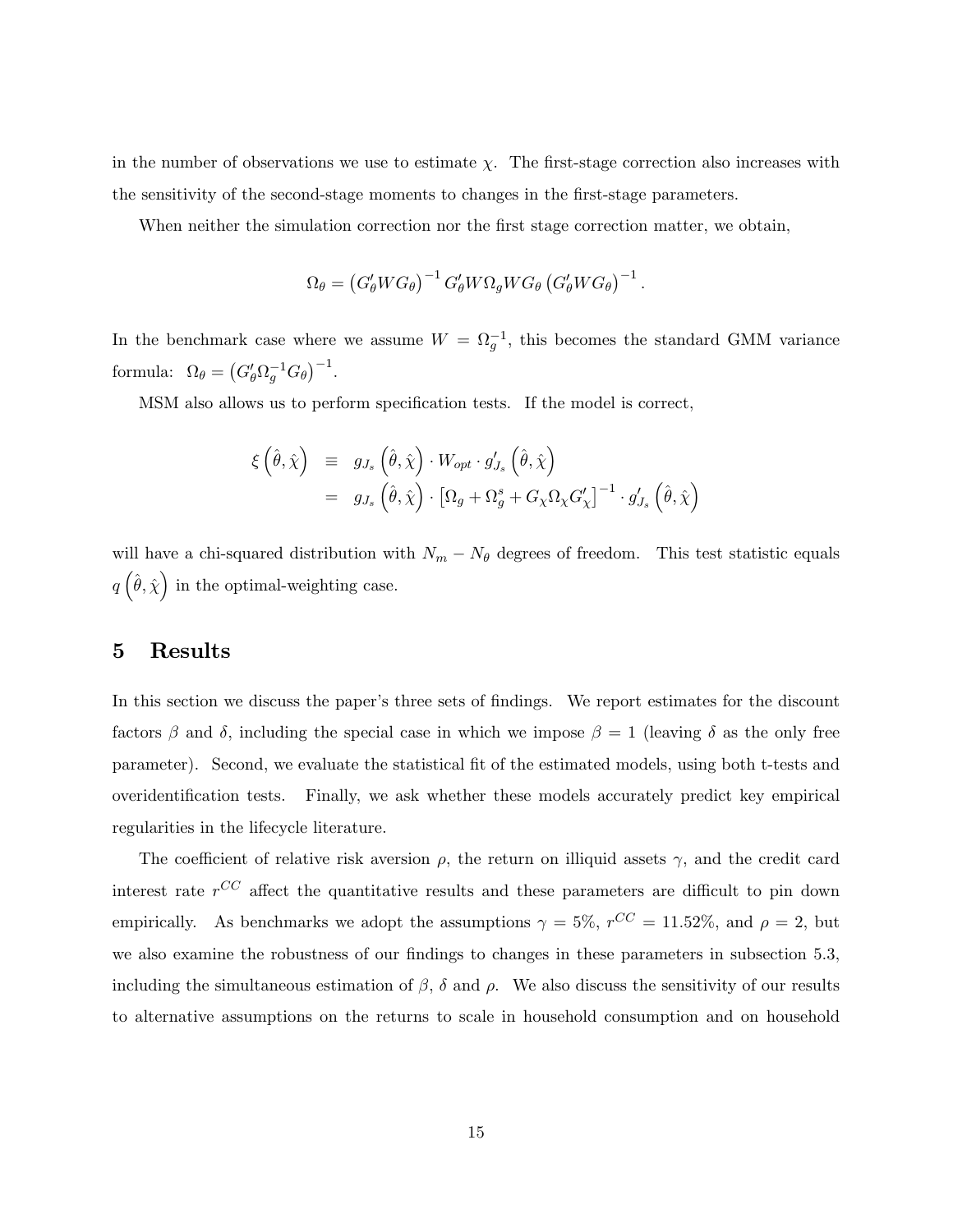mortality.<sup>31</sup> Unless otherwise specified we study estimates based on the robust weighting matrix  $W = \Omega_g^{-1}$ , but we include some representative results using the efficient weighting matrix.

#### 5.1 Identification

Identification of  $\beta$  and  $\delta$  depends on the way the simulated moments  $m_{J_s}(\theta, \hat{\chi})$  vary as functions of  $\beta$  and  $\delta$ . In our case the pre-retirement weighted wealth-to-income ratio, wealth, increases in both  $\beta$  and  $\delta$ . All of the other moments decrease in  $\beta$  and  $\delta$ . Hence,  $\beta$  and  $\delta$  are substitutes. Nevertheless, the model is identified since  $\beta$  and  $\delta$  are not *perfect* substitutes.

Identification of  $\beta$  and  $\delta$  can be visualized in Figure 1, which plots  $q(\theta, \hat{\chi})$ . Recall that q is a weighted sum of squared deviations of the simulated moments from their empirical analogs. Smaller values of q reflect a closer fit between the simulated model and the data. In Figure 1,  $q$ resembles an upward-opening paraboloid. Intermediate values of  $\beta$  and  $\delta$  — neither zero nor one minimize the distance between the simulated moments and the empirical moments.

Figure 1 exhibits an extended valley in the plot of q, traversing from high  $\delta$  and low  $\beta$  to low  $\delta$  and high  $\beta$ . The orientation of this valley implies that  $\beta$  and  $\delta$  are partial substitutes; when  $\delta$ is high, low values of  $\beta$  best match the empirical facts, and vice-versa. If the valley had a flat bottom,  $\beta$  and  $\delta$  would be perfect substitutes and the model would not be identified.

The lowest point in the valley is  $(\beta, \delta) = (0.703, 0.958)$ , and the paraboloid rises steeply as  $\beta$  rises. As  $\beta$  approaches 1 the model does very poorly; near  $\beta = 1$ , matching credit card data requires a low value of  $\delta$  (e.g.,  $\delta \approx 0.85$ ), but with  $\delta$  this low, wealth accumulation vanishes. Figure 2 displays a higher-resolution plot, which highlights the fact that the model cannot match the data when  $\beta$  is close to 1.

The figures reflect the intuition that  $low$  long-term discount rates are necessary to match observed levels of retirement wealth. A household will only accumulate illiquid wealth that has a return of about  $5\%$  if the household's long-term discount rate is not much greater than  $5\%$ . If the long-term discount rate is pinned down in this way, it is necessary to have a  $\beta$  value below one to match the data on credit card borrowing.

<sup>&</sup>lt;sup>31</sup> Appendix Table 1 reports the results of adjusting the bequest payoff and of increasing the persistence of income shocks.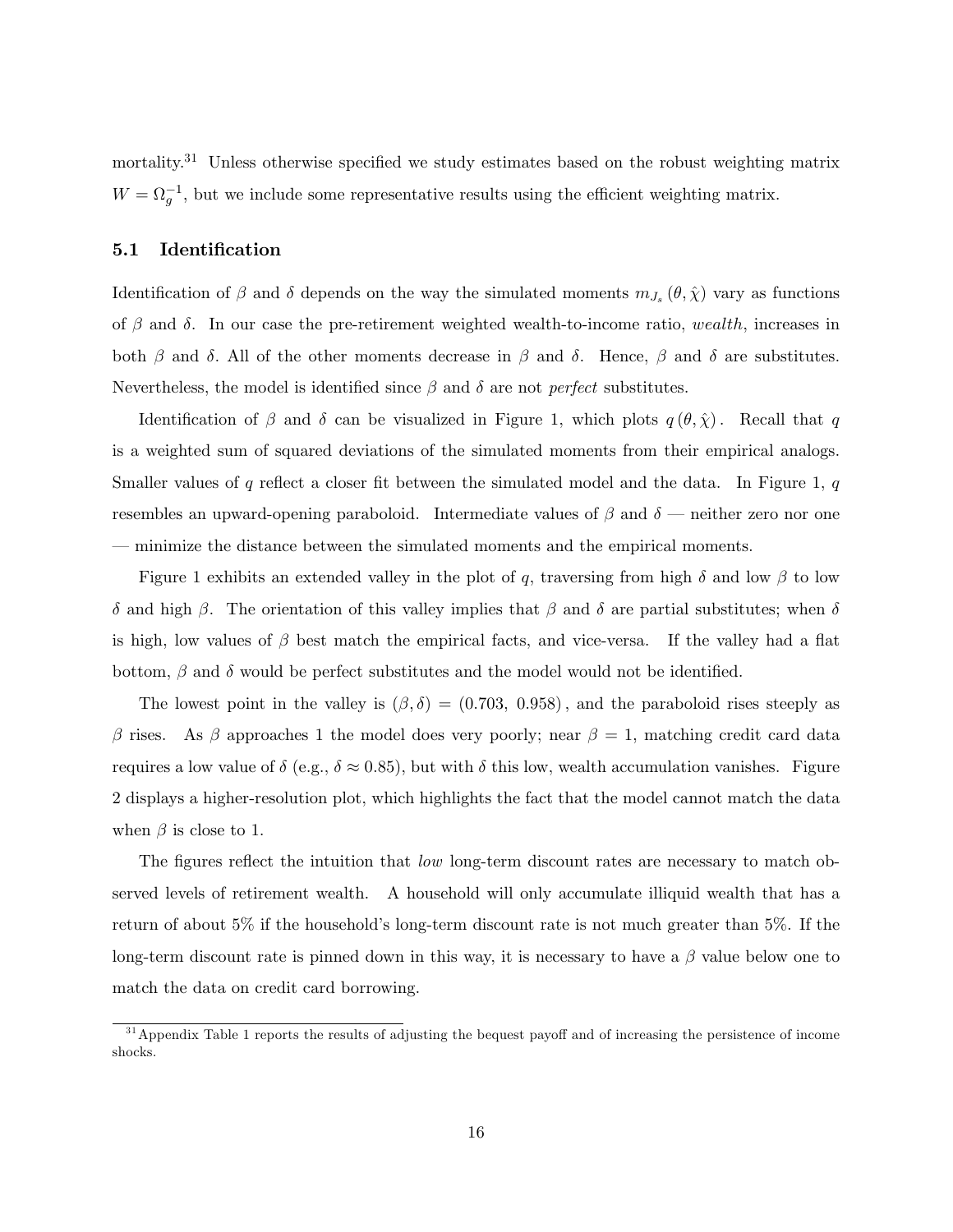#### 5.2 Benchmark Estimates

We report our benchmark estimates in Table 3. In the unconstrained case (Column 1) the MSM procedure yields an estimate of  $\hat{\beta} = 0.703$ , with a standard error (s.e.(i) in the Table) of 0.109. For this specification  $\hat{\beta}$  lies significantly below 1; the t-stat for the  $\beta = 1$  hypothesis test is t =  $\frac{1-0.703}{0.109} = 2.72$ . The MSM procedure yields an estimate of  $\hat{\delta} = 0.958$ , with a standard error of 0.007. The estimated values of  $\beta$  and  $\delta$  imply a short-run discount rate of  $-\ln(0.703 * 0.958) = 39.5\%$  and a long-run discount rate of  $-\ln(0.958) = 4.3\%$ .

At the estimated parameter values, the quasi-hyperbolic model generates the moment predictions reported in Column 1 of the lower panel of Table 3. We can compare these simulated moments with the sample moments  $\bar{m}_{J_m}$ , which are reproduced in Column 5. Qualitatively, the model predicts both active borrowing on credit cards and accumulation of midlife wealth. Quantitatively, the model predicts a fraction borrowing three standard errors from the sample value, a level of borrowing that differs by five standard errors, and a consumption-income comovement coefficient and measure of wealth accumulation that are both off by about one standard error. However, such comparisons do not account for uncertainty in the first-stage parameters of the model. Once this uncertainty is propagated through the estimation procedure  $-$  which is what MSM does  $-$  the model is consistent with the data. The (inverse) goodness-of-fit measure  $\xi(\hat{\theta}, \hat{\chi}) = 3.01$  compares favorably to the 5% critical value of 5.99 for a chi-squared distribution with two degrees of freedom. For the benchmark case, we fail to reject the overidentification test.

We also estimate  $\delta$  alone, imposing the restriction  $\beta = 1$ . This exponential discounting case yields the results in Column 2. We find  $\hat{\delta} = 0.846$  – implying a discount rate of 16.7% – and a standard error of 0.025. At these point estimates, the empirical facts about credit card borrowing and excess sensitivity are matched well. However, with such a high discount rate the model cannot account for observed wealth data. Instead, it predicts wealth  $= -0.05$ ; wealth loses in the tug of war between fitting *wealth*, which requires a low discount rate, and fitting the credit card variables % V isa and mean V isa, which requires a high discount rate.<sup>32</sup> The best fit avail-

<sup>&</sup>lt;sup>32</sup> The empirical value of wealth is 2.6, twenty standard errors from its simulated value of wealth  $(\hat{\theta}, \hat{\chi}) = -0.05$ . However, matching the empirical value of wealth would require % Visa to approach 0, forty standard errors from its empirical value. If the returns to illiquid wealth (i.e.,  $\gamma$ ) were high enough, an exponential model could more successfully match the facts simultaneously. The results from Case B in Subsection 5.3.4 provide suggestive evidence.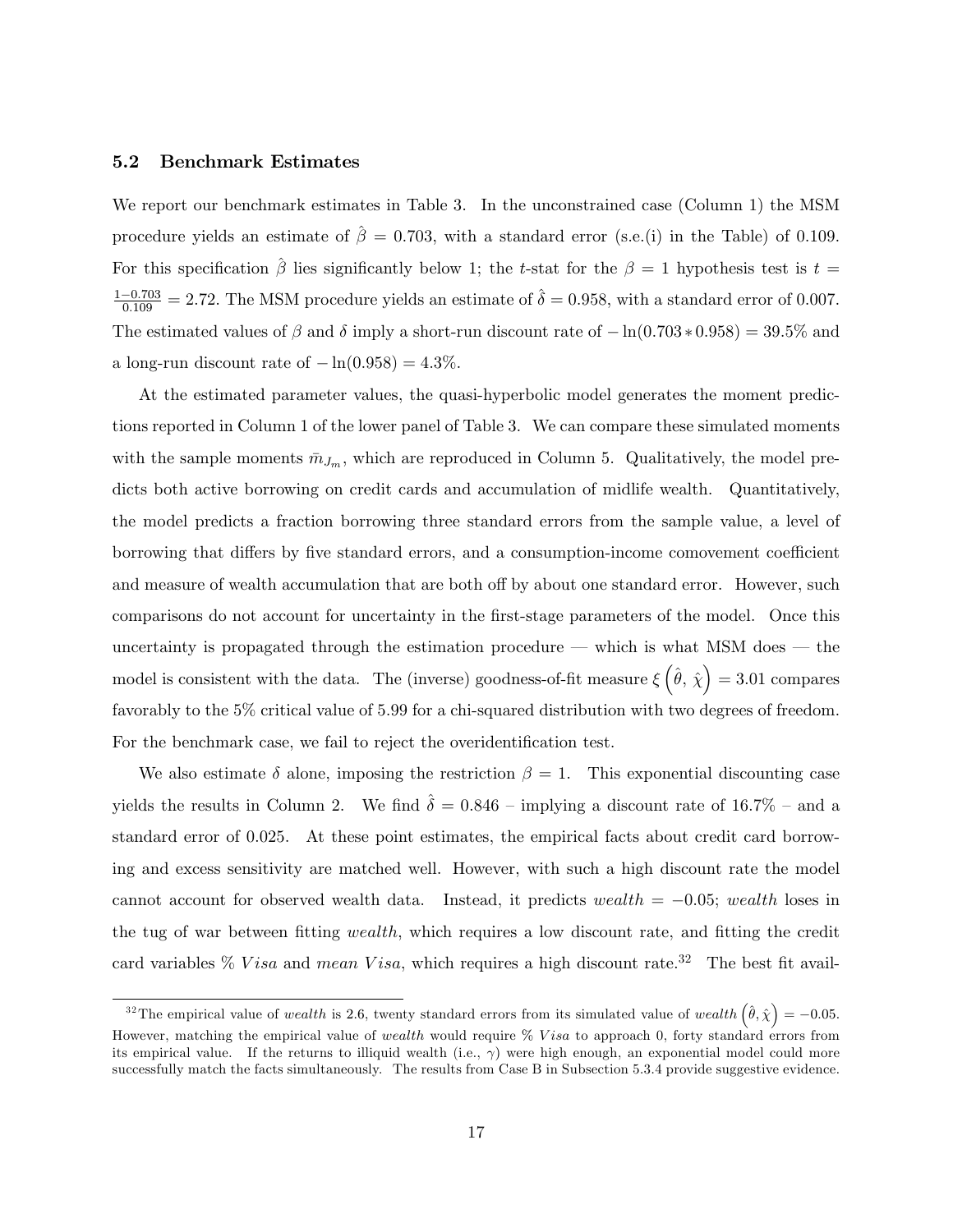able under an exponential model predicts that typical households have negative total assets in their peak accumulation years. Goodness of fit naturally suffers:  $\xi (\beta = 1, \delta = 0.846, \hat{\chi}) = 217 \gg$  $3.01 = \xi (\beta = 0.703, \delta = 0.958, \hat{\chi})$ . With the exponential restriction we estimate only one parameter, but  $\xi (\beta = 1, \delta = 0.846, \hat{\chi})$  compares unfavorably to even the 1% critical value of 11.34 for a chi-squared distribution with three degrees of freedom. Recall that above we compared  $\xi (\beta = 0.703, \delta = 0.958, \hat{\chi})$  to a chi-squared distribution with only two degrees of freedom. This difference accounts for the degree of improvement in goodness-of-fit possible merely by adding a free parameter. The p-value represents the smallest signicance level at which the benchmark model would be rejected, so the overidentification test rejects the exponential model at the  $1\%$  level. The  $p$ -value for the unconstrained model exceeds the  $p$ -value for the constrained model by many orders of magnitude.

The standard errors reported as "s.e. $(i)$ " in Table 3 incorporate corrections for the first stage estimation and for the simulation error. For comparison, we also report standard errors without these corrections: s.e.(ii) only includes the first stage correction, s.e.(iii) only includes the simulation correction, and s.e.(iv) includes neither.

Comparing s.e. (i) and (ii) reveals that if the simulation were infinitely large, so that the simulation exactly captured the properties of the theoretical population, the standard error on  $\beta$ would barely change – falling from 0.1093 to 0.1090. However, the standard errors are *dramatically* affected by the first stage correction. Comparing s.e. (i) and (iii), if the first stage parameters were known with certainty the standard error on  $\beta$  would shrink by a factor of six – falling from 0.1093 to 0.0170.

Using the optimal weighting matrix largely preserves the pattern of the benchmark results. Our optimal-weights findings are reported in Columns 3 and 4. The quasi-hyperbolic results with the optimal weighting matrix are similar to those with  $W = \Omega_g^{-1}$ . The estimated  $\hat{\beta}$  and  $\hat{\delta}$  are slightly higher, the standard error on  $\hat{\beta}$  is lower, and the standard error on  $\hat{\delta}$  is higher. In the exponential case,  $\hat{\delta}$  is found to be substantially larger than in the benchmark; now  $\hat{\delta}$  is selected by the estimation procedure to match the data on wealth at the expense of matching the facts on borrowing and excess sensitivity.

Uncertainty in all of the first stage parameters except  $\gamma$ ,  $r^{CC}$ , and  $\rho$  has been incorporated into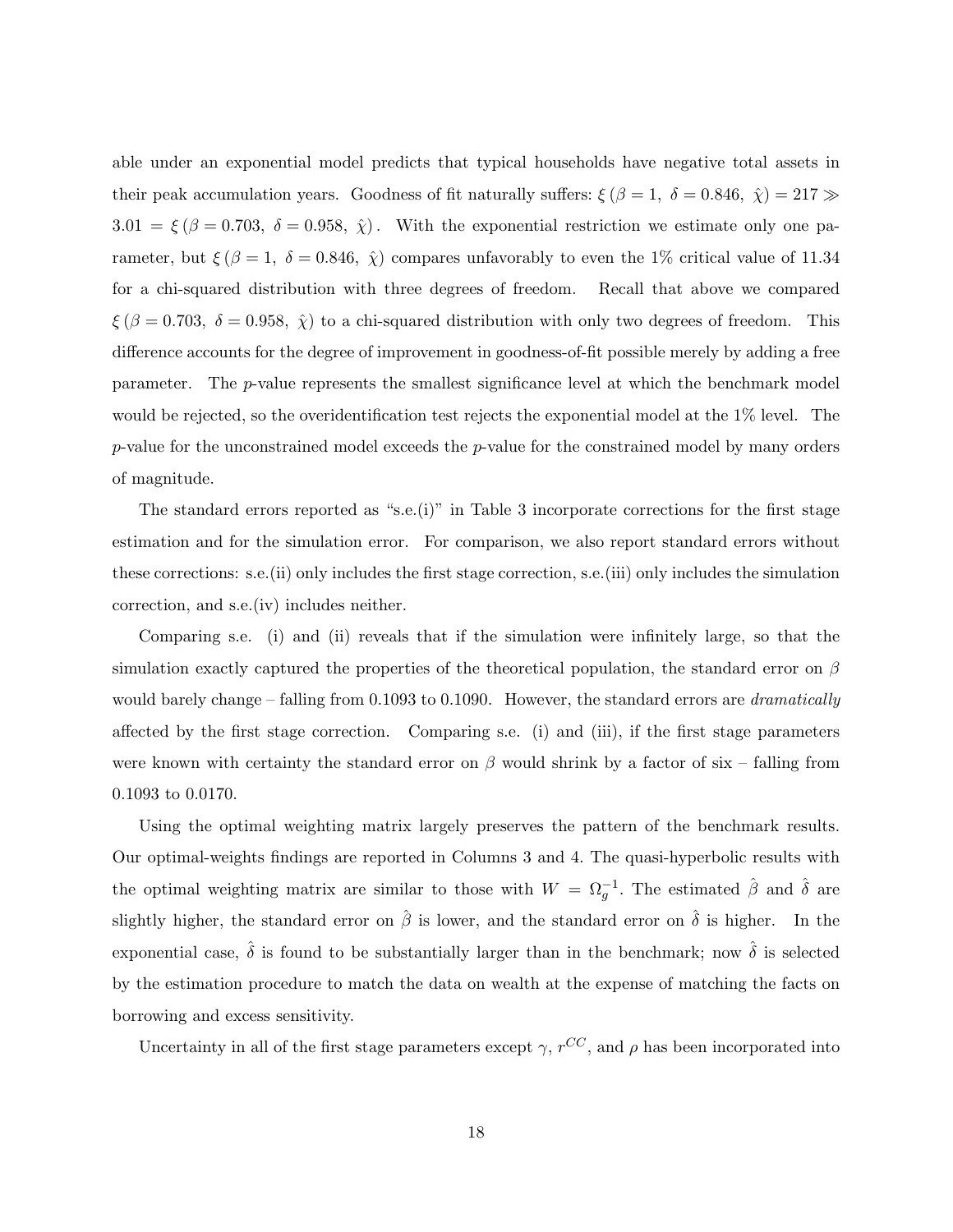the standard errors reported above.<sup>33</sup> However,  $\gamma$ ,  $r^{CC}$ , and  $\rho$  are difficult to pin down empirically. In the next subsection we explore the robustness of our findings to changes in those parameters and other components of the model.

#### 5.3 Robustness

#### 5.3.1 Interest Rate Perturbations

We perturb the return on the illiquid asset  $(\gamma)$  and the credit card interest rate  $(r^{CC})$  one-by-one from their benchmark values (i.e.,  $\gamma = 5\%$  and  $r^{CC} = 11.52\%$ ). We report the resulting estimates of  $\beta$  and  $\delta$  in Columns 2-5 of Table 4A.

In Column 1 we reproduce the benchmark results as a reference. In Column 2 we set  $\gamma = 3.38\%$ , corresponding to the average tax- and inflation-adjusted mortgage interest rate from 1980-2000, as calculated from Freddie Mac's historical series of nominal mortgage interest rates and the CPI-U, assuming a marginal tax rate of 25%. Intuitively, this choice for  $\gamma$  reflects the interest savings resulting from paying off a dollar of mortgage debt. We interpret 3.38% as being at the low end of a range of possible assumptions about returns to the illiquid asset Z: In Column 2 we estimate a lower  $\hat{\beta}$  and a higher  $\hat{\delta}$  than in the benchmark case. Intuitively, when the return on the illiquid asset is relatively low, consumers will only invest in the illiquid asset if they have a low long-run discount rate. Lowering the long-run discount rate makes the consumer more patient generally, so the MSM procedure generates a greater short-run discount rate (i.e., a lower value of  $\beta$ ) to offset this effect and thereby maintain high rates of credit card borrowing and consumption-income comovement. As a net result of these changes, the over-identifying restrictions are now rejected.

In Column 3, we consider the case  $\gamma = 6.59\%$ . Flavin and Yamashita (2002) calculate this as the average real after-tax return to housing, including capital gains, use-value, maintenance costs, and taxes.<sup>34</sup> We view this figure as falling toward the upper end of a range of possible returns to the illiquid asset in our model. If our model distinguished between average and marginal returns we would want to use the marginal return not the average return on housing.<sup>35</sup> Moreover, even the

<sup>&</sup>lt;sup>33</sup>Our measure of  $r^{CC}$  is constructed from aggregate data, so its true variability is underestimated in the first stage.  $34$  Flavin and Yamashita (2002) assume that use-value is equal to the real return on financial assets plus housing

depreciation plus property taxes.

 $35$ Because of transaction costs, at the margin it may be optimal to pay off the mortgage rather than buying a larger house. The marginal return to paying off a mortgage is  $3.38\%$  as we argue above.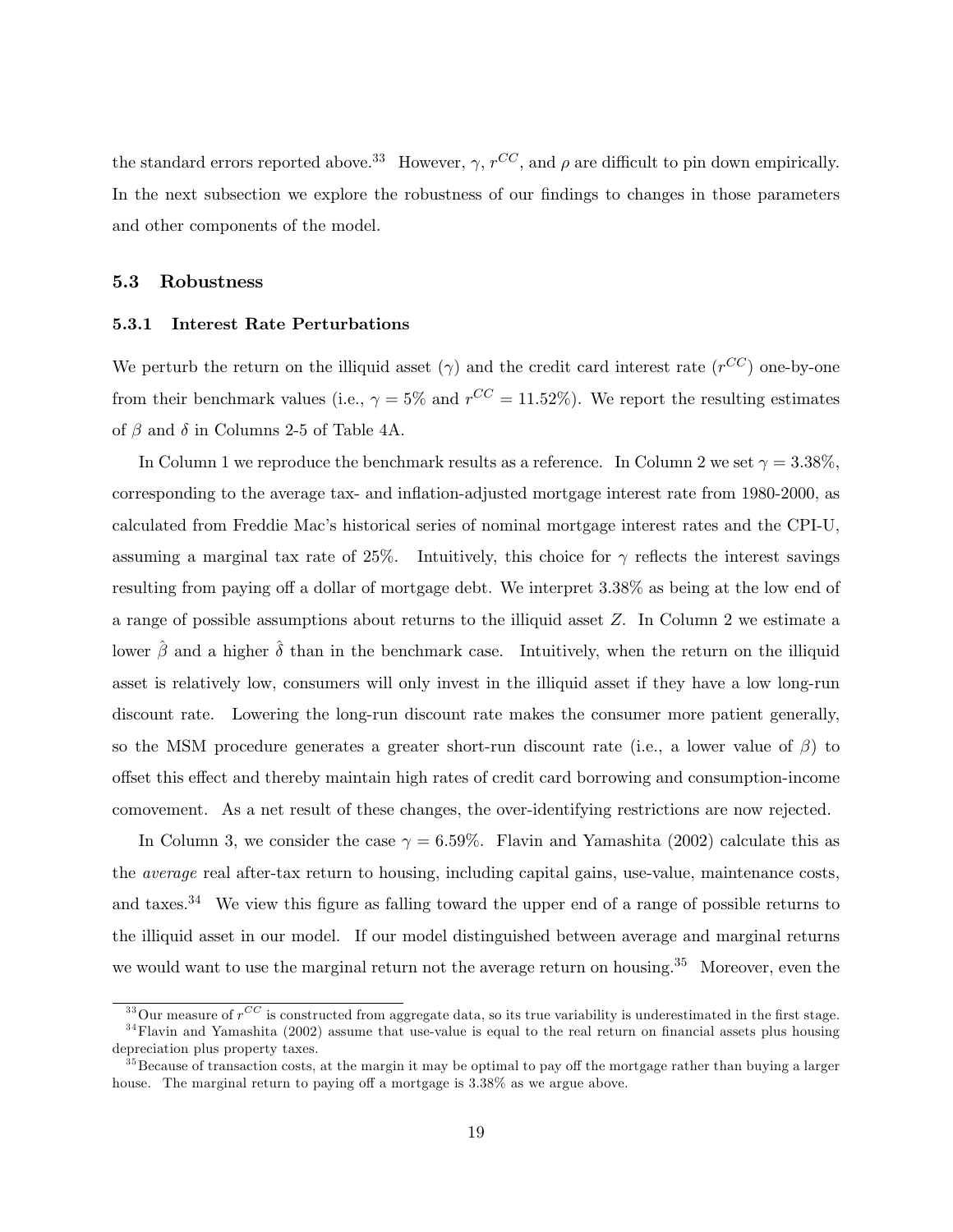average return to housing may be lower than 6.59% because of transaction costs of buying/selling real estate.

Using  $\gamma = 6.59\%$  we obtain a higher estimate of  $\hat{\beta}$  and a lower estimate for  $\hat{\delta}$  than in the benchmark case. As  $\gamma$  approaches the credit card interest rate, the model can more easily accommodate simultaneous illiquid wealth accumulation and credit card borrowing. Despite the increased estimate for  $\hat{\beta}$ , the  $\beta = 1$  hypothesis is still rejected at the 99% confidence level. We also report a borderline rejection of the over-identifying restrictions for this case.

The large effects resulting from changes in  $\gamma$  contrast with the small effects we now report arising from changes in the credit card real interest rate,  $r^{CC}$ . In Column 4 we assume  $r^{CC} = 10\%$ and find that  $\hat{\beta}$  rises and  $\hat{\delta}$  falls relative to the benchmark case. Column 5 shows similar effects in the opposite direction for  $r^{CC} = 13\%$ . We introduce these perturbations for two reasons. First, formal incorporation of uncertainty in  $r^{CC}$  through the first stage correction only accounts for variation in population average interest rates. Additional tests in Columns 4 and 5 could capture individual-level variation. In addition, these changes correspond to different perspectives on how bankruptcy matters for the cost of credit card borrowing. Our benchmark value for  $r^{CC}$  equals the debt-weighted average interest rate from the Fed, minus inflation, minus the personal bankruptcy rate. This ignores the fact (i) that the marginal utility of consumption may be especially high in the bankruptcy state, and that households may default without declaring bankruptcy, implying that our correction is too small, and (ii) that bankruptcy carries stigma (Gross and Souleles 2002b), implying that our correction is too large. We favor the middle specification as our benchmark, and note that changes in  $r^{CC}$  of about 150 basis points reported in Columns 4 and 5 have little quantitative effect on the time preference estimates. However, these perturbations do lead to a rejection of the overidentifying restrictions.

In the bottom panel of the table we estimate the model with the restriction  $\beta = 1$ . In every case, the restricted model is rejected by the overidentification test.<sup>36</sup>

 $36$  In columns 2 and 3, the exponential results are nearly identical to the benchmark case; the point estimates do not differ at all. This occurs because simulated exponential households accumulate zero illiquid wealth at the estimated  $\hat{\delta}$  in both the benchmark case and in the perturbed cases.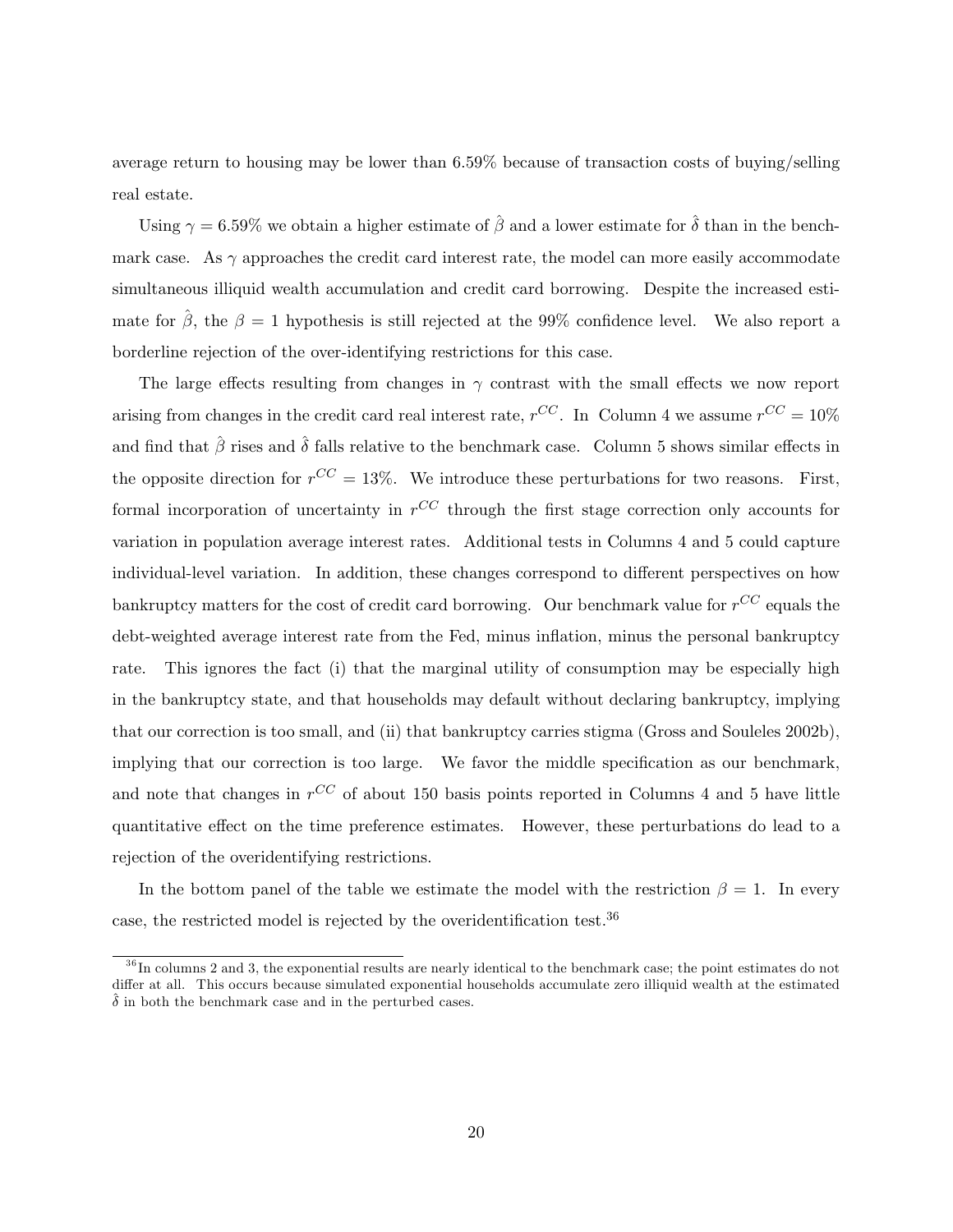#### 5.3.2 The coefficient of relative risk aversion

We next examine the effect of varying the coefficient of relative risk aversion  $\rho$ . Economists disagree about how to calibrate  $\rho$ . In order to account for the equity premium puzzle, the consumption CAPM requires  $\rho > 10$  (Kocherlakota 1996). But most lifecycle consumption models assume  $\rho \in$ [0:5; 5] ; consistent with typical introspective choices about hypothetical large gambles (Mankiw and Zeldes 1991). Using a structural approach, Gourinchas and Parker (2002) identify  $\rho$  from lifecycle consumption profiles. For different specifications they find  $\rho$  between 0.1 and 5.3, with a benchmark estimate of 0.51. When liquidity constraints do not bind and preferences are time-separable,  $\rho$ is the inverse of the elasticity of intertemporal substitution. Euler Equation estimates of this elasticity range roughly between 0 and 1 (Hall 1988). Further complicating the picture, recent theoretical work casts doubt on the prevailing approach to modeling risk attitudes. Kahneman and Tversky (1979) and others propose and use models of loss aversion that imply first-order risk aversion. Rabin (2000) argues that seemingly-reasonable attitudes toward small gambles imply totally unreasonable attitudes toward larger gambles in an expected utility model with second-order risk aversion. Chetty (2004) proposes that consumption commitments could cause different local and global levels of risk aversion.

Recall that we adopted  $\rho = 2$  for our benchmark. We now examine the effect of adopting  $\rho = 1$ and  $\rho = 3$ . Column 1 of Table 4B reports the effect of assuming  $\rho = 1$ . We find that  $\hat{\beta}$  and  $\hat{\delta}$  both rise relative to their benchmark estimates. With less curvature in the utility function consumers are more willing to consume early in life and retire in relative poverty (and thereby more willing to borrow on their credit cards and less willing to accumulate assets). Raising  $\beta$  and  $\delta$  offsets these effects. In this specification,  $\hat{\beta}$  is only marginally significantly different from 1. Finally, assuming  $\rho = 1$  generates a rejection of the overidentifying restrictions.

Column 3 of Table 4B reports the effect of assuming  $\rho = 3$ . As one would predict from the previous experiment, we now find that  $\hat{\beta}$  and  $\hat{\delta}$  both fall relative to their benchmark estimates. As a result the null hypothesis of  $\beta = 1$  is rejected with a t-statistic of 3.2. Finally, assuming  $\rho = 3$ does not lead to a rejection of the overidentifying restrictions. It is not clear what larger values of  $\rho$  would imply, though the gradient that we observe in our simulations suggests that raising the value of  $\rho$  lowers the estimated value of  $\beta$ .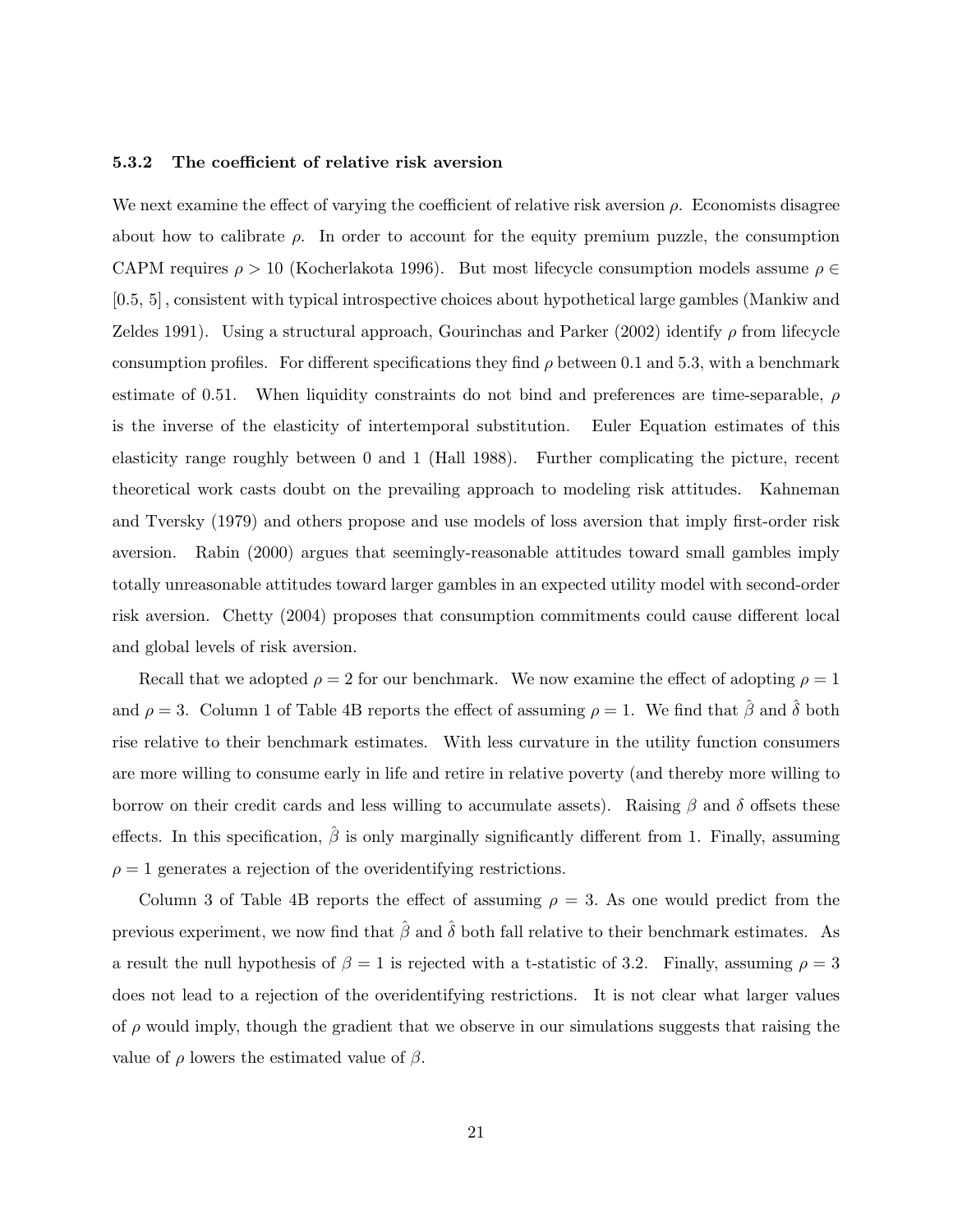Given the sensitivity of the model's quantitative results to the assumed value of  $\rho$ , we also estimate  $\rho$  simultaneously with  $\beta$  and  $\delta$ . The results are reported in Column 4 of Table 4B. In this case,  $\beta$ ,  $\delta$ , and  $\rho$  are all precisely identified. We find  $\hat{\rho} = 0.220$  with a standard error of 0.066. The model wants a low value of  $\rho$ , since the empirical moments reveal very little precautionary savings  $-$  i.e. savings in liquid form. Recall that credit card borrowing reflects a decumulation of liquid wealth.

At the estimated, low value of  $\rho$ , the short-run discount factor  $\hat{\beta}$  rises, but  $\hat{\beta}$  is still significantly below unity. Higher short-term impatience is still needed to reproduce both the wealth and credit card moments. When  $\rho$  is estimated, the standard errors on  $\hat{\beta}$  and  $\hat{\delta}$  fall. Goodness-of-fit improves substantially and the overidentification test is not rejected.

The lower half of Column 4 reports simultaneous estimates of  $\rho$  and  $\delta$ , holding  $\beta$  fixed at 1. The resulting estimate of  $\hat{\rho}$  is again very low. The estimate is imprecise, and risk neutrality is not rejected. To interpret this, recall that when (exponential) discounting is sufficient to match the credit card moments, lifecycle accumulation is minimal.

Similar results from optimally weighted estimation with  $\rho$  are reported in Column 5 of Table 4B.

#### 5.3.3 Returns to Scale in Household Size

The household utility function depends on the number of people in the household and the intrahousehold returns to scale. In the benchmark case, we assume that the effective household size  $n_t$ at time t equals two spouses, plus the number of adult dependents, plus 0.4 times the number of child dependents.

In this subsection we analyze two modifications to these assumptions. First, we implement the "square root scale," (Ruggles 1990, Atkinson, Rainwater and Smeeding 1995), in which period utility equals  $u(C_t, Z_t, N_t) = N_t$ .  $\left(\frac{C_t + \gamma Z_t}{\sqrt{N_t}}\right)$  $N_t$  $\sqrt{1-\rho}$  $^{-1}$  $\frac{t}{1-\rho}$ , where  $N_t$  is the total number of people in the household. This formulation treats household heads, child dependents, and adult dependents symmetrically, but still captures returns to scale since the square root function is concave. The effect of this change is reported in Column  $6$  of Table  $4A$ . In the quasi-hyperbolic case, we find that  $\beta$  falls slightly,  $\delta$  rises slightly, and goodness of fit worsens slightly. The overidentification test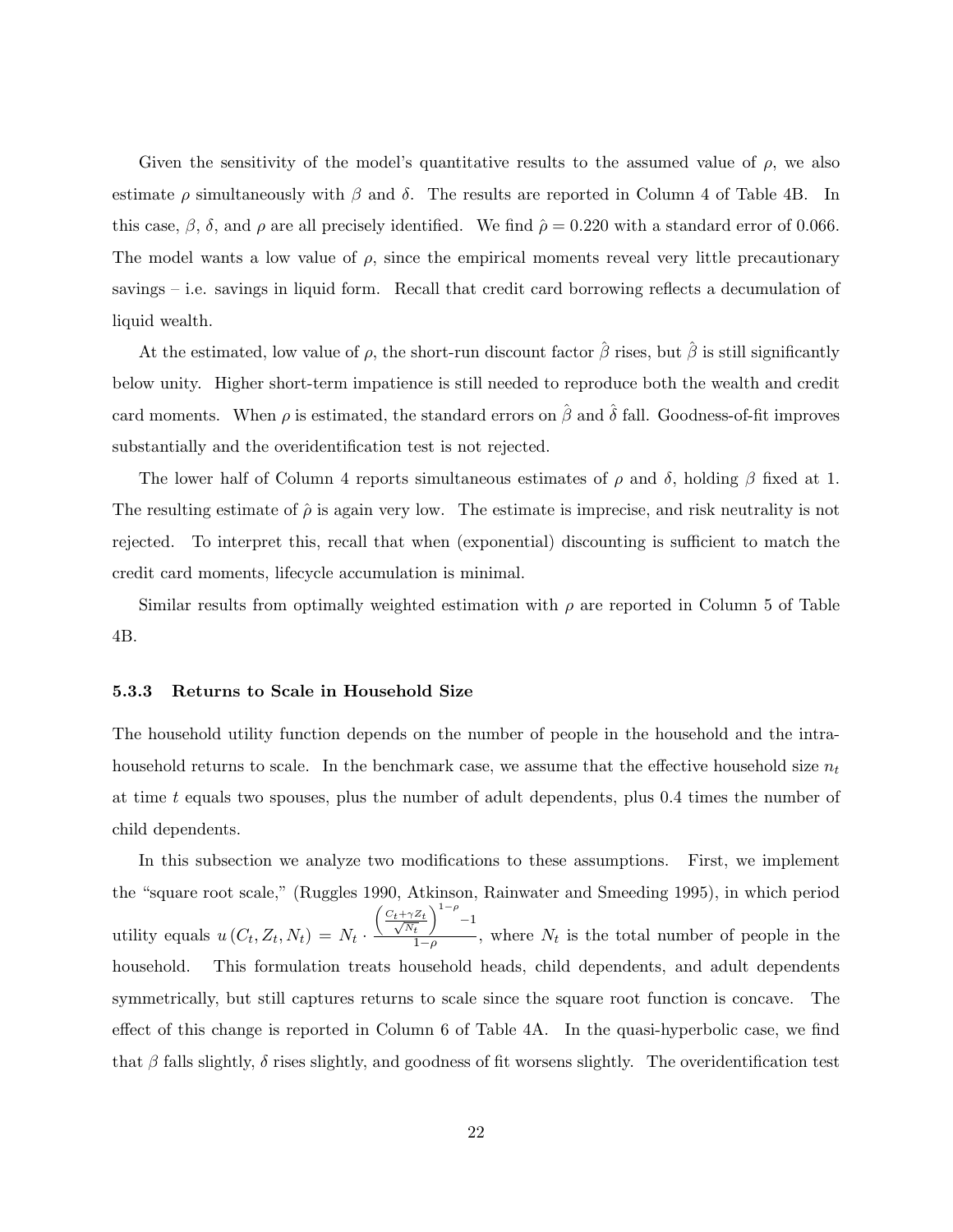fails at the 5% level. In the exponential case,  $\delta$  rises slightly.

Second, we study a "partial individual mortality" assumption. In the benchmark case mortality occurs at the level of the household, so the two household heads die simultaneously.<sup>37</sup> In contrast, under partial individual mortality we incorporate individual mortality directly into  $n_t$ . We assume that utility depends continuously on the expected number of heads that remain alive until age 84, at which point the expected number of surviving heads falls below 1. After age 84, under partial individual mortality, we retain our original assumption that mortality is a discrete event. This change generates the estimates in Column 7 of Table 4A. Relative to the benchmark,  $\beta$  falls and  $\delta$  rises. Now the overidentification restrictions are rejected.

#### 5.3.4 Compound Cases

We also consider four "compound cases" to evaluate the consequences of letting  $\gamma$ ,  $r^{CC}$ ,  $\rho$ , and intrahousehold returns to scale reinforce each other. In Case A, we consider the effect of simultaneously assuming  $\gamma = 3.38\%, r^{CC} = 13\%, \text{ and } \rho = 3$ ; in Case B we assume  $\gamma = 6.59\%, r^{CC} = 10\%,$ and  $\rho = 1$ ; in Case C we assume  $\gamma = 3.38\%$ ,  $r^{CC} = 13\%$ ,  $\rho = 5$ , the square root scale, and "individual mortality;" and in Case D we assume  $\gamma = 6.59\%$ ,  $r^{CC} = 10\%$ , and  $\rho = 0.2196$ .

Case A combines three perturbations of first stage parameters that we discussed and reported above. In isolation, each of those perturbations lowers the estimates of  $\beta$ . In Column 6 of Table 4B we report that their combined effect results in estimates of  $\hat{\beta} = 0.375$  and  $\hat{\delta} = 0.972$ . When we restrict  $\beta$  to equal 1 (Column 6) we estimate  $\hat{\delta} = 0.770$ . With such a low  $\hat{\delta}$ , the exponential discounting model predicts credit card borrowing and excess sensitivity quite well, but predicts approximately no wealth accumulation.

In Case B we combine the three perturbations that are opposite to those in Case A, and we estimate  $\hat{\beta} = 0.908$  and  $\hat{\delta} = 0.943$  (Column 7 of Table 4B). This estimate carries a small standard error, implying that even under aggressive assumptions about  $\gamma$ ,  $r^{CC}$ , and  $\rho$ , we still find that  $\hat{\beta}$  is significantly less than 1.

 $37$ This assumption induces two off-setting biases (Laibson et al. 2003). First, it rules out partial intra-household longevity insurance through independent mortality outcomes. Second, it does not account for the rise in per-capita consumption needs when one of the two household heads dies.

<sup>&</sup>lt;sup>38</sup>For comparability to our benchmark case, we use our benchmark assumptions about returns to scale in the household, in contrast to the square root scale.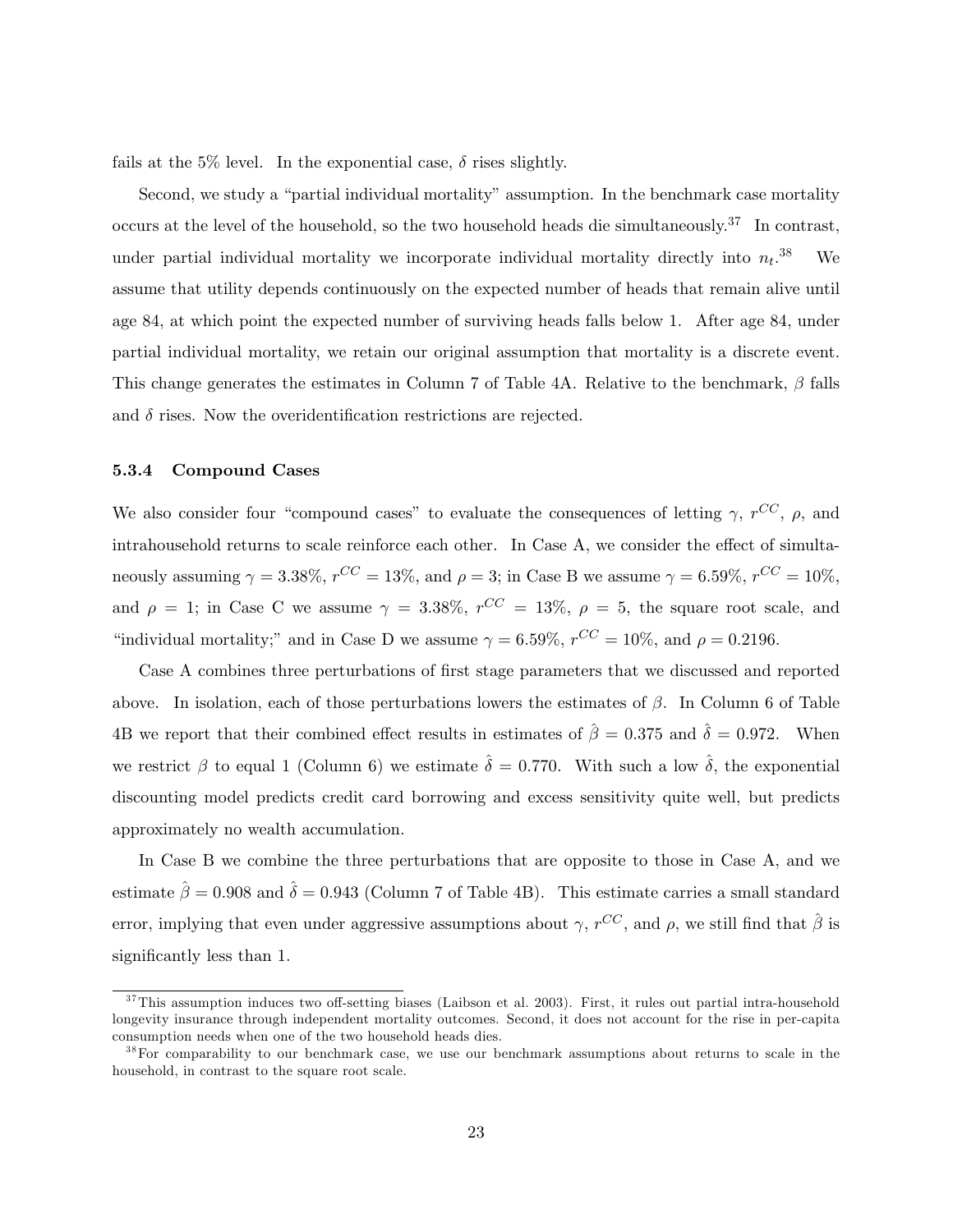The third compound case, Case C, combines all the perturbations discussed above that have decreased  $\hat{\beta}$ , and also assumes  $\rho = 5$ . Now, reported in Column 8, we obtain  $\hat{\beta} = 0.178$  and  $\hat{\delta} = 0.997.$  Goodness-of-fit worsens, and the overidentification test is rejected.

Finally, in Case D we adopt  $\rho = 0.2196$ -the value of  $\rho$  we obtained when estimating  $\beta$ ,  $\delta$ , and  $\rho$  simultaneously–and we also assume  $\gamma = 6.59\%$  and  $r^{CC} = 10\%$ . As expected, this is the combination of assumptions that pushes  $\beta$  closest to 1. We find  $\hat{\beta} = 0.947$  and  $\hat{\delta} = 0.946$ . However, the standard error on  $\hat{\beta}$  has shrunk, as in Case B and in the simultaneous estimation of  $\beta$ ,  $\delta$ , and  $\rho$ reported above, so even in this case the  $\beta = 1$  null hypothesis is rejected with a t-statistic of 3.31.

In the bottom half of Columns 6-9 we report estimates in the compound cases for the restricted exponential model and find that  $\hat{\delta}$  ranges from 0.620 to 0.936. Case B is the most successful case for the exponential model among all of the simulations that we perform. Nevertheless, this simulation also rejects the overidentification restrictions.

### 6 Extensions

This paper's findings suggest several directions for future work.

#### 6.1 Naivete

Strotz (1955), Akerlof (1991) and O'Donoghue and Rabin (1999a, 1999b) propose that decision makers with dynamically inconsistent preferences make current choices under the "naive" belief that later selves will act in the interests of the current self. Angeletos et al.  $(2001)$  find that naive and sophisticated quasi-hyperbolic agents behave similarly in consumption models like the one discussed in this paper.

However, two puzzles remain that perhaps a model of naivete could address. First, the sophisticated quasi-hyperbolics in these simulations would be better off if they had no access to credit cards. Specifically, according to a comparison of value functions, at age 20, sophisticated quasihyperbolics would be willing to pay \$2000 to get rid of their credit cards immediately and never have access to them in the future. This begs the question of why only a tiny fraction of consumers cut up their credit cards.

Second, the spread between the cost of funds and the credit card interest rate is "too high."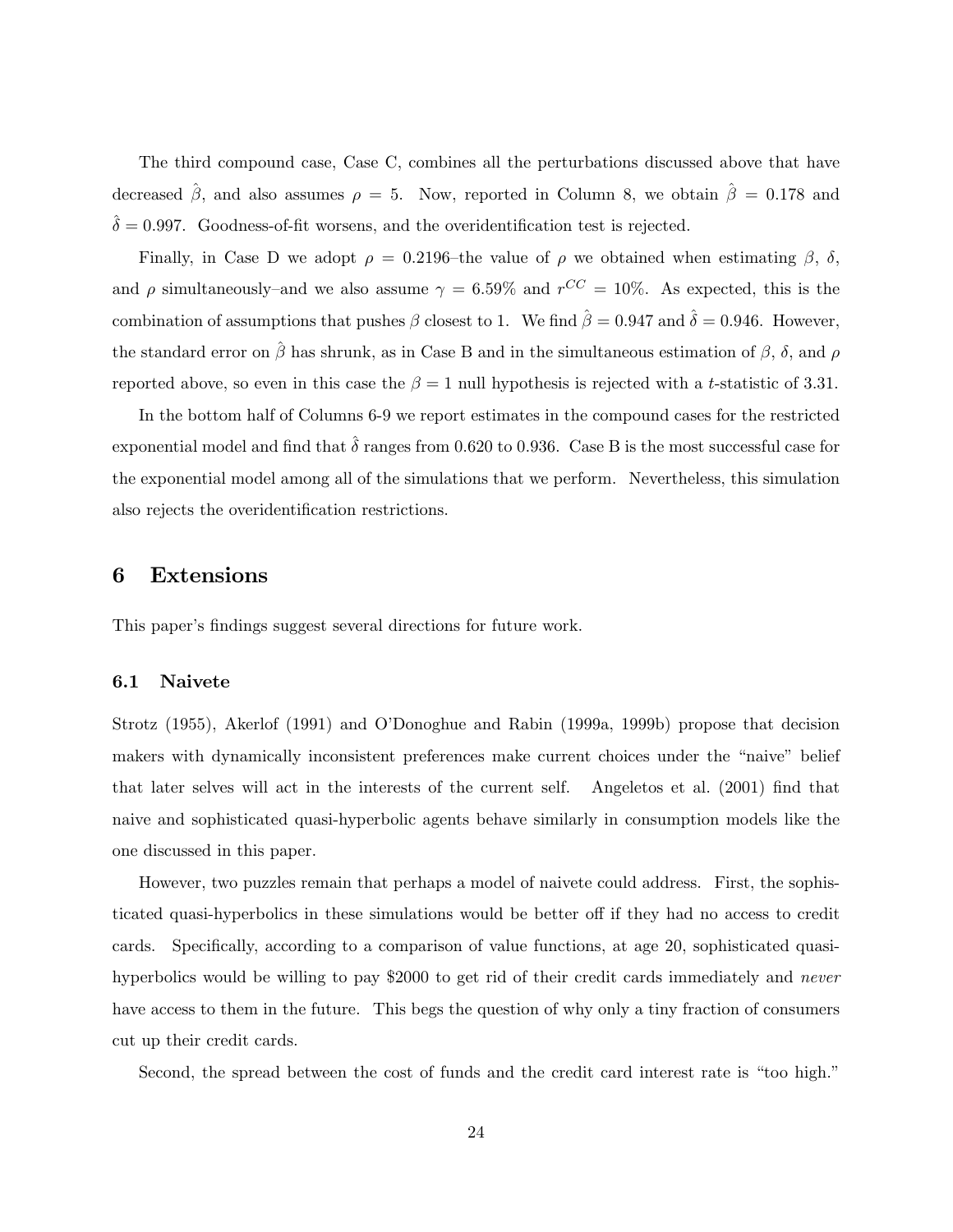As Ausubel (1991) has pointed out, the spread cannot be accounted for by standard explanations like default probabilities; instead consumers seem to pick their credit card under the naive belief that they will not borrow in the future. Teaser rates may also be explained by a model of naive quasi-hyperbolic discounting (Shui and Ausubel 2004).<sup>39</sup>

#### 6.2 Further generalization of intertemporal preferences

Standard models study the one-parameter exponential discount function, and we have explored a two-parameter generalization. We may find that richer representations better describe discounting patterns. It is also possible that the nature of discounting changes over the course of the lifecycle,<sup>40</sup> providing another possible framework for explaining patterns of wealth accumulation and credit card borrowing.

#### 6.3 Heterogeneity

Another important direction for future work is to relax the assumption of homogeneous preferences. Specifically, one might wonder whether two groups of exponential consumers, one patient and the other impatient, could account for the facts. To us, the data suggest that there is substantial heterogeneity in the population, but that the heterogeneity does not explain why the median household both borrows on its credit cards and invests in illiquid assets. Laibson et al. (2003) find that credit card borrowing is pervasive across the entire wealth distribution. Nevertheless, a model with heterogeneous preferences may resolve some of the empirical tensions discussed in this paper.

Interest rate heterogeneity might also explain the lifecycle wealth accumulation and credit card borrowing facts. A model of exponential consumers facing sharply different interest rates could simultaneously match the frequencies of credit card borrowing and the levels of midlife wealth accumulation. But actual interest rates paid on credit cards do not correlate with wealth holdings. Households surveyed in the 1998 Survey of Consumer Finances were asked about the interest rate they paid on their credit cards. Households in the top quartile of the distribution of wealth reported an average nominal rate of 13.27%, whereas households in the lowest quartile of wealth reported an

 $39$  See also the theoretical contribution of DellaVigna and Malmendier (2004).

 $^{40}$ Our assumption that marginal utility varies with demographics (and thus with age) is a special case of the general class of age-specific discounting studied by Attanasio and Weber (1995) and Attanasio et al. (1999).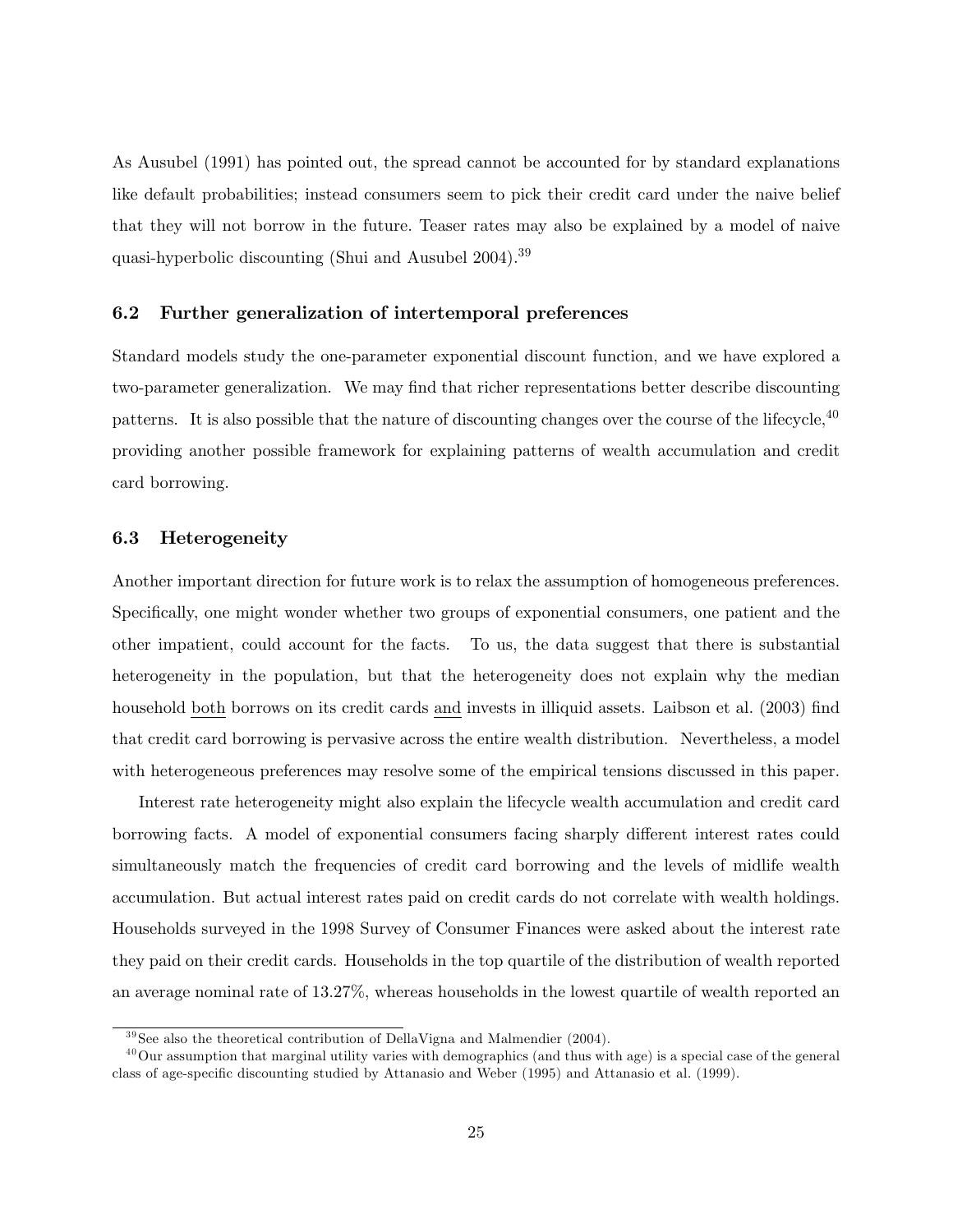average of 13.59%.<sup>41</sup> Hence, households with substantial wealth do not face low credit card interest rates  $-e.g.$  teaser rates  $-e.$  that could explain their frequent credit card borrowing.

#### 6.4 Institutional assumptions

The assets in the model are stylized and it would be natural to make our institutional assumptions more realistic. In a richer model households would be able to declare bankruptcy, default on their credit card debt, sell their Z assets, borrow against their Z assets, and engage in many other types of financial transactions. We are most interested in exploring changes in assumptions about  $Z$ , since the  $Z$  asset plays a central role in driving our results. For example, if the  $Z$  asset were perfectly liquid our model would be unable to explain credit card borrowing (since consumers with liquid retirement assets would spend down these liquid assets rather than borrowing on a high-interest credit card). Hence, the illiquidity of  $Z$  is critical for the predictive power of the model. Illiquidity of Z also mimics the optimal mechanisms that have recently been derived for quasi-hyperbolic consumers (Amador et al. 2004).

Other work has explored the consequences of making  $Z$  less illiquid (i.e., by introducing a transaction cost for liquidating  $Z$ ).<sup>42</sup> This does not change the model's qualitative predictions. However, such transaction cost models may be too crude to capture the implications of collateralized borrowing against Z. For example, home equity lines of credit are rapidly gaining popularity in the U.S. and such instruments make heretofore illiquid home equity relatively easy to access. If home equity lines of credit provide immediate liquidity with little or no transactions costs, then Z is really not an illiquid asset. However, if applying for a home equity line of credit generates immediate effort costs as well as bureaucratic delays, then quasi-hyperbolic consumers will prefer to use their credit cards rather than applying for such credit lines (Laibson 1997).

To explore these issues, researchers should develop high frequency models in which the units of time are days and not years (and  $\beta$  multiplies all utility flows starting tomorrow). In such models the nature of the effort costs and the bureaucratic delays will play an important role. For example, if an application for a home equity credit line yields immediate effort costs and only delayed liquidity

<sup>&</sup>lt;sup>41</sup>The means refer to high school educated households with outstanding balances on their credit cards.

 $^{42}$ Laibson et al. (2003) report simulations in which liquidating part of the illiquid asset generates a fixed cost of \$10,000 and a proportional cost of 10%.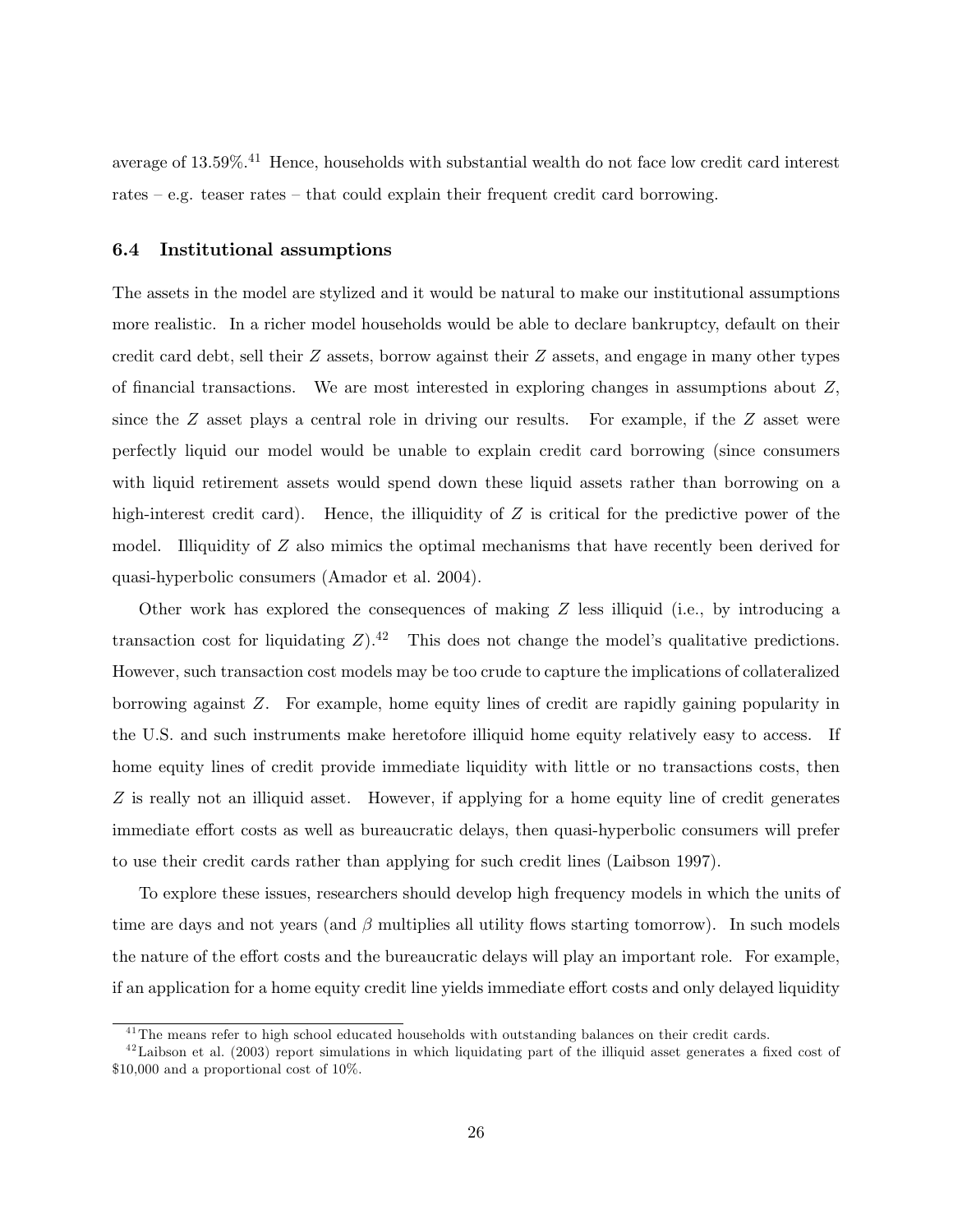(say in a week), such credit may not be tempting to quasi-hyperbolic consumers. However, if a home equity application has vanishingly small effort costs and yields immediate liquidity, then such a loan will be appealing to quasi-hyperbolic consumers and the model will then predict that splurges will *not* be funded from credit cards.

Such high frequency models are beyond the scope of the current paper. As home equity lines of credit and other technologies for making illiquid assets liquid become increasingly popular (only 7.8% of homeowners in the 1998 SCF had such loans), it will become more important for economists to study the micro-structure and micro-timing of the loan application process. Though the parameters of this paper's model are identified off data from a time period when home equity was more illiquid than today, if consumers sharply devalue rewards that are delayed by only a few days, models of the credit application process will need to reflect these high frequency preferences.

#### 6.5 Consumption shocks

In addition to income uncertainty, consumers also face stochastic shocks to preferences and consumption needs (Amador et al. 2004). Expenses for car repairs and health care, for example, often come unexpectedly. In principle this additional volatility could generate higher levels of (illiquid) wealth accumulation and credit card borrowing by promoting saving after unusually good shocks and borrowing after unusually bad shocks. We examine this possibility qualitatively by proxying for consumption shocks with increased income uncertainty. Specifically, we re-estimate  $\beta$  and  $\delta$  after doubling the variances of the parameters of our calibrated income process.<sup>43</sup> This yields results very similar to the benchmark run discussed above: the estimate of  $\beta$ , 0.62, is significantly less than 1; the specification test on the quasi-hyperbolic model is borderline; and the specification test on the exponential model, when  $\beta$  is restricted to equal 1, is rejected. Though these results support the intuition that volatility can not explain why the same time-consistent consumers would both accumulate illiquid assets and borrow on credit cards, subsequent analyses might formally calibrate and incorporate stochastic shocks to the marginal utility of consumption.

 $^{43}$ We consider this a plausible upper bound, as it increases the conditional and unconditional standard deviations of income by about 50%. Hubbard, Skinner and Zeldes (1995) and Palumbo (1999) estimate dynamic processes of health expenditures, finding conditional and unconditional standard deviations equivalent to roughly one-third and one-fth, respectively, of the conditional and unconditional standard deviations in income that we document in the PSID.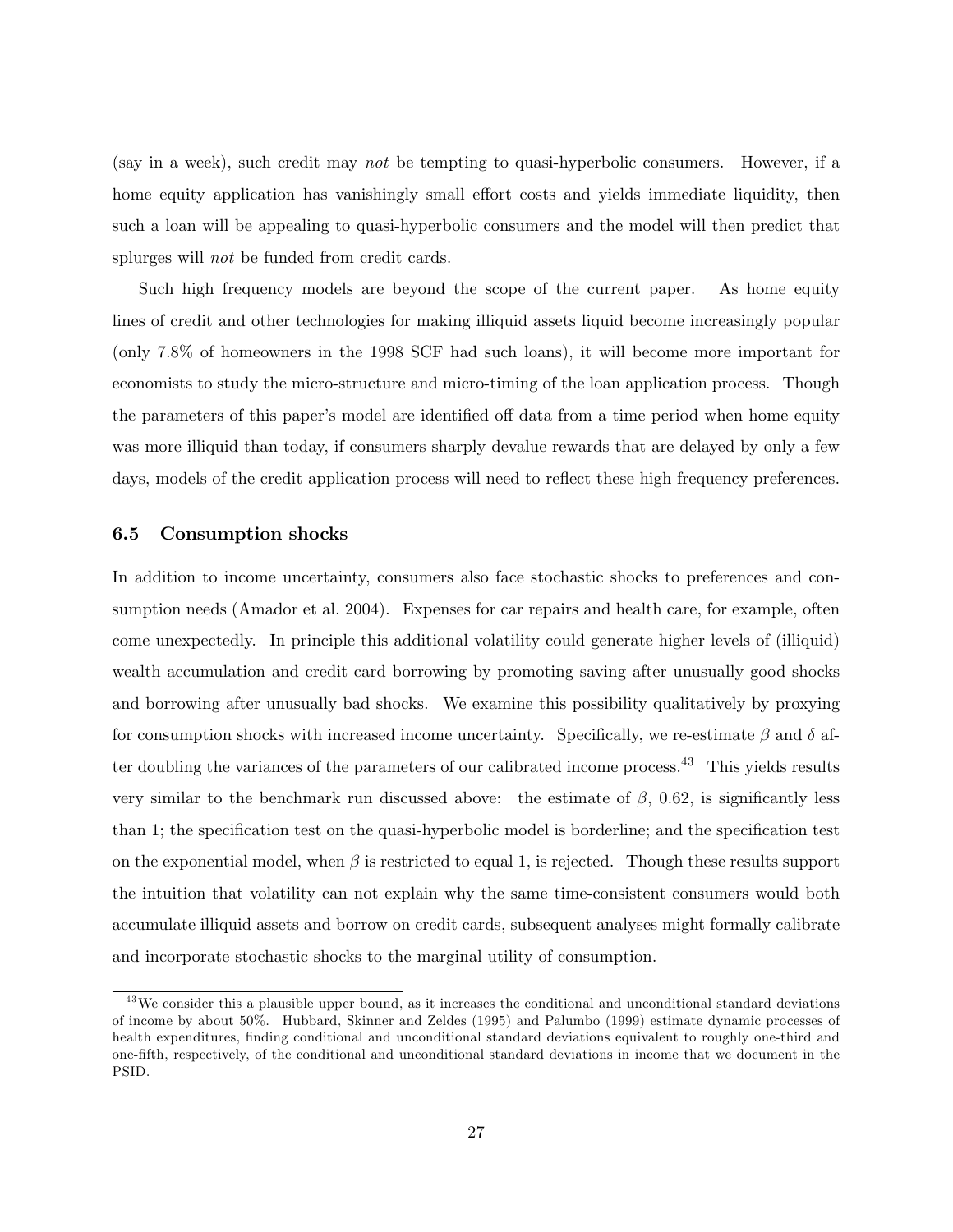#### 6.6 Second stage moment sets

As is well known from GMM theory, the choice of moments can be crucial to the outcome of the analysis. We chose to focus on the four moments discussed above:  $\%$  visa, mean visa, CY, wealth. We could have matched other moments, including the wealth-to-income ratio at ages *other* than the pre-retirement age that we study; or the consumption-to-income ratio at various points in the lifecycle; or the proportion of homeowners; or the fraction of wealth that is illiquid; and so on. If our model is correctly specified, analyzing different moments should not change our estimated parameter values. Hence, analyzing different moments is a potential test of our model and a priority for future research.

Data on synthetic cohort consumption profiles are used by Gourinchas and Parker (2002) to estimate a long-term discount factor of 0.949 (0.015) for their high-school-graduate group. We believe that low-frequency lifecycle dynamics for average consumption are a good way to identify long-run discount rates. Wealth accumulation provides an alternative strategy to identify long-run discount rates. These different estimation strategies are likely to produce similar results, since the wealth-based strategy we adopt generates simulations that exhibit the hump-shaped consumption profiles used by Gourinchas and Parker  $(2002).<sup>44</sup>$  Nevertheless, it would be useful to integrate both sets of moments in a single estimation exercise. The calibrated quasi-hyperbolic model predicts a transitory consumption boom when credit cards are first acquired. One could empirically test this prediction.

Illiquidity of investments provides another source of identifying data (Angeletos et al 2001). Households invest very little of their wealth in liquid form. Even with an expansive denition of liquid assets, only  $18.6\%$  of total US household wealth is liquid.<sup>45</sup> Illiquidity may help to explain several puzzles involving consumption during retirement, including the measured pattern of anomalously slow decumulation of assets.

<sup>&</sup>lt;sup>44</sup> See Angeletos et al. (2001) for simulations of lifecycle consumption.

<sup>&</sup>lt;sup>45</sup>The methodology for calculating the share is analogous to that for calculating  $\%$  Visa, mean Visa, and wealth described in Appendix A. The definition includes cash, checking and savings accounts, money market accounts, call accounts, CDs, bonds, stocks and mutual funds.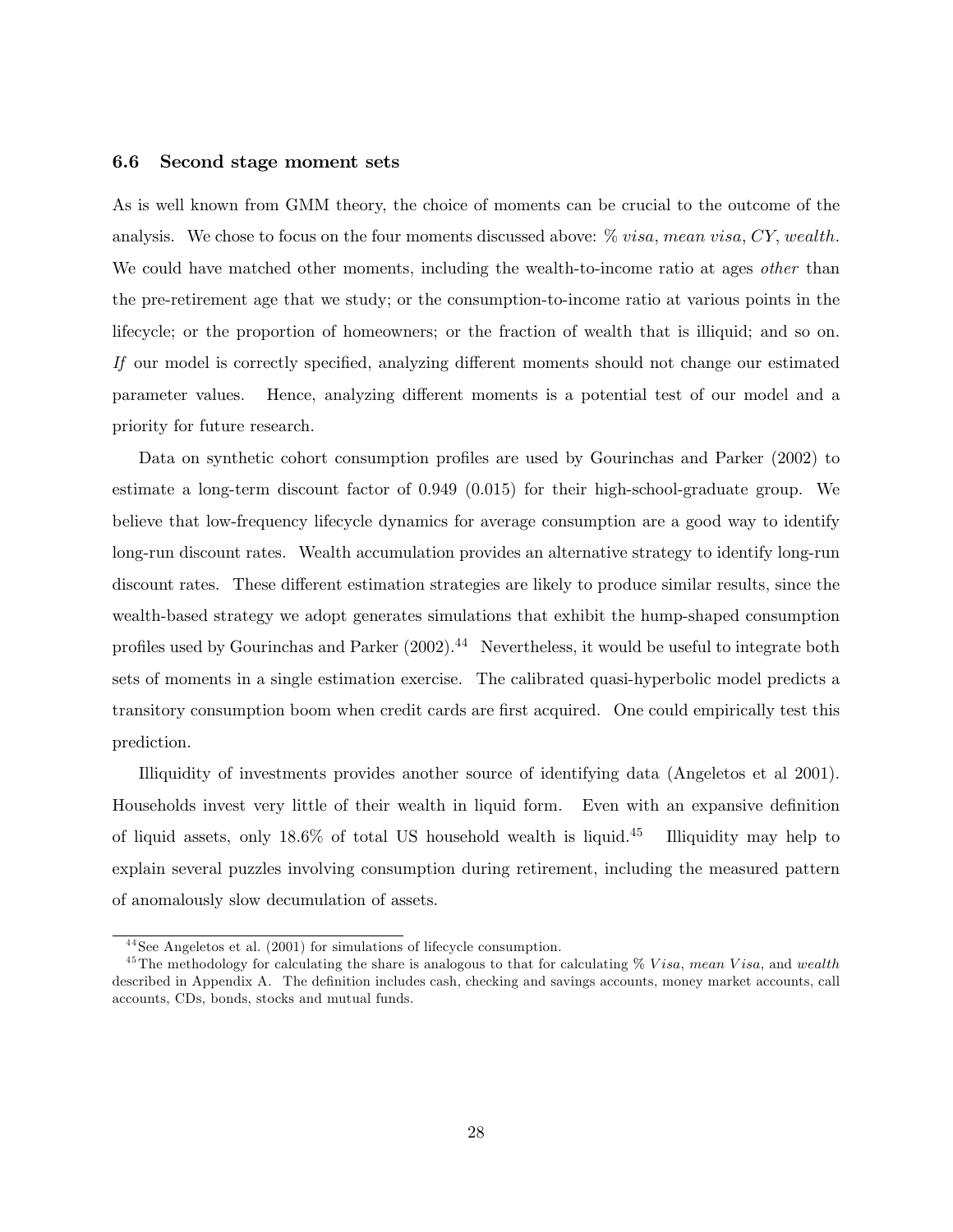#### 6.7 Policy experiments

Extensions of our structural model can be used to analyze public policies, including bankruptcy laws, credit card regulations, social insurance systems, and pensions policies (e.g., forced savings, automatic enrollment, annuitization, etc.). The positive and normative consequences of such policies can be analyzed by incorporating these policies into our structural model. With estimates in hand, out-of-sample predictions are possible.

### 7 Conclusion

This paper estimates time preferences using a structural model and field data. U.S. households accumulate large stocks of wealth before retirement, borrow actively on credit cards, and exhibit excess sensitivity of consumption to predictable movements in income. To explain these phenomena the MSM procedure estimates  $\beta = 0.703$  and  $\delta = 0.958$ . Intuitively, the implied low long-term discount rate  $(-\ln \delta = 4.3\%)$  accounts for observed levels of (illiquid) wealth accumulation. The high short-term discount rate  $(-\ln \beta \delta = 39.5\%)$  explains the observed frequency and levels of credit card borrowing and excess sensitivity of consumption. Our benchmark specification fails to reject the overidentification restrictions. The MSM procedure does reject the restriction to exponential discounting  $(\beta = 1)$ .

Our parameter estimates are sensitive to the calibration choices, and some calibrations lead to a failure of the overidentification tests. In addition, our economic environment is stylized and future work should enrich the realism of our modelling framework. However, the evidence reported here suggests that consumption-savings models will better match field data when the models incorporate discount rates in the short run that exceed discount rates at longer horizons. Structural estimation using field data is likely to be a useful complement to laboratory studies that measure time preferences.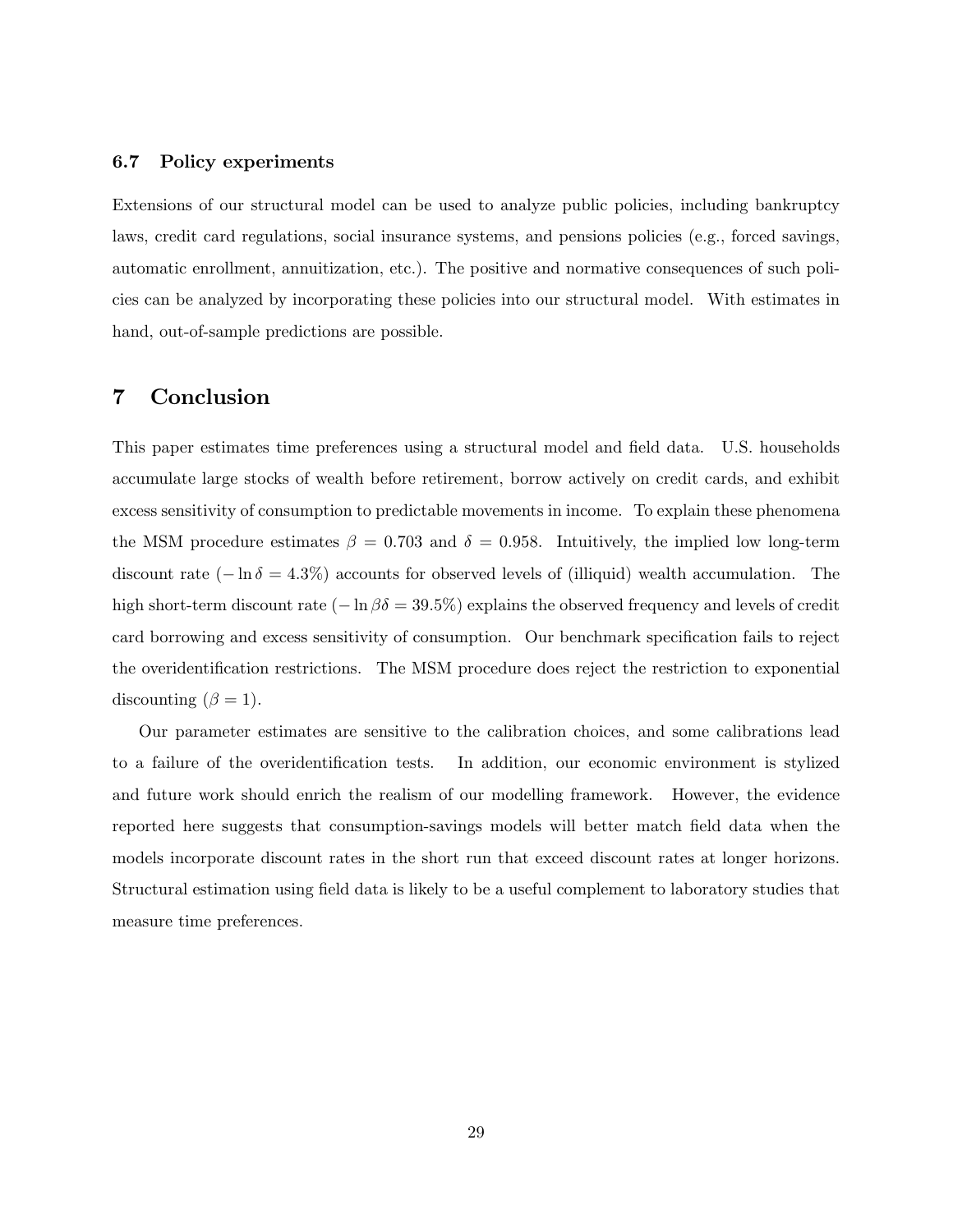### A Second-Stage Moments Appendix

We now discuss the procedures we use to construct the second-stage moments. We use the SCF to derive wealth,  $\%$  V isa and mean V isa, and the PSID to construct CY. Procedures are very similar for the share of liquid assets. All quantities are deflated to 1990 dollars.

#### A.1 SCF Moments

We use the 1983, 1989, 1992, 1995, and 1998 SCFs to compute the *wealth* moment. We derive % V isa and mean V isa from the 1995 and 1998 SCFs. We control for cohort effects, household demographics, and business cycle effects to make the characteristics of the population and the simulated data fully analogous. We assign to households in our simulations the mean empirical cohort, demographic, and business cycle effects. We adopt the following procedures.

For each variable of interest  $x$  we first use weighted least squares, applying the SCF population weights that match our sample selections, to estimate

$$
x_i = FE_i + BCE_i + CE_i + AE_i + \xi_i \tag{8}
$$

Here  $FE_i$  is a family size effect that consists of three variables, the number of heads, the number of children, and the number of dependent adults in the household.  $BCE_i$  is a business cycle effect proxied by the unemployment rate in the household's region of residence. In 1983, the unemployment rate is the rate in the state of residence. In 1992, 1995, and 1998, it is the rate in the Census Division. In 1989 the nationwide rate was used because information on household location is not available in the public use data set.  $CE_i$  is a cohort effect that consists of a full set of five-year cohort dummies,  $AE_i$  is an age effect that consists of a full set of age dummies, and  $\xi_i$ is an error term.<sup>46</sup>

Next, we define the "typical" household to be identical to the simulated household (i.e. with head and spouse, exogenous age-varying numbers of children and adult dependents, an average cohort effect, and an average unemployment effect<sup>47</sup>). Then for each variable we create a new

 $46$  Following Gourinchas and Parker (2002) we attribute time effects to fluctuations in unemployment, but this approach–like any approach to separating age, cohort, and time effects-requires problematic identification assumptions. Deaton (1997) discusses other imperfect alternatives.

 $47$ These averages are the means used in the calibration of the income process, which is based on the PSID. Refer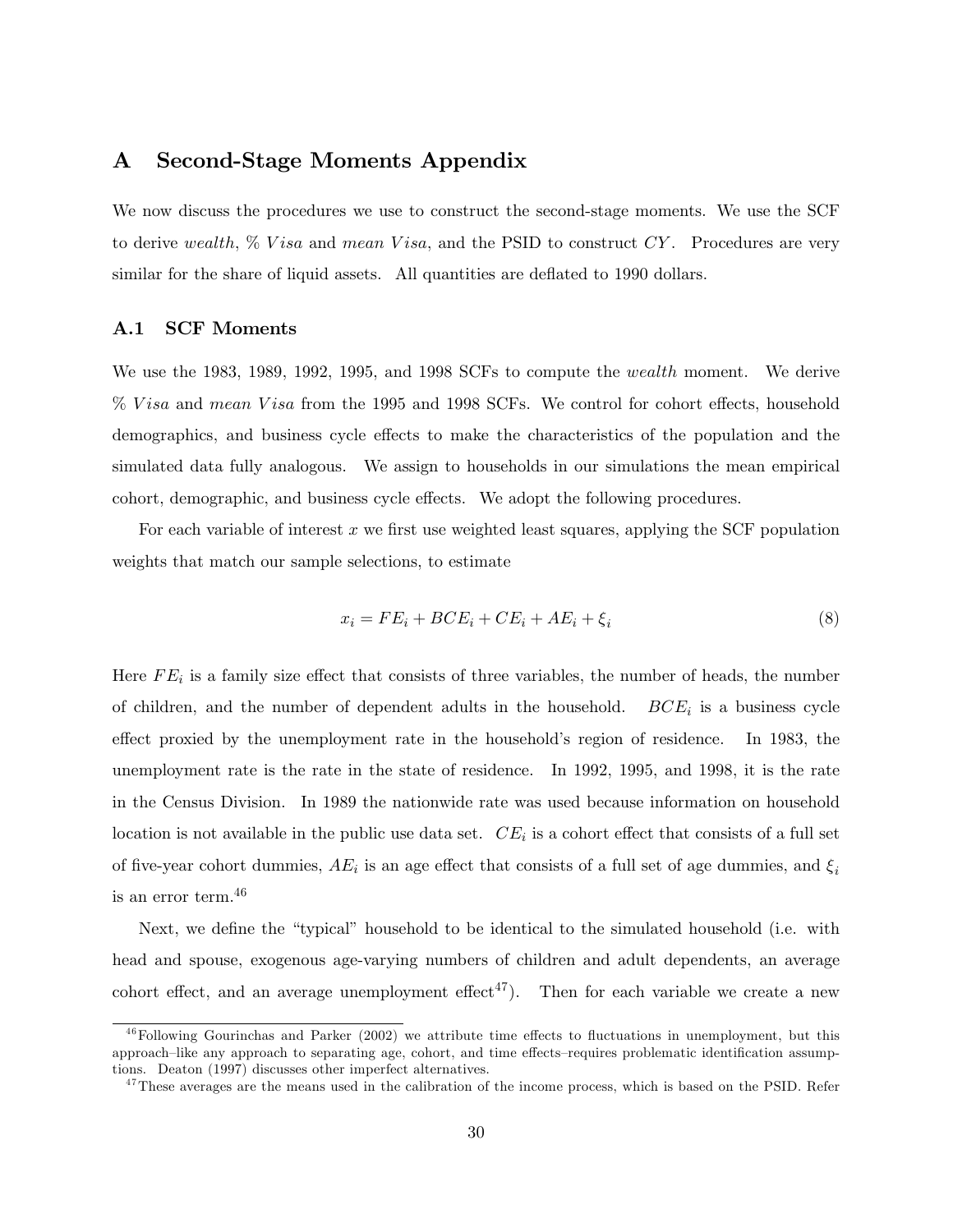variable  $\hat{x}_i$  that captures what  $x_i$  would have been had household i been typical. For example, if household  $i$  is identical to the "typical" household except for having more children, we set  $\hat{x}_i = x_i + \beta(\overline{nkids} - nkids_i)$ , where  $\beta$  is the coefficient for number of kids in the regression above and  $nkids$  is the average number of children in a household as a function of the head's age. All moments were estimated using  $\hat{x}_i$ .

For wealth, we restrict the sample to households with heads between ages 50-59. We include all real and financial wealth (e.g., home equity and CDs) as well as all claims on defined contribution pension plans (e.g.,  $401(k)$ ). The measure does not include Social Security wealth and claims on defined benefit pension plans, since these flows appear in our estimated income process. If a household had a negative net balance in any illiquid asset, we set the balance equal to zero (e.g., we set home equity equal to the max of 0 and the value of home minus outstanding mortgages minus used portion of home equity lines of credit). Since there is no separate information on the amount borrowed against home equity lines of credit in the 1983 SCF, we assume that in that year no household had an outstanding home equity line balance.<sup>48</sup>

Let  $\kappa = 10 \cdot \frac{2}{\pi}$ . Then wealth is the mean of  $\kappa \cdot \arctan \left( \frac{\hat{x}}{\kappa} \right)$ ) in the sample, applying the SCF population weights. We use this arctan scaling in order to downweight outliers. This function has noteworthy properties. First, it is symmetric around the origin. Second, it is approximately linear in a neighborhood of the origin. Third, as  $\hat{x}_i$  gets very large, it asymptotes to 10. We compute the standard error of *wealth* directly from the sample values of  $\kappa \cdot \arctan \left( \frac{\hat{x_i}}{\kappa} \right)$ .

To construct  $\%$  V is a we create a dummy variable has debt equal to one for household i if i has a positive outstanding credit card balance in the SCF. We correct has debt to generate  $\hat{x}_i$ . We then regress  $\hat{x}_i$  on a full set of age dummies.  $\%$  V is a linear combination of the estimated coefficients on the age dummies, where the weights are derived from the same conditional survival probabilities we use in the simulations. The standard error is computed directly from the weights and the standard errors on the age dummy estimates.

Construction of mean Visa is complicated by the fact that aggregate credit card borrowing data from the Fed indicate that 1995 and 1998 SCF borrowing magnitudes are biased downward

to Table 3 and Laibson et al. (2003) for details.

 $^{48}$ In the 1983 SCF, 1.7% of homeowners with a high school degree reported having a credit line secured by home equity.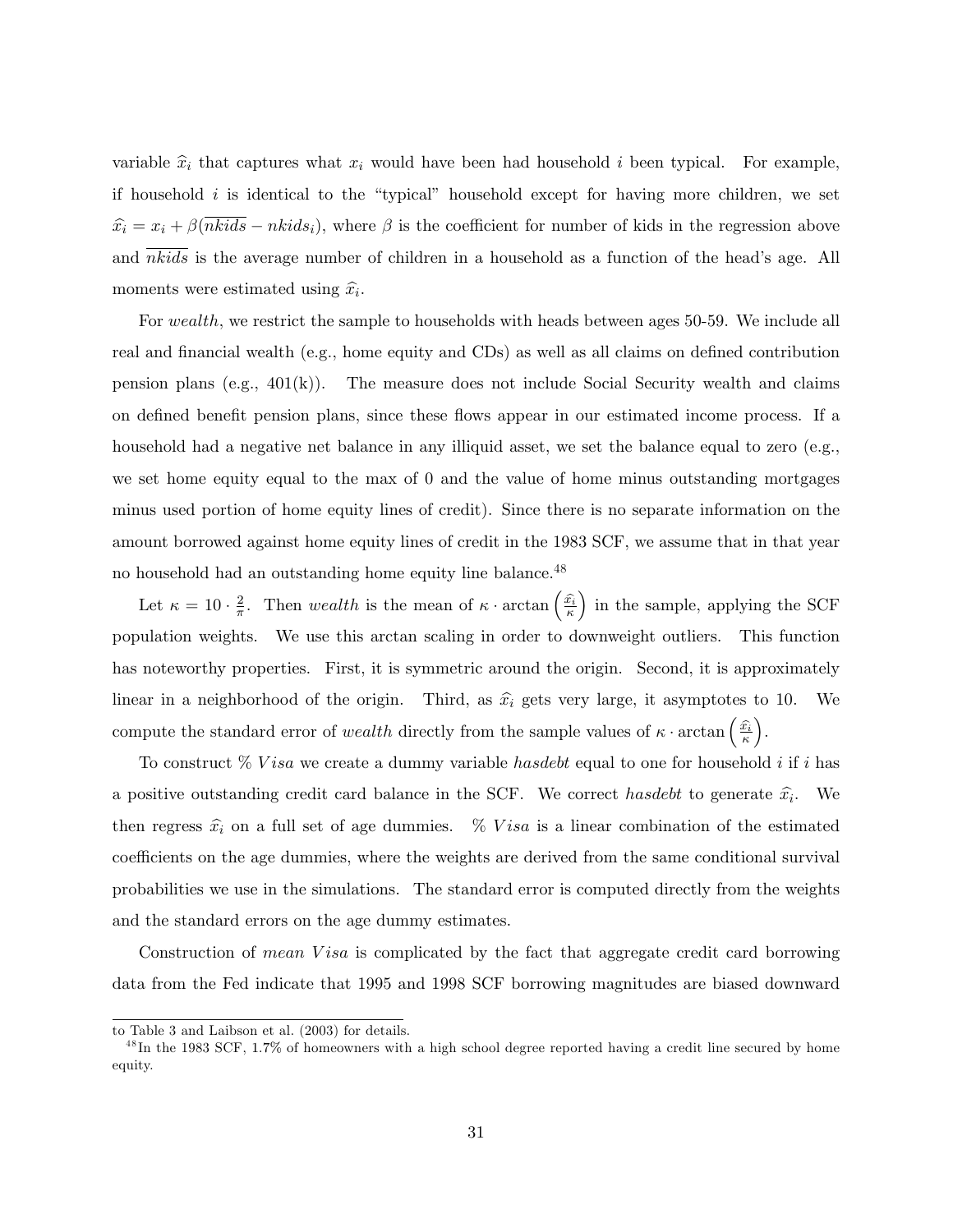by a factor of three. We correct for this bias as follows. First we compute average outstanding interest-bearing balances. According to the Fed, aggregate debt outstanding at year-end 1995 and 1998 were \$443 billion and \$561 billion, respectively. From these gures we subtract an upper bound on the float (the balances that are still in their one-month grace period, which do not accrue interest). This upper bound is obtained by dividing total purchase volume, approximately \$1 trillion in 1998, by 12. We then divide by the number of U.S. households with credit cards, using Census Bureau data on total households and SCF data on the percentage of households with cards. We obtain average household borrowing conditional on having a card of \$5115 in 1995 and \$6411 in 1998. These figures are consistent with those from a proprietary account-level data set analyzed by Gross and Souleles (2002a, 2002b).

In our simulations we focus on households headed by people with high school degrees, so next we use the SCF data on borrowing to scale the Fed average borrowing figure for just the high school educated group. In particular, we define  $\alpha$  such that

$$
debt_{all}^{Fed} = \alpha \cdot (w_{nhs}debt_{nhs}^{SCF} + w_{hs}debt_{hs}^{SCF} + w_{coll}debt_{coll}^{SCF})
$$

with weights  $w_{nhs}$ ,  $w_{hs}$ , and  $w_{coll}$  defined by the proportion of educational categories in the population (0.25, 0.5, 0.25, respectively) and  $debt_{educ}^{source}$  equal to the average debt reported by source for educational group *educ*. Focusing now exclusively on the HS educational group, let  $debt_i^{SCF}$ be the level of credit card debt reported in the SCF for household *i*. Let  $debt_i = \alpha \cdot debt_i^{SCF}$  be the corrected credit card debt. Calculate age specific income means  $(\bar{y}_t)$  and create *debtinc*<sub>i</sub> as  $debt_i/\bar{y}$ <sup>49</sup>. Then, we correct  $debtinc_i$ , creating  $\hat{x}_i$ , and regress  $\hat{x}_i$  on a full set of age dummies. The moment mean  $Visa$  is a linear combination of the estimated coefficients on the age dummies. again using the weights derived from the conditional survival probabilities used in the simulations. Again, the standard error is computed directly from the weights and the standard errors on the age dummy estimates.

Covariances between the SCF moments were constructed by jointly estimating the above means.

 $49$ When calculating the age-specific income means we group together ages 20-21, 70-74, 75-79, and 80 and over because we have very few observations at those ages.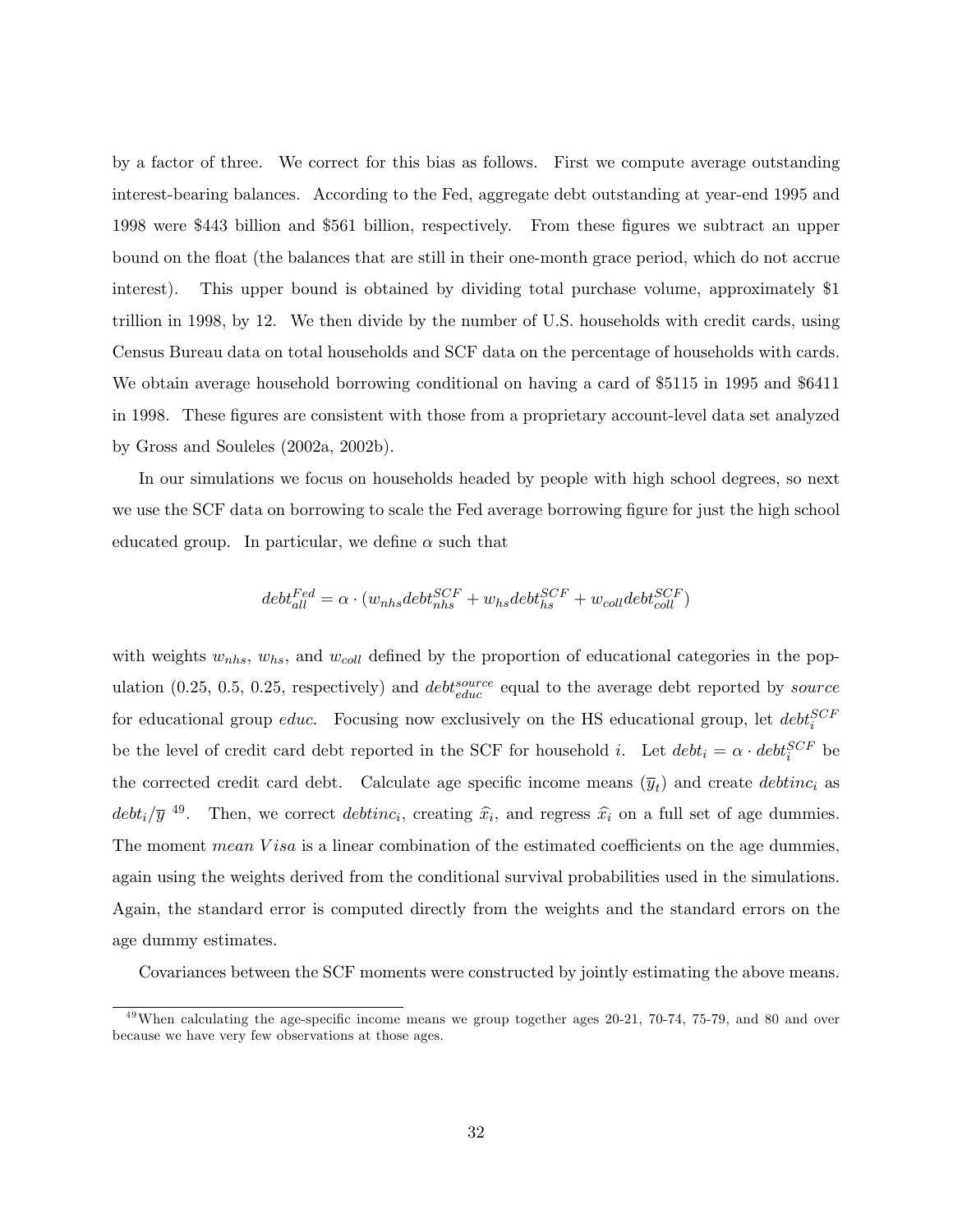#### A.2 PSID Moment

We use PSID data from 1978 to 1992 to estimate the  $CY$  moment. In the data, we define consumption to include food, rent, and utilities (the most general definition available in the PSID). The rental value of an owner-occupied home is assumed to be 5% of the value of the home. If the household neither owns nor rents, rent is the self-reported rental value of the home if it were rented.

We construct the CY moment by using 2SLS to estimate

$$
\Delta \ln(C_{it}) = \alpha E_{t-1} \Delta \ln(Y_{it}) + X_{it}\beta + \varepsilon_{it},
$$

where  $C_{it}$  is just food, rent, and utilities.<sup>50</sup> We assume an MA(1) process for the error term and instrument for  $E_{t-1} \Delta \ln(Y_{it})$  with  $\ln Y_{it-3}$  and  $\ln Y_{it-4}$ . The instruments are jointly sgnificant in the first stage regression, and the overidentification test does not reject the specification. The vector  $X_{it}$  includes age, cohort, and business cycle effects, the change in effective family size, the mortality rate, and lagged wealth.<sup>51</sup> Since wealth is observed in the PSID only in 1984 and 1989, in the other years we estimate wealth using the intertemporal budget constraint and a projected value of total consumption. Total consumption was projected from the PSID's partial measure using the CEX: in the CEX we regress total consumption on food, rent and utilities consumption, and then we use the coefficients to infer total consumption from the available PSID measure.

### B MSM Procedure Appendix

Since  $m(\theta; \hat{\chi})$  is difficult to evaluate we replace it with an unbiased simulator, calculated by first taking  $J_s$  draws of the initial distribution and then constructing the corresponding simulated ex-

<sup>&</sup>lt;sup>50</sup>Unfortunately, the PSID contains limited information on consumption. Our CY measure may be sensitive to the definition of consumption. Using the Consumer Expenditure Survey, Dynarski and Gruber (1997) report a lower sensitivity of food and housing expenditures than of total consumption to changes in the earnings of the head of the household. Hence, the comovement moment that we use in our analysis is biased down, which implies that our estimate of  $\beta$  is probably (slightly) biased up, since low  $\beta$  values generate more comovement. We conjecture that this bias in  $\beta$  is slight because the comovement moment has a minimal impact on our estimates due to the high standard errors that are associated with that moment.

<sup>&</sup>lt;sup>51</sup>The wealth variable turned out to be significant at a  $6\%$  level. Its exclusion does not affect the estimate of CY, which slightly rises from 0.2311 to 0.2314.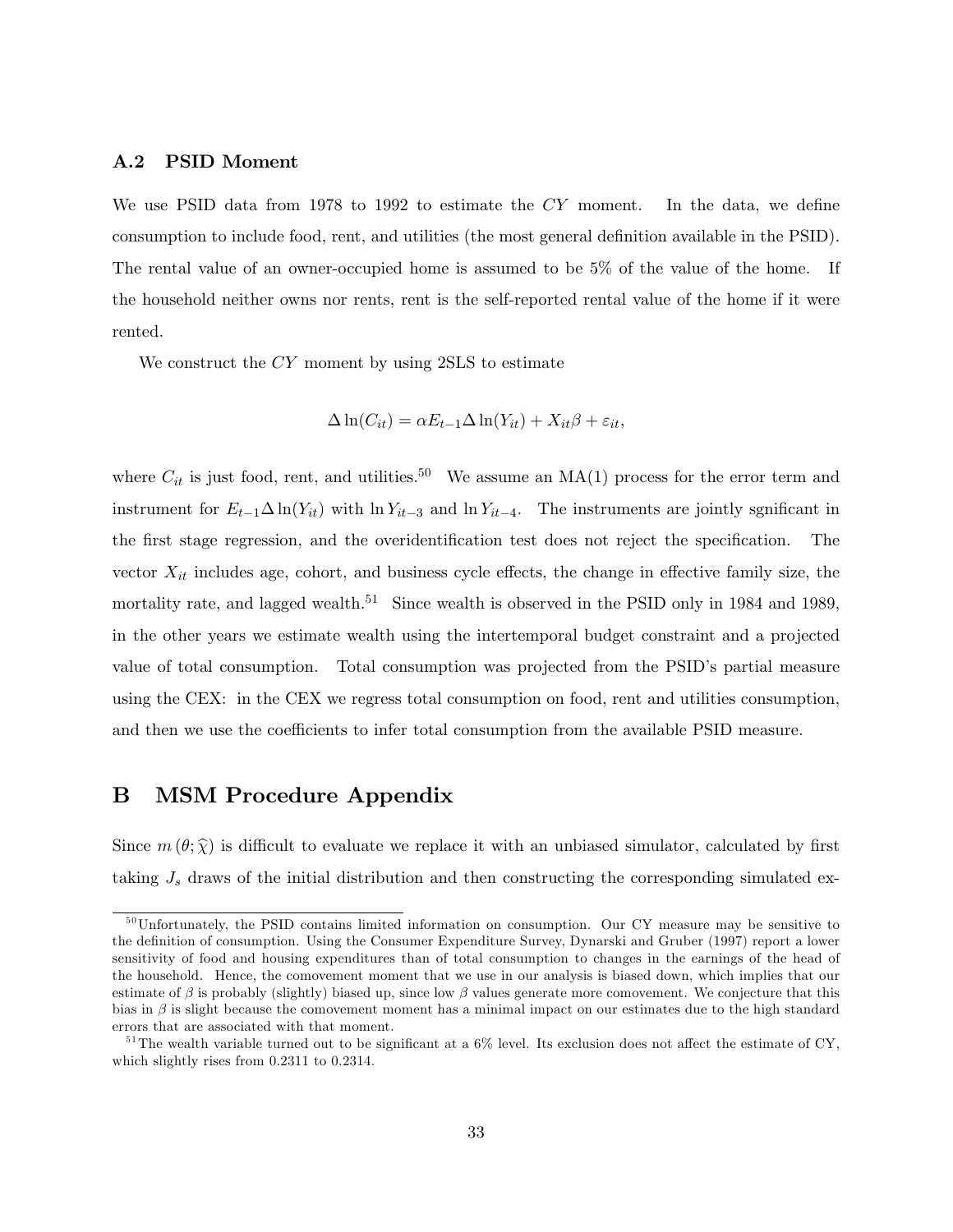pectations. Define  $m_{J_s}(\theta; \hat{\chi})$  as the vector of simulated moments. Now we can find the vector  $\theta$ that minimizes  $g'_{J_s}(\theta; \hat{\chi}) W g_{J_s}(\theta; \hat{\chi})$ , where  $g_{J_s}(\theta; \hat{\chi}) = \bar{m}_{J_m} - m_{J_s}(\theta; \hat{\chi})$ .

The first order condition for the second stage (incorporating the use of simulation) is given by

$$
g'_{J_s\theta}\left(\widehat{\theta};\widehat{\chi}\right)Wg_{J_s}\left(\widehat{\theta};\widehat{\chi}\right)=0.
$$

where  $g_{J_s\theta}(\widehat{\theta}; \widehat{\chi}) = \partial g_{J_s}(\widehat{\theta}; \widehat{\chi})/\partial \theta'.$ 

Following Gourinchas and Parker (2002) and Newey and McFadden (1994), an expansion of  $g_{J_s}\left(\widehat{\theta};\widehat{\chi}\right)$  around  $\theta_0$  to first order leads to

$$
g_{J_s\theta}'\left(\widehat{\theta};\widehat{\chi}\right)W\left[g_{J_s}\left(\theta_0;\widehat{\chi}\right)+g_{J_s\theta}\left(\theta_0;\widehat{\chi}\right)\left(\widehat{\theta}-\theta_0\right)\right]=0.
$$

Rearranging terms and defining  $\hat{J}_m$  as the (scalar) rate of convergence of  $\hat{\theta}$ ,

$$
\sqrt{\hat{J}_m} \left( \hat{\theta} - \theta_0 \right) = - \left[ g'_{J_s \theta} \left( \hat{\theta}; \hat{\chi} \right) W g_{J_s \theta} \left( \theta_0; \hat{\chi} \right) \right]^{-1} g'_{J_s \theta} \left( \hat{\theta}; \hat{\chi} \right) W \sqrt{\hat{J}_m} g_{J_s} \left( \theta_0; \hat{\chi} \right).
$$
  
Let  $\Pi \equiv \left[ g'_{J_s \theta} \left( \hat{\theta}; \hat{\chi} \right) W g_{J_s \theta} \left( \theta_0; \hat{\chi} \right) \right]^{-1} g'_{J_s \theta} \left( \hat{\theta}; \hat{\chi} \right) W.$  Expanding  $g_{J_s} \left( \theta_0; \hat{\chi} \right)$  around  $\chi_0$ ,  

$$
\sqrt{\hat{J}_m} \left( \hat{\theta} - \theta_0 \right) = -\Pi \left[ \sqrt{\hat{J}_m} g_{J_s} \left( \theta_0; \chi_0 \right) + \sqrt{\hat{J}_m} g_{J_s \chi} \left( \theta_0; \chi_0 \right) \left( \hat{\chi} - \chi_0 \right) \right].
$$
 (9)

To evaluate Equation 9, first note that

$$
\sqrt{\hat{J}_m} g_{J_s} (\theta_0; \chi_0) = \sqrt{\hat{J}_m} [\bar{m}_{J_m} - m_{J_s} (\theta_0; \chi_0)]
$$
  
=  $\sqrt{\hat{J}_m} [\bar{m}_{J_m} - m (\theta_0; \chi_0)] + \sqrt{\hat{J}_m} [m (\theta_0; \chi_0) - m_{J_s} (\theta_0; \chi_0)]$ 

The two bracketed terms represent independent sets of draws from the same population. The first term equals  $\sqrt{\hat{J}_m} g(\theta_0; \chi_0)$ , which is asymptotically normally distributed:  $\sqrt{\hat{J}_m} g(\theta_0; \chi_0) \rightarrow$  $N(0,\Sigma_g)$ . We estimate  $\Omega_g = \frac{\Sigma_g}{J_m}$  $\frac{\Sigma_g}{J_m} = E\left[g\left(\theta_0; \chi_0\right)g\left(\theta_0; \chi_0\right)'\right]$  directly from its sample counterpart.<sup>52</sup> The second term represents the simulation error. At the true value of  $\theta$ , the simulated moments were generated from a finite number of random draws from the true population. Therefore, the

<sup>&</sup>lt;sup>52</sup>In fact, the  $(a, b)$ 'th cell is  $\Omega_g(a, b) = \frac{\Sigma_g(a, b)}{\min(J_{ma}, J_{mb})}$ .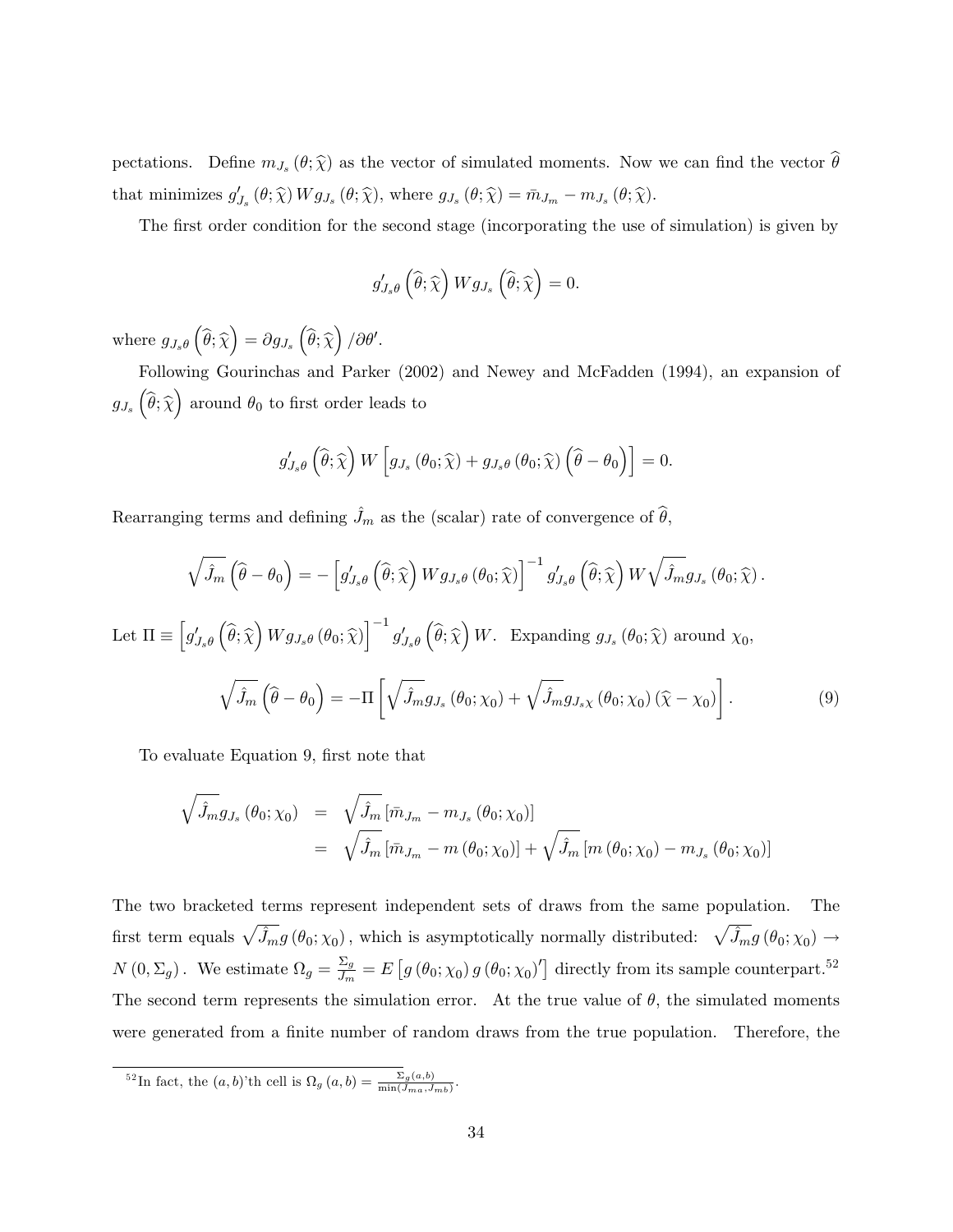second term is also asymptotically normal (as the size of the simulated sample goes to infinity) with mean 0 and variance  $\hat{J}_m \frac{\Sigma_g}{J_s}$  $\frac{\Sigma_g}{J_s}$ . Finally, since variation in the simulation and the data are independent,  $\sqrt{\hat{J}_m} g_{J_s} (\theta_0; \chi_0) \rightarrow N \left( 0, \left( 1 + \frac{\hat{J}_m}{J_s} \right) \right)$  $\left( \sum_{g} \right)$ . To operationalize this expression for the variance, given the different numbers of observations  $J_m$  in the sample, we conservatively use the pairwise maximum numbers of observations,  $\max(J_{ma}, J_{mb})$ , to weight the  $(a, b)$ 'th cell of  $\Sigma_g$  in the simulation correction:

Now turn to the second term of Equation 9. In the main text we have defined the variance of the first stage parameter estimates  $\hat{\chi}$  as  $\Omega_{\chi} = E[(\hat{\chi} - \chi_0)(\hat{\chi} - \chi_0)']$ .

Thus,  $\sqrt{\hat{J}_m} g_{J_s\chi} (\theta_0; \chi_0) (\hat{\chi} - \chi_0) \to N\left(0, \hat{J}_m G_{\chi} \Omega_{\chi} G'_{\chi}\right)$ , and  $\sqrt{\hat{J}_m} (\hat{\theta} - \theta_0) \to N(0, \Sigma_{\theta})$ , where Equation 9 implies

$$
\Sigma_{\theta} = \left(G_{\theta}'WG_{\theta}\right)^{-1} G_{\theta}'W\left[\left(1 + \frac{\hat{J}_m}{J_s}\right)\Sigma_g + \hat{J}_m \cdot G_{\chi}\Omega_{\chi}G_{\chi}'\right]WG_{\theta}\left(G_{\theta}'WG_{\theta}\right)^{-1},\tag{10}
$$

by the asymptotic normality of  $\hat{\chi}$  and  $g(\cdot)$  and by the Slutsky theorem, assuming zero covariance between the first and second stage moments. Dividing by  $\hat{J}_m$  we obtain our key equation,

$$
\Omega_{\theta} = Var\left(\hat{\theta}\right) = \left(G'_{\theta}WG_{\theta}\right)^{-1} G'_{\theta}W\left[\Omega_{g} + \Omega_{g}^{s} + G_{\chi}\Omega_{\chi}G'_{\chi}\right]WG_{\theta}\left(G'_{\theta}WG_{\theta}\right)^{-1}.
$$

Standard errors reported in the text and tables equal the square roots of the diagonal elements of  $\Omega_\theta.$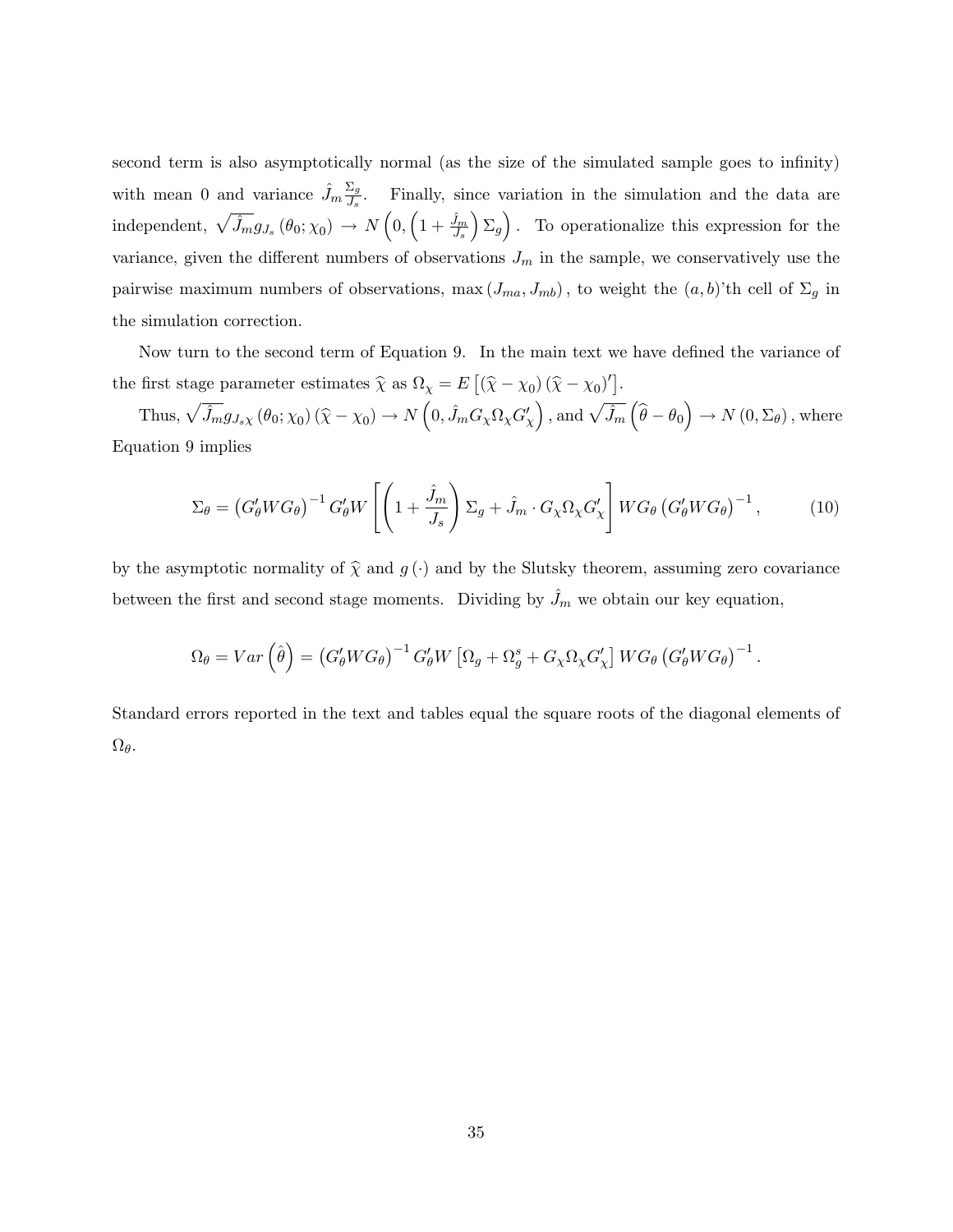### References

Ainslie, George, Picoeconomics, Cambridge: Cambridge University Press, 1992.

- Akerlof, George, "Procrastination and Obedience," American Economic Review, May 1991, 81 (2),  $1 - 19$ .
- Altonji, Joseph and Lewis Segal, "Small-Sample Bias in GMM Estimation of Covariance Structures," Journal of Business and Economic Statistics,  $1996, 14$  (3),  $353-66$ .
- Amador, Manuel, Ivan Werning, and George-Marios Angeletos, "Commitment Vs. Flexibility," 2004. MIT mimeo.
- Angeletos, George-Marios, David Laibson, Andrea Repetto, Jeremy Tobacman, and Stephen Weinberg, The Hyperbolic Consumption Model: Calibration, Simulation, and Empirical Evaluation," Journal of Economic Perspectives, Summer  $2001$ ,  $15$   $(3)$ ,  $47-68$ .
- Atkinson, Anthony, Lee Rainwater, and Timothy Smeeding, "Income Distribution in OECD Countries: Evidence from the Luxembourg Income Study (LIS)," Technical Report Social Policy Studies 18, OECD 1995.
- Attanasio, Orazio and Guglielmo Weber, "Is Consumption Growth Consistent with Intertemporal Optimization? Evidence from the Consumer Expenditure Survey," Journal of Political Economy, 1995, 103  $(6)$ , 1121–1157.
- , James Banks, Costas Meghir, and Guglielmo Weber, Humps and Bumps in Lifetime Consumption," Journal of Business and Economic Statistics, January 1999, 17 (1), 22-35.
- Ausubel, Lawrence, "The Failure of Competition in the Credit Card Market," American Economic Review, March 1991, 81 (1), 50–81.
- Bernheim, B. Douglas, Jonathan Skinner, and Steven Weinberg, What Accounts for the Variation in Retirement Saving Among U.S. Households?," American Economic Review, September  $2001, 91 (4), 832 - 857.$
- Bertaut, Carol and Michael Haliassos, "Debt Revolvers for Self Control," 2001. University of Cyprus mimeo.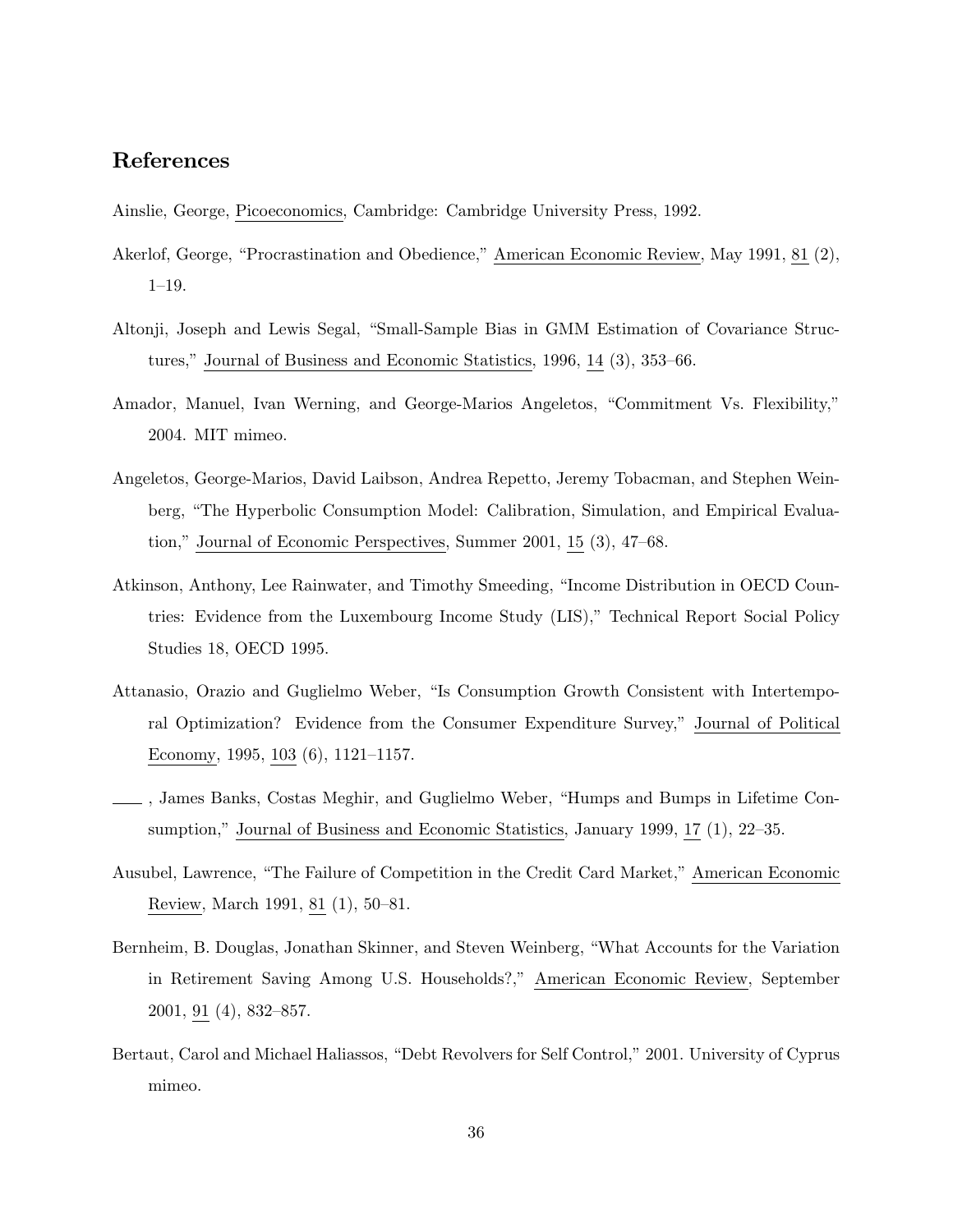- Browning, Martin and Annamaria Lusardi, "Household Saving: Micro Theories and Micro Facts," Journal of Economic Literature, December 1996, 34  $(4)$ , 1797–1855.
- Carroll, Christopher, "The Buffer-Stock Theory of Saving: Some Macroeconomic Evidence," Brookings Papers on Economic Activity,  $1992$ ,  $1992$   $(2)$ ,  $61-156$ .
- , Bu¤er-Stock Saving and the Life Cycle/Permanent Income Hypothesis, Quarterly Journal of Economics, February 1997, 112 (1), 1-55.
- and Andrew Samwick, "The Nature of Precautionary Wealth," Journal of Monetary Economics, 1997, 40, 41–71.
- and Lawrence Summers, Consumption Growth Parallels Income Growth: Some New Evidence," in B. Douglas Bernheim and John B. Shoven, eds., National Saving and Economic Performance, Chicago: Chicago University Press, 1991.
- Chetty, Raj, "Consumption Commitments, Unemployment Durations, and Local Risk Aversion," 2004. NBER Working Paper 10211.
- Chung, Shin-Ho and Richard Herrnstein, "Choice and Delay of Reinforcement," Journal of the Experimental Analysis of Behavior, 1967, 10, 67–74.
- Deaton, Angus, "Saving and Liquidity Constraints," Econometrica, 1991, 59 (5), 1221-1248.
- , Understanding Consumption, Oxford: Oxford University Press, 1992.
- , The Analysis of Household Surveys: A Microeconometric Approach to Development Policy, Baltimore: Johns Hopkins University Press, 1997.
- DellaVigna, Stefano and Ulrike Malmendier, Contract Design and Self-Control: Theory and Evidence," Quarterly Journal of Economics, May 2004, 119 (2), 353-402. Harvard University mimeo.
- Duffie, Darrell and Ken Singleton, "Simulated Moments Estimation of Markov Models of Asset Prices," Econometrica, 1993, 61 (4), 929–952.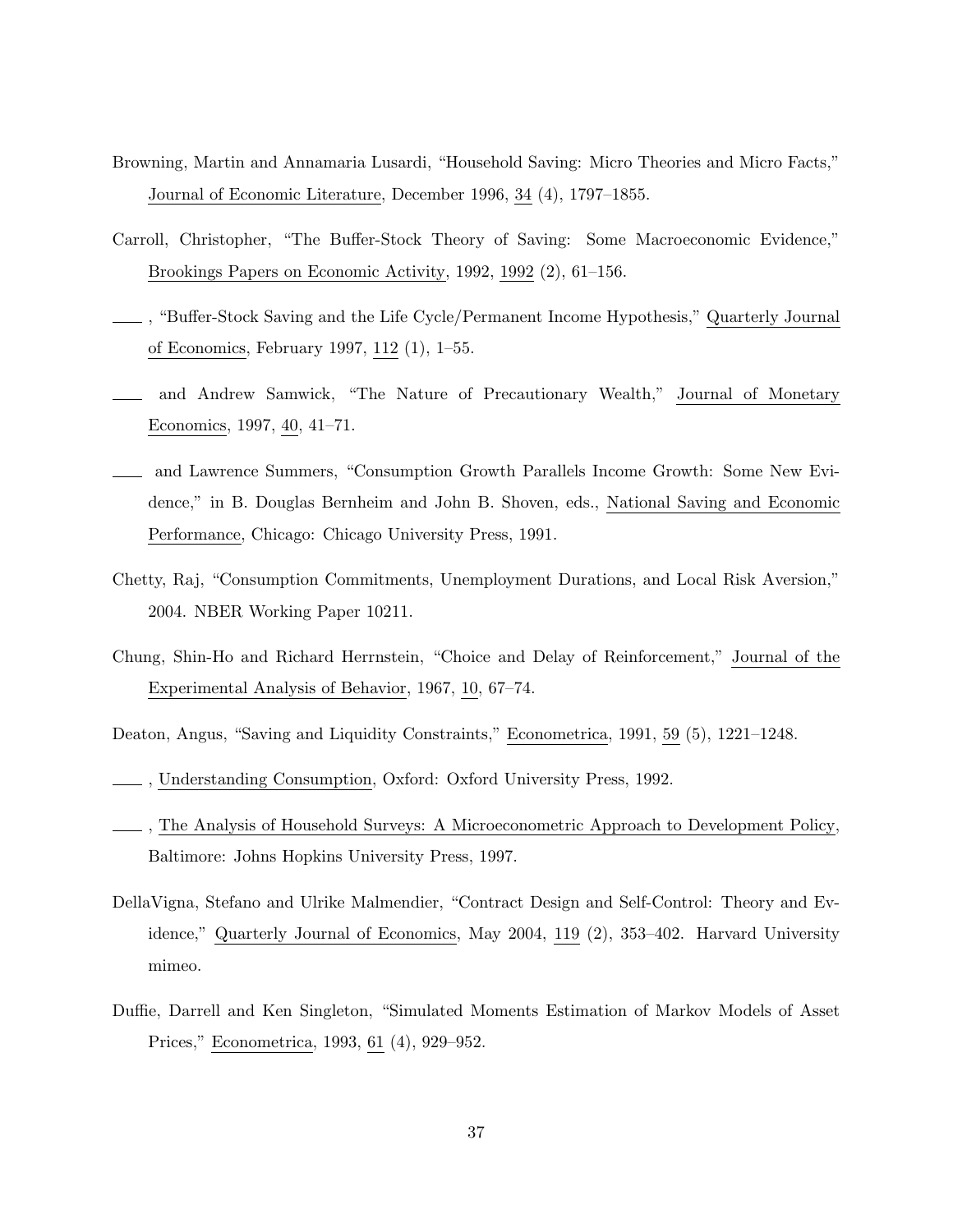- Dynarski, Susan and John Gruber, "Can Families Smooth Variable Earnings?," Brookings Papers on Economic Activity, 1997, pp. 229–305.
- Engen, Eric, William Gale, and Cori Uccello, "The Adequacy of Household Saving," Brookings Papers on Economic Activity, 1999, 1999  $(2)$ , 65-165.
- , , and John Karl Scholz, "Do Saving Incentives Work?," Brookings Papers on Economic Activity, 1994, 1994  $(1)$ , 85-180.
- Fang, Hanming and Dan Silverman, "Time Inconsistency and Welfare Program Participation: Evidence from the NLSY, 2004. Cowles Foundation Discussion Paper 1465, Yale University.
- Flavin, Marjorie and Takashi Yamashita, "Owner-Occupied Housing and the Composition of the Household Portfolio," American Economic Review, March 2002, 92 (1), 345–362.
- Frederick, Shane, George Loewenstein, and Ted O'Donoghue, "Time Discounting and Time Preference: A Critical Review," Journal of Economic Literature,  $2002, 40$  (2),  $351-401$ .
- French, Eric, "The Effects of Health, Wealth, and Wages on Labor Supply and Retirement Behavior," Review of Economic Studies, 2005, 72 (2), 395-437.
- Gourinchas, Pierre-Olivier and Jonathan Parker, "Consumption over the Life Cycle," Econometrica, January 2002, 70  $(1)$ , 47-89.
- Gross, David and Nicholas Souleles, "Do Liquidity Constraints and Interest Rates Matter for Consumer Behavior? Evidence from Credit Card Data," Quarterly Journal of Economics, February  $2002, 117(1), 149-185.$
- and  $\mu$ , "An Empirical Analysis of Personal Bankruptcy and Delinquency," Review of Financial Studies, Spring 2002, 15  $(1)$ , 319-347.
- Hall, Robert, "Intertemporal Substitution in Consumption," Journal of Political Economy, 1988,  $96(2), 339 - 357.$
- Hausman, Jerry, "Individual Discount Rates and the Purchase and Utilization of Energy-Using Durables," Bell Journal of Economics,  $1979, 10$  (1),  $33-54$ .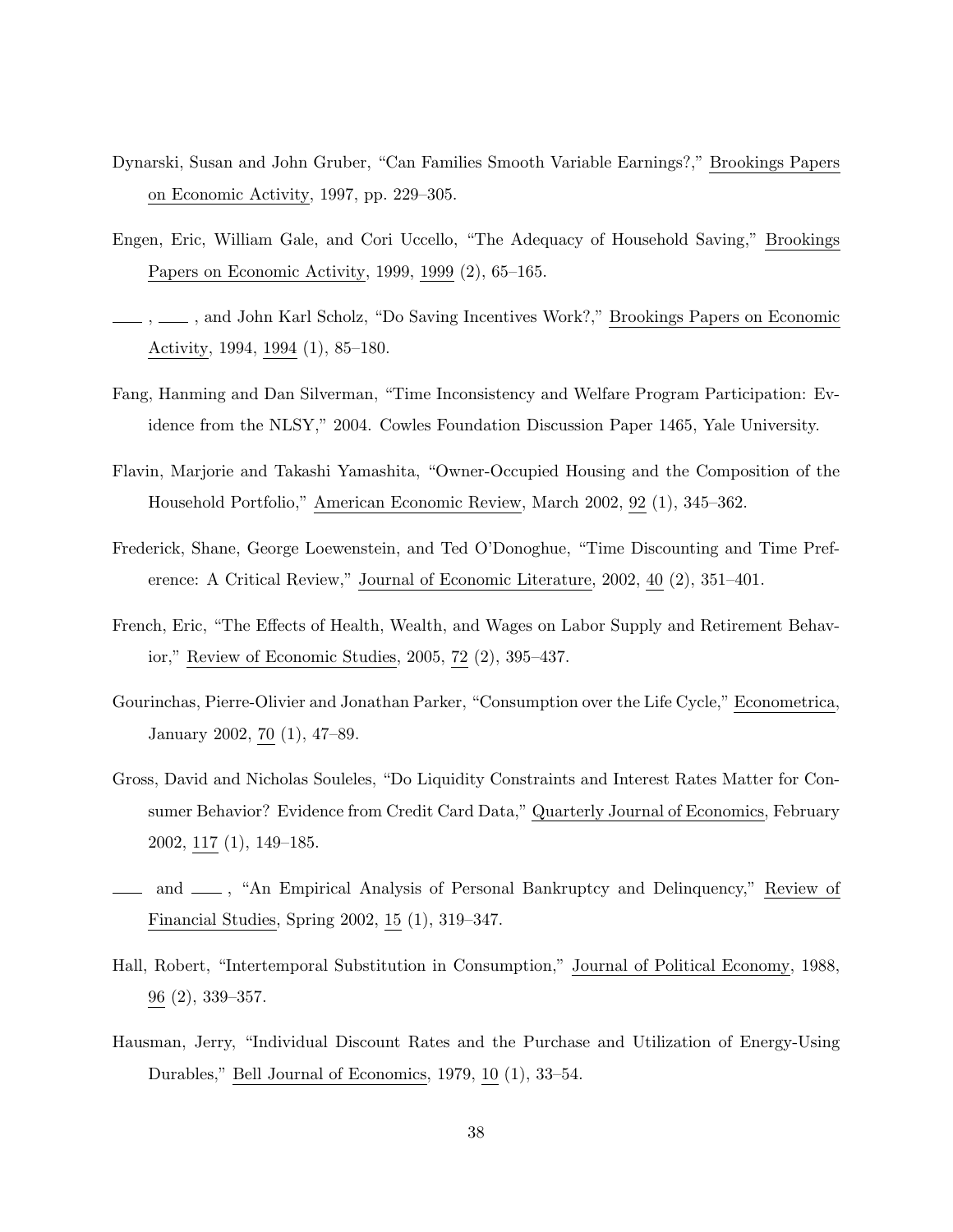- Hubbard, Glenn, Jonathan Skinner, and Stephen Zeldes, "The Importance of Precautionary Motives in Explaining Individual and Aggregate Saving," Carnegie-Rochester Conference Series on Public Policy, June 1994, 40, 59–126.
- ,  $\frac{1}{100}$ , and  $\frac{1}{100}$ , "Precautionary Saving and Social Insurance," Journal of Political Economy, 1995, 103 (2), 360-399.
- Kahneman, Daniel and Amos Tversky, "Prospect Theory: An Analysis of Decision Under Risk," Econometrica, March 1979, 47 (2), 263-291.
- Kocherlakota, Narayana, "The Equity Premium: It's Still a Puzzle," Journal of Economic Literature, March 1996, 34  $(1)$ , 42–71.
- Laibson, David, "Golden Eggs and Hyperbolic Discounting," Quarterly Journal of Economics, 1997,  $62(2), 443-478.$
- $\_\_\_\$ , Andrea Repetto, and Jeremy Tobacman, "Self-Control and Saving for Retirement," Brookings Papers on Economic Activity,  $1998, (1), 91-196.$
- $, \_\_\_\$ , and  $\_\_\_\$ , "A Debt Puzzle," in Philippe Aghion, Roman Frydman, Joseph Stiglitz, and Michael Woodford, eds., Knowledge, Information, and Expectations in Modern Economics: In Honor of Edmund S. Phelps, Princeton: Princeton University Press, 2003.
- Lawrence, Emily, "Poverty and the Rate of Time Preference: Evidence from Panel Data," Journal of Political Economy, 1991, 99 (1), 54-77.
- Mankiw, N. Gregory and Stephen P. Zeldes, "The Consumption of Stockholders and Non-Stockholders," Journal of Financial Economics, 1991, 29 (1), 97–112.
- McFadden, Daniel, "A Method of Simulated Moments for Estimation of Discrete Response Models Without Numerical Integration," Econometrica, 1989, 57 (5), 995-1026.
- Newey, Whitney and Daniel McFadden, "Large Sample Estimation and Hypothesis Testing," in Robert Engle and Daniel McFadden, eds., Handbook of Econometrics, Volume IV, Elsevier Science, 1994, pp. 2111-2245.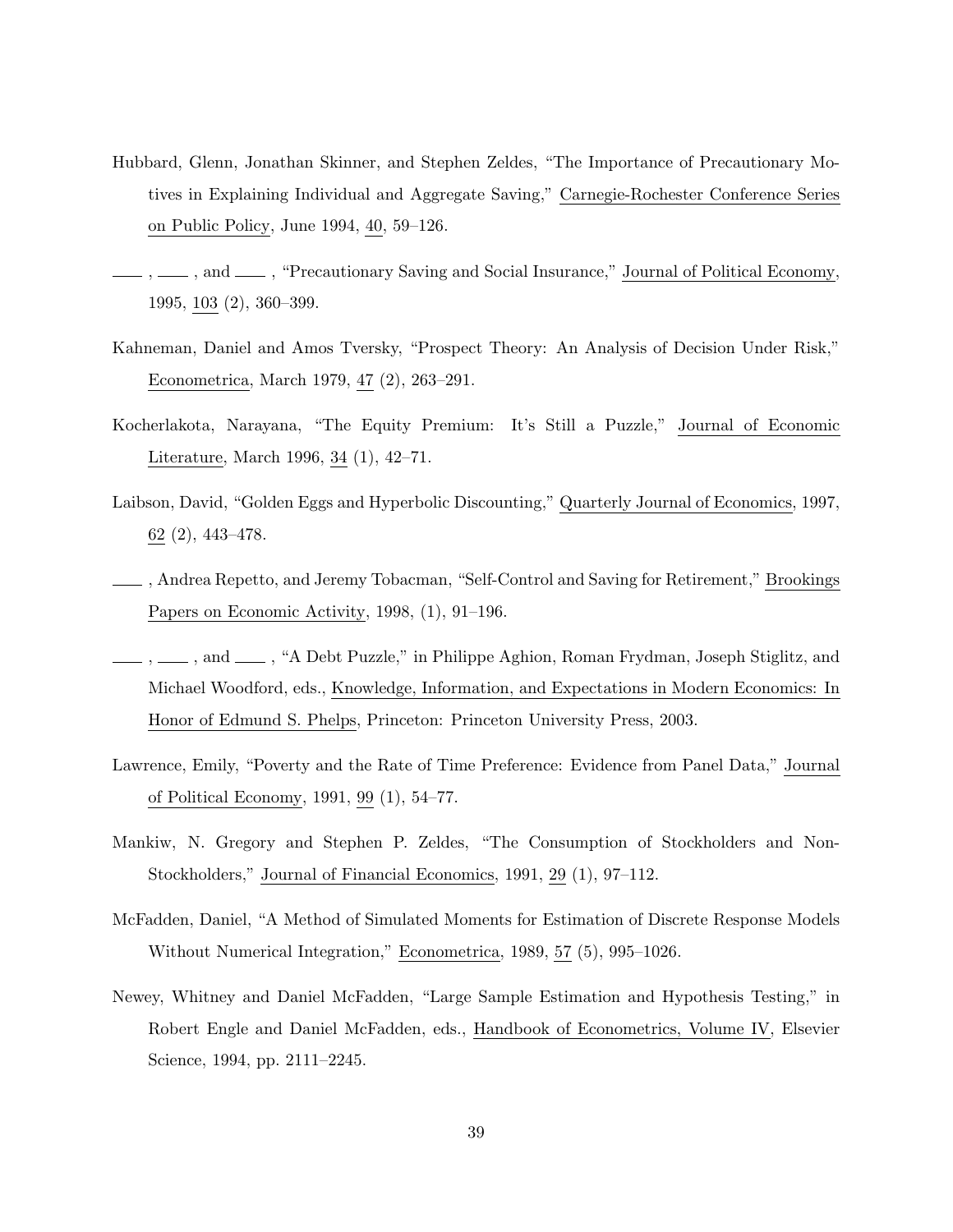- O'Donoghue, Ted and Matthew Rabin, "Doing It Now or Later," American Economic Review, March 1999, 89 (1), 103-124.
- and  $\mu$ , "Incentives for Procrastinators," Quarterly Journal of Economics, August 1999,  $114$   $(3)$ , 769-816.
- Pakes, Ariel and David Pollard, "Simulation and the Asymptotics of Optimization Estimators," Econometrica, 1989, 57  $(5)$ , 1027-1057.
- Palumbo, Michael, Uncertain Medical Expenses and Precautionary Saving Near the End of the Life Cycle," Review of Economic Studies, April 1999, 66  $(2)$ , 395-421.
- Parker, Jonathan, "The Reaction of Household Consumption to Predictable Changes in Social Security Taxes," American Economic Review, September 1999, 89 (4), 959–973.
- Paserman, Daniele, "Job Search and Hyperbolic Discounting: Structural Estimation and Policy Evaluation," 2004. CEPR Discussion Paper 4396.
- Phelps, Edmund and Robert Pollak, "On Second-Best National Saving and Game-Equilibrium Growth," Review of Economic Studies, 1968, 35, 185–199.
- Rabin, Matthew, "Risk Aversion and Expected Utility Theory: A Calibration Theorem," Econometrica, 2000, 68  $(5)$ , 1281-1292.
- Ruggles, Patricia, Drawing the Line: Alternative Poverty Measures and Their Implications for Public Policy, Washington, DC: The Urban Institute Press, 1990.
- Samwick, Andrew A., "Discount Rate Heterogeneity and Social Security Reform," Journal of Development Economics, October 1998, 57 $(1)$ , 117-146.
- Shea, John, "Union Contracts and the Life-Cycle/Permanent Income Hypothesis," American Economic Review, March 1995, 85 (1), 186-200.
- Shui, Haiyan and Lawrence M. Ausubel, "Time Inconsistency in the Credit Card Market," Econometric Society North American Summer Meetings 176 May 3 2004.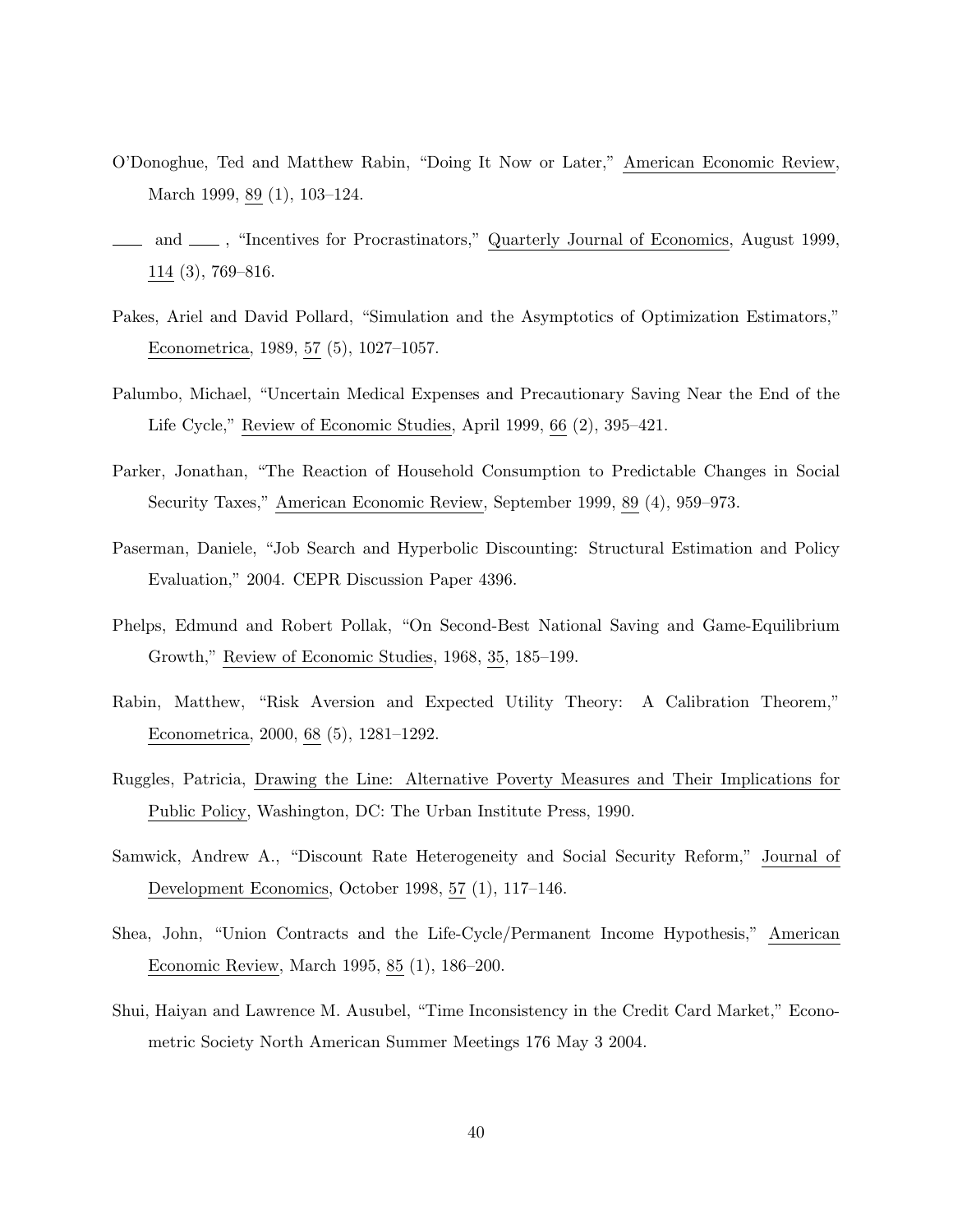- Stern, Steven, "Simulation-Based Estimation," Journal of Economic Literature, December 1997,  $35(4)$ , 2006–2039.
- Strotz, Robert, "Myopia and Inconsistency in Dynamic Utility Maximization," Review of Economic Studies, 1955, 23 (3), 165–180.
- U.S. Census Bureau, Statistical Abstract of the United States 1995.
- U.S. National Center for Health Statistics, Vital Statistics of the United States, Department of Health and Human Services, 1994.
- Viscusi, Kip and Michael Moore, "Rates of Time Preference and Valuation of the Duration of Life," Journal of Public Economics,  $1989, 38$  (3),  $297-317$ .
- Warner, John and Saul Pleeter, "The Personal Discount Rate: Evidence from Military Downsizing Programs," American Economic Review, 2001, 91 (1), 33-53.
- West, Kenneth, Ka-Fu Wong, and Stanislav Anatolyev, "Instrumental Variables Estimation of Heteroskedastic Linear Models Using All Lags of Instruments," 2004. University of Wisconsin mimeo.
- Zeldes, Stephen, "Optimal Consumption with Stochastic Income: Deviations from Certainty Equivalence," Quarterly Journal of Economics, 1989, 104  $(2)$ , 275-298.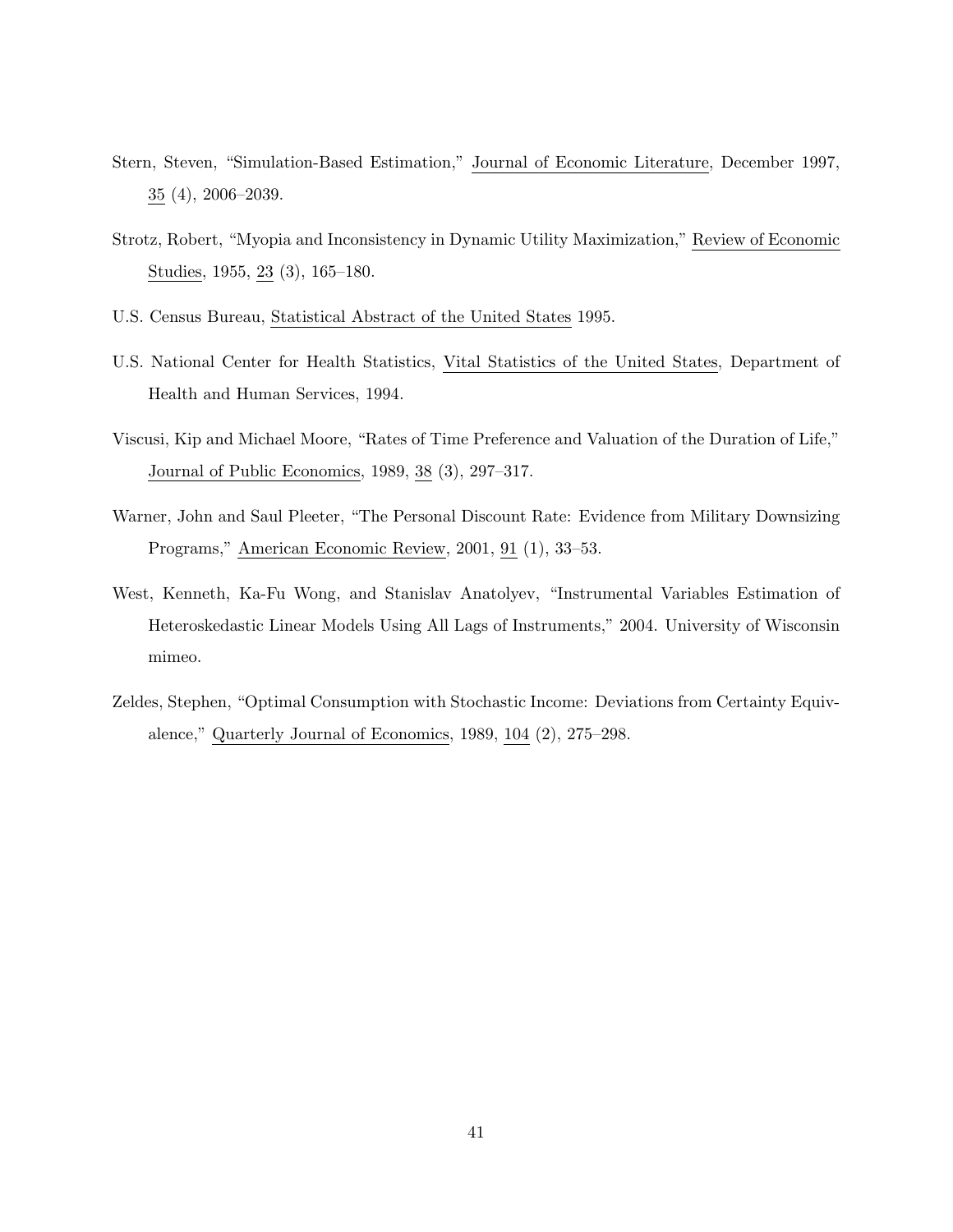| Description and Name                                                 | $m_I$ | se(m) |
|----------------------------------------------------------------------|-------|-------|
| "% Visa"<br>% Borrowing on Visa:                                     | 0.678 | 0.015 |
| Mean (Borrowing, / mean(Income <sub>t</sub> )): " <i>mean Visa</i> " | 0.117 | 0.009 |
| <b>Consumption-Income Comovement:</b><br>" $CY"$                     | 0.231 | 0.112 |
| Average weighted $\frac{wealth}{}$ : "wealth"<br>income              | 2.60  | 0.13  |

## TABLE 1 SECOND-STAGE MOMENTS

Source: Authors' calculations based on data from the Survey of Consumer Finances, the Federal Reserve, and the Panel Study on Income Dynamics. Calculations pertain to households with heads who have high school diplomas but not college degrees. The variables are defined as follows: *% Visa* is the fraction of U.S. households borrowing and paying interest on credit cards (SCF 1995 and 1998); *mean Visa* is the average amount of credit card debt as a fraction of the mean income for the age group (SCF 1995 and 1998, weighted by Fed aggregates); *CY* is the marginal propensity to consume out of anticipated changes in income (PSID 1978-92); and *wealth* is the weighted average wealth-to-income ratio for households with heads aged 50-59 (SCF 1983-1998).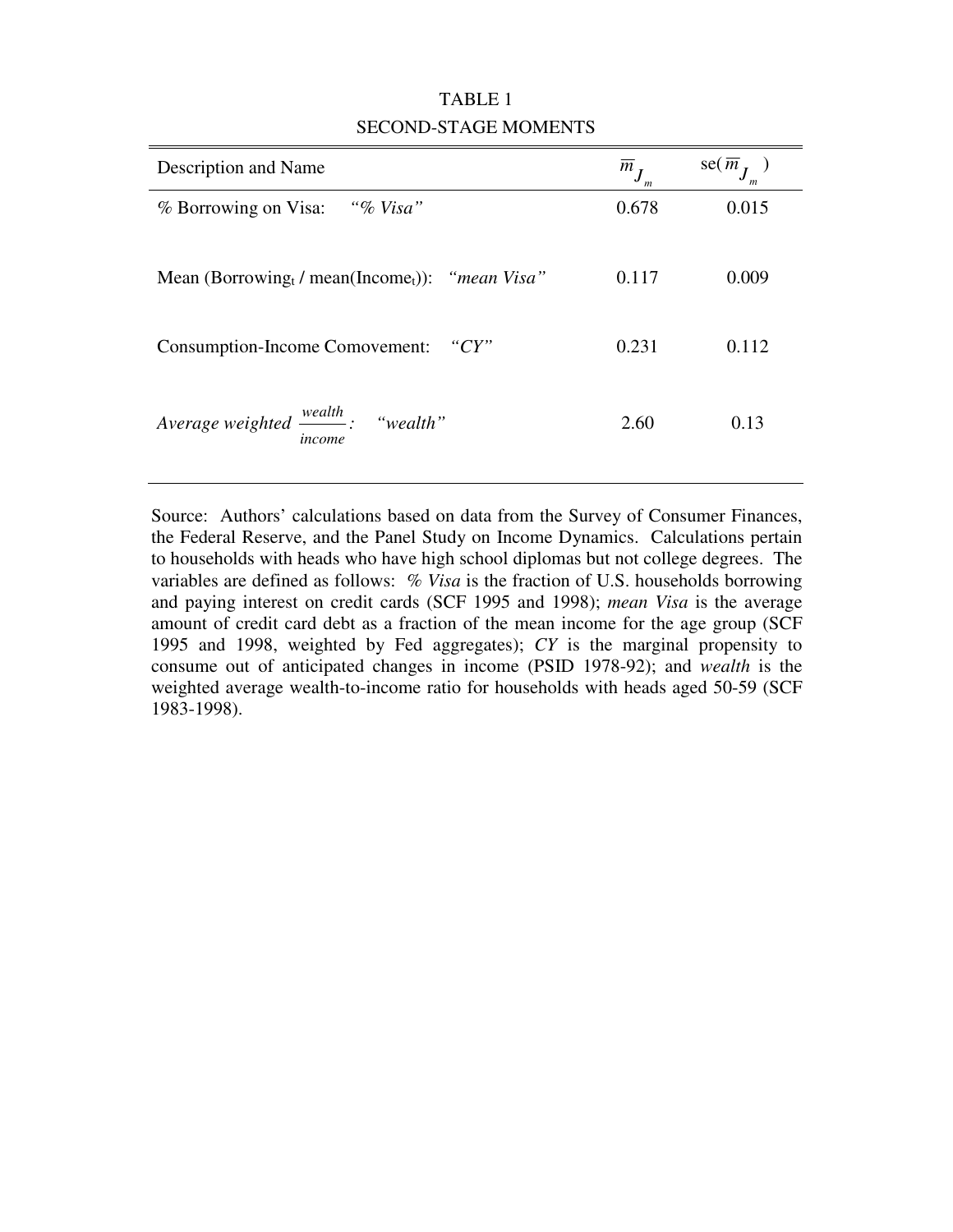| Demographics                                                                                                                                                      | Liquid assets and noncollateralized debt     |
|-------------------------------------------------------------------------------------------------------------------------------------------------------------------|----------------------------------------------|
| Number of children                                                                                                                                                | Credit limit $\lambda$                       |
| $k = \beta_0$ *exp( $\beta_1$ *age- $\beta_2$ *(age <sup>2</sup> )/100)+ $\varepsilon$                                                                            | 0.318<br>(0.017)                             |
| $\beta_0$<br>$\beta_2$<br>$\beta_1$                                                                                                                               |                                              |
| 0.006<br>0.324<br>0.005                                                                                                                                           | Return on positive liquid assets $R$         |
| (0.001)<br>(0.005)<br>(0.007)                                                                                                                                     | 1.0279                                       |
|                                                                                                                                                                   | (0.024)                                      |
| Number of dependent adults                                                                                                                                        |                                              |
| $a = \beta_0$ *exp( $\beta_1$ *age- $\beta_2$ *(age <sup>2</sup> )/100)+ $\varepsilon$                                                                            | Credit card interest rate $R^{cc}$           |
|                                                                                                                                                                   | 1.1152                                       |
| $\beta_0$<br>$\beta_2$<br>$\beta_1$                                                                                                                               | (0.009)                                      |
| $8.0e-9$<br>0.727<br>0.007                                                                                                                                        |                                              |
| (0.000)<br>(0.016)<br>(0.016)                                                                                                                                     |                                              |
| <b>Illiquid Assets</b>                                                                                                                                            | Preference Parameter                         |
| Consumption flow as a fraction of assets $\gamma$                                                                                                                 | Coefficient of relative risk aversion $\rho$ |
| 0.05                                                                                                                                                              | 2                                            |
|                                                                                                                                                                   |                                              |
| Income from transfers and wages                                                                                                                                   |                                              |
| Income process - In the labor force                                                                                                                               |                                              |
| y = ln(Y) = $\beta_0 + \beta_1 * age + \beta_2 * (age^2/100) + \beta_3 * (age^3/10000) + \beta_4 * Nheads + \beta_5 * Nchildren + \beta_6 * Ndep. adults + \xi^W$ |                                              |
| $\xi_{t}^{W} = \eta_{t} + \nu_{t} = \alpha \eta_{t-1} + \varepsilon_{t} + \nu_{t}$                                                                                |                                              |
|                                                                                                                                                                   |                                              |

# TABLE 2 FIRST STAGE ESTIMATION RESULTS

| $\beta_0$ | $\mathbf{B}_1$                | B <sub>2</sub> | $\beta_3$                               | $\mathbf{B}_4$ | $\beta_5$ | β <sub>6</sub> | $\alpha$            |       |         |
|-----------|-------------------------------|----------------|-----------------------------------------|----------------|-----------|----------------|---------------------|-------|---------|
| 7.439     | 0.118                         | $-0.201$       | 0.081 0.548                             |                | $-0.033$  | 0.170          | 0.782               | 0.029 | 0.026   |
|           | $(0.340)$ $(0.021)$ $(0.050)$ |                | $(0.035)$ $(0.019)$ $(0.005)$ $(0.008)$ |                |           |                | $(0.017)$ $(0.008)$ |       | (0.011) |

|           | Income Process - Retired |           |           |           |                                                                                                                                                                | Retirement age T |  |
|-----------|--------------------------|-----------|-----------|-----------|----------------------------------------------------------------------------------------------------------------------------------------------------------------|------------------|--|
|           |                          |           |           |           | y = ln(Y) = $\beta_0 + \beta_1$ <sup>*</sup> age+ $\beta_2$ <sup>*</sup> Nheads+ $\beta_3$ <sup>*</sup> Nchildren+ $\beta_4$ <sup>*</sup> Ndep.adults+ $\xi^R$ | 63               |  |
|           |                          |           |           |           |                                                                                                                                                                | (0.730)          |  |
| $\beta_0$ | $\beta_1$                | $\beta_2$ | $\beta_3$ | $\beta_4$ | $\sigma^2_{\mu}{}^R$                                                                                                                                           |                  |  |
| 8.433     | $-0.002$                 | 0.554     | 0.199     | 0.204     | 0.051                                                                                                                                                          |                  |  |
| (0.849)   | (0.013)                  | (0.084)   | (0.172)   | (0.102)   | (0.013)                                                                                                                                                        |                  |  |
|           |                          |           |           |           |                                                                                                                                                                |                  |  |

Source: Authors' estimation, exactly following Laibson, Repetto, and Tobacman (2003), based on data from the PSID, SCF, FRB, and American Bankruptcy Institute, for households with heads who have high school diplomas but not college degrees.

Note: Standard errors in parentheses. The constant of the deterministic component of income includes a year of birth cohort effect and a business cycle effect proxied by the unemployment rate.

The dynamics of income estimation includes a household fixed effect.

Illiquid asset consumption flows and the coefficient of relative risk aversion are assumed to be exactly known in the context of the first stage. We examine sensitivity to these parameters in Subsection 5.3 on Robustness. This table only reports standard errors, but the full covariance matrix is used in the second-stage estimation.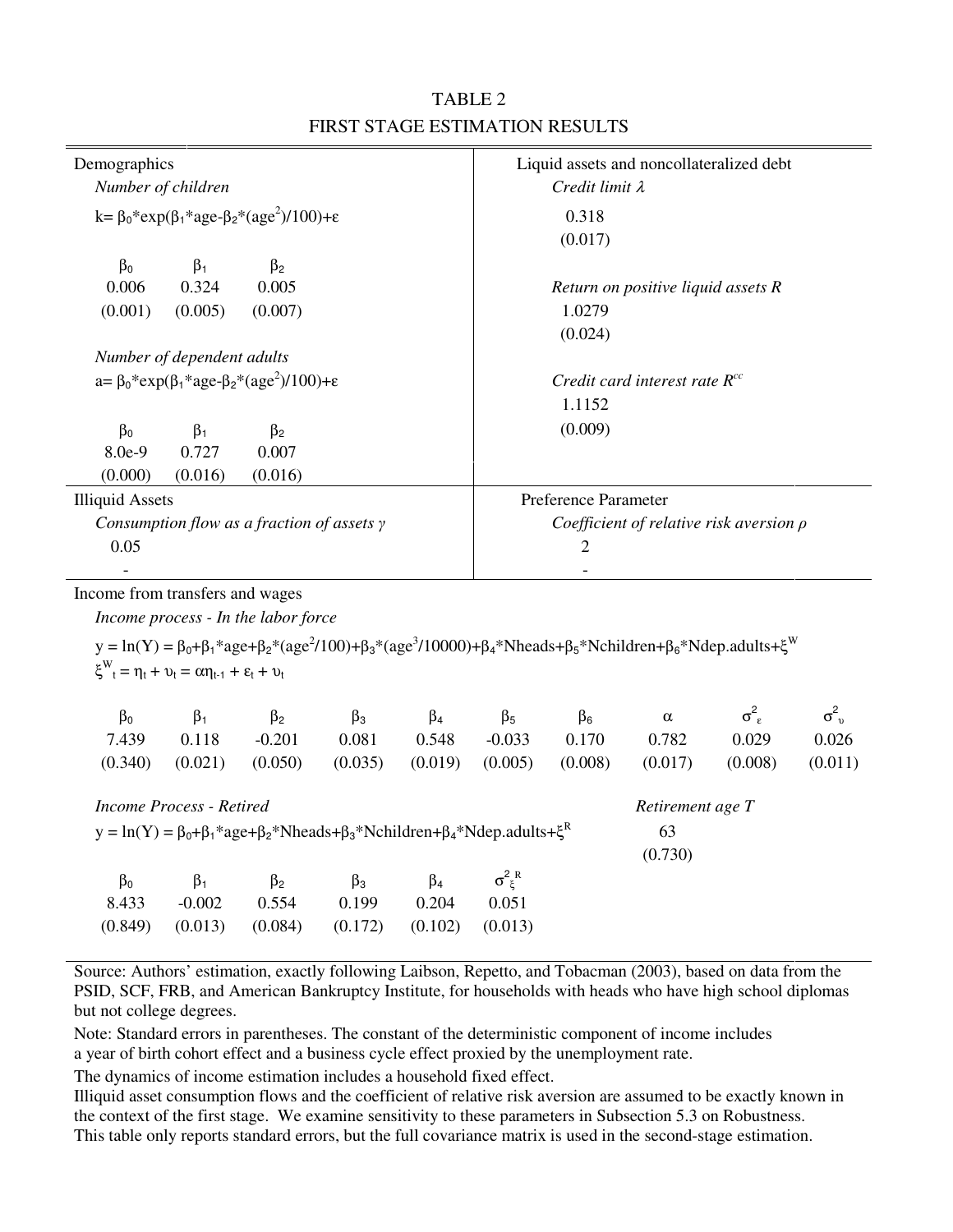|                                    | (1)        | (2)         | (3)                              | (4)                               | (5)   |
|------------------------------------|------------|-------------|----------------------------------|-----------------------------------|-------|
|                                    | Hyperbolic | Exponential | Hyperbolic<br><b>Optimal Wts</b> | Exponential<br><b>Optimal Wts</b> | Data  |
| Parameter estimates $\hat{\theta}$ |            |             |                                  |                                   |       |
| $\hat{\beta}$                      | 0.7031     | 1.0000      | 0.7150                           | 1.0000                            |       |
| s.e. $(i)$                         | (0.1093)   |             | (0.0948)                         |                                   |       |
| s.e. $(ii)$                        | (0.1090)   |             |                                  |                                   |       |
| s.e. $(iii)$                       | (0.0170)   |             |                                  |                                   |       |
| s.e. $(iv)$                        | (0.0150)   |             |                                  |                                   |       |
| $\hat{\delta}$                     | 0.9580     | 0.8459      | 0.9603                           | 0.9419                            |       |
| s.e. $(i)$                         | (0.0068)   | (0.0249)    | (0.0081)                         | (0.0132)                          |       |
| s.e. $(ii)$                        | (0.0068)   | (0.0247)    |                                  |                                   |       |
| s.e. $(iii)$                       | (0.0010)   | (0.0062)    |                                  |                                   |       |
| s.e. $(iv)$                        | (0.0009)   | (0.0056)    |                                  |                                   |       |
| Second-stage moments               |            |             |                                  |                                   |       |
| % Visa                             | 0.634      | 0.669       | 0.613                            | 0.284                             | 0.678 |
| mean Visa                          | 0.167      | 0.150       | 0.159                            | 0.049                             | 0.117 |
| CY                                 | 0.314      | 0.293       | 0.269                            | 0.074                             | 0.231 |
| wealth                             | 2.69       | $-0.05$     | 3.22                             | 2.81                              | 2.60  |
| Goodness-of-fit                    |            |             |                                  |                                   |       |
| $q(\hat{\theta}, \hat{\chi})$      | 67.2       | 436         | 2.48                             | 34.4                              |       |
| $\xi(\hat{\theta}, \hat{\chi})$    | 3.01       | 217         | 8.91                             | 258.7                             |       |
| $p$ -value                         | 0.222      | $1e-10$     | 0.0116                           | $<$ 2e-7                          |       |

TABLE 3 BENCHMARK STRUCTURAL ESTIMATION RESULTS

Source: Authors' calculations.

Note on standard errors: (i) includes both the first stage correction and the simulation correction, (ii) includes just the first stage correction, (iii) includes just the simulation correction, and (iv) includes neither correction.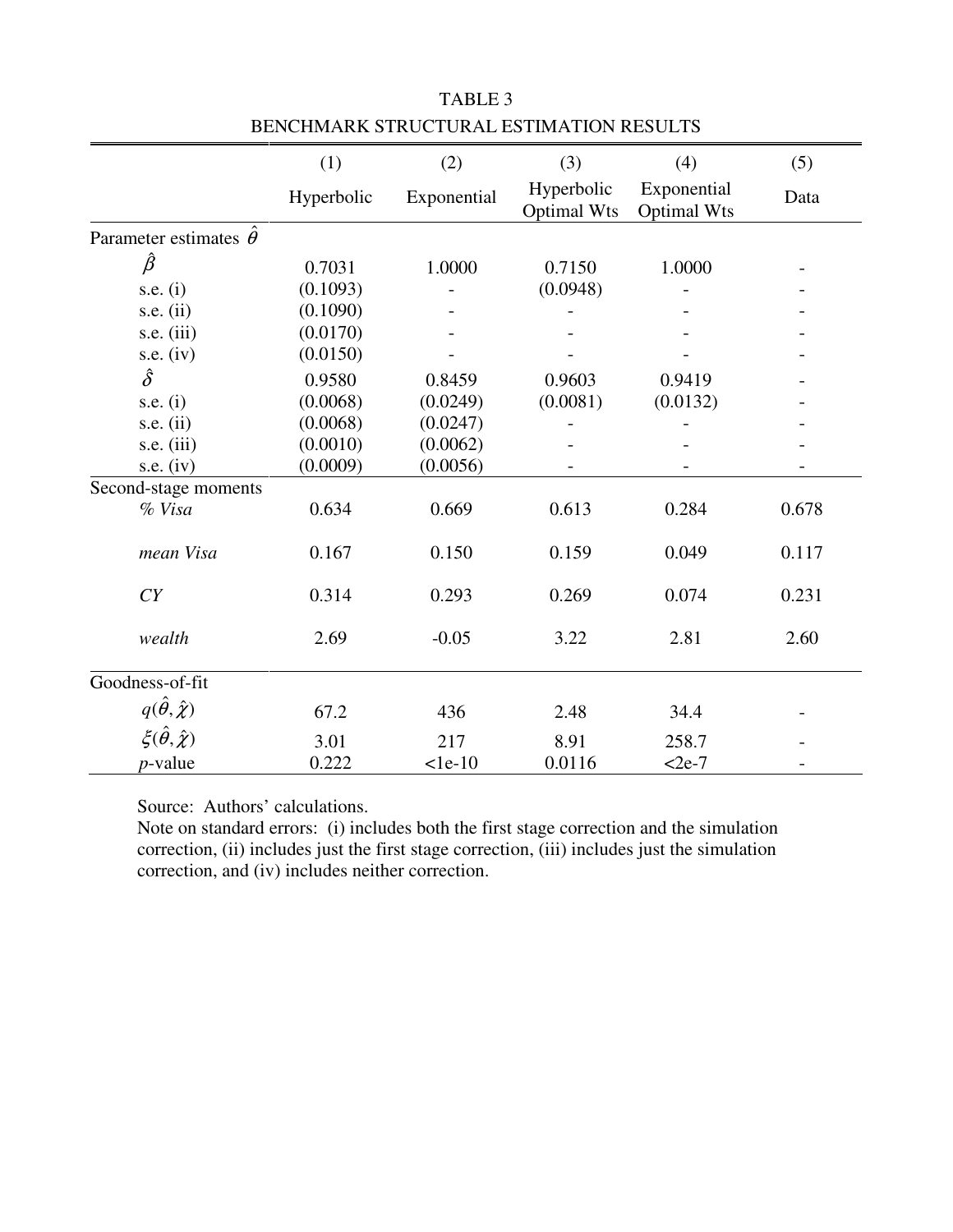|                                        |                 |                         | TABLE <sub>4A</sub>     |                                                  |                           |                         |                                                   |
|----------------------------------------|-----------------|-------------------------|-------------------------|--------------------------------------------------|---------------------------|-------------------------|---------------------------------------------------|
|                                        |                 |                         |                         | ROBUSTNESS: RATES OF RETURN AND RETURNS TO SCALE |                           |                         |                                                   |
|                                        | $\widehat{\Xi}$ | $\widehat{\odot}$       | $\odot$                 | $\bigoplus$                                      | $\odot$                   | $\circledcirc$          | E                                                 |
|                                        | Benchmark       | $\gamma = 3.38\%$       | $\gamma = 6.59\%$       | $r^{CC}=10\%$                                    | $=13%$<br>$C$ C           | Square Root<br>Scale    | Partial Individual<br>Mortality                   |
| Hyperbolic                             |                 |                         |                         |                                                  |                           |                         |                                                   |
| Parameter Estimates $\hat{\theta}$     |                 |                         |                         |                                                  |                           |                         |                                                   |
| $\beta$                                | 0.7031          |                         |                         | 0.7235                                           |                           | 0.6708                  |                                                   |
|                                        | (0.1093)        | $0.5071$<br>$(0.4410)$  | $0.8024$<br>$(0.0614)$  | (0.1053)                                         | $\frac{0.6732}{(0.1167)}$ | (0.1530)                | $\begin{array}{c} 0.6232 \\ (0.1219) \end{array}$ |
| s.e. (i)<br>$\hat{\delta}$             | 0.9580          | 0.9731                  | 0.9425                  | 0.9567                                           | 0.9595                    | 0.9626                  | 0.9651                                            |
| $s.e.$ (i)                             | (0.0068)        | (0.0188)                | (0.0093)                | (0.0071)                                         | (0.0045)                  | (0.0086)                | (0.0069)                                          |
| Goodness-of-fit                        |                 |                         |                         |                                                  |                           |                         |                                                   |
| $q(\hat{\theta}, \hat{\chi})$          | 67.2            | 108.4                   | 49.7                    | 64.1                                             | 70.7                      | 72.1                    | 76.6                                              |
| $\tilde{\xi}(\hat{\theta},\hat{\chi})$ | 3.01            | 16.79                   | 5.27                    | 12.09                                            | 10.97                     | 9.05                    | 18.48                                             |
| $p$ -value                             | 0.222           | 0.0002                  | 0.0717                  | 0.0024                                           | 0.0041                    | 0.0108                  | 0.0001                                            |
| Exponential                            |                 |                         |                         |                                                  |                           |                         |                                                   |
| Parameter Estimates $\hat{\theta}$     |                 |                         |                         |                                                  |                           |                         |                                                   |
| $\hat{\mathcal{B}}$                    | 1.0000          | 1.0000                  | 1.0000                  | 1.0000                                           | 1.0000                    | 1.0000                  | 1.0000                                            |
| s.e. (i)<br>$\hat{\delta}$             |                 |                         |                         |                                                  |                           |                         |                                                   |
|                                        | 0.8459          | $(0.8459$<br>$(0.0249)$ | $(0.8459$<br>$(0.0250)$ | $\frac{0.8520}{(0.0267)}$                        | $0.8354$<br>$(0.0262)$    |                         |                                                   |
| $s.e.$ (i)                             | (0.0249)        |                         |                         |                                                  |                           | $(0.8499$<br>$(0.0308)$ | $0.8442$<br>$(0.0407)$                            |
| Goodness-of-fit                        |                 |                         |                         |                                                  |                           |                         |                                                   |
| $q(\hat{\theta}, \hat{\chi})$          | 435.6           | 435.6                   | 435.6                   | 434.7                                            | 436.6                     | 436.8                   | 443.6                                             |
| $\zeta(\hat{\theta},\hat{\chi})$       | 217             | 217                     | 263                     | 177                                              | 339                       | 201                     | 374                                               |
| $p$ -value                             | $1e-10$         | $1e-10$                 | 10                      | $1e-10$                                          | $10$<br>$-10$             | $10$<br>$-10$           | $10$<br>$-10$                                     |
| Source: $\Delta$ uthors' calculations  |                 |                         |                         |                                                  |                           |                         |                                                   |

Source: Authors' calculations. Source: Authors calculations.

individual mortality" puts mortality into *n*, so that *n* falls in proportion to unconditional survival probabilities, until on average only square root scale assumes that, if the household size is n, period utility equals  $n^*u(c/sqrt(n))$ , where c is total consumption. "Partial square root scale assumes that, if the household size is *n*, period utility equals *n\*u*(*c/sqrt*(*n*)), where *c* is total consumption. "Partial individual mortality" puts mortality into n, so that n falls in proportion to unconditional survival probabilities, until on average only Note: The benchmark assumes  $\gamma = 5\%, r^{CC} = 11.52\%,$  and  $\rho = 2$ . Columns (3) through (7) make perturbations one at a time. The Note: The benchmark assumes  $\gamma = 5\%, r^{CC} = 11.52\%,$  and  $\rho = 2$ . Columns (3) through (7) make perturbations one at a time. The one spouse remains in the household. one spouse remains in the household.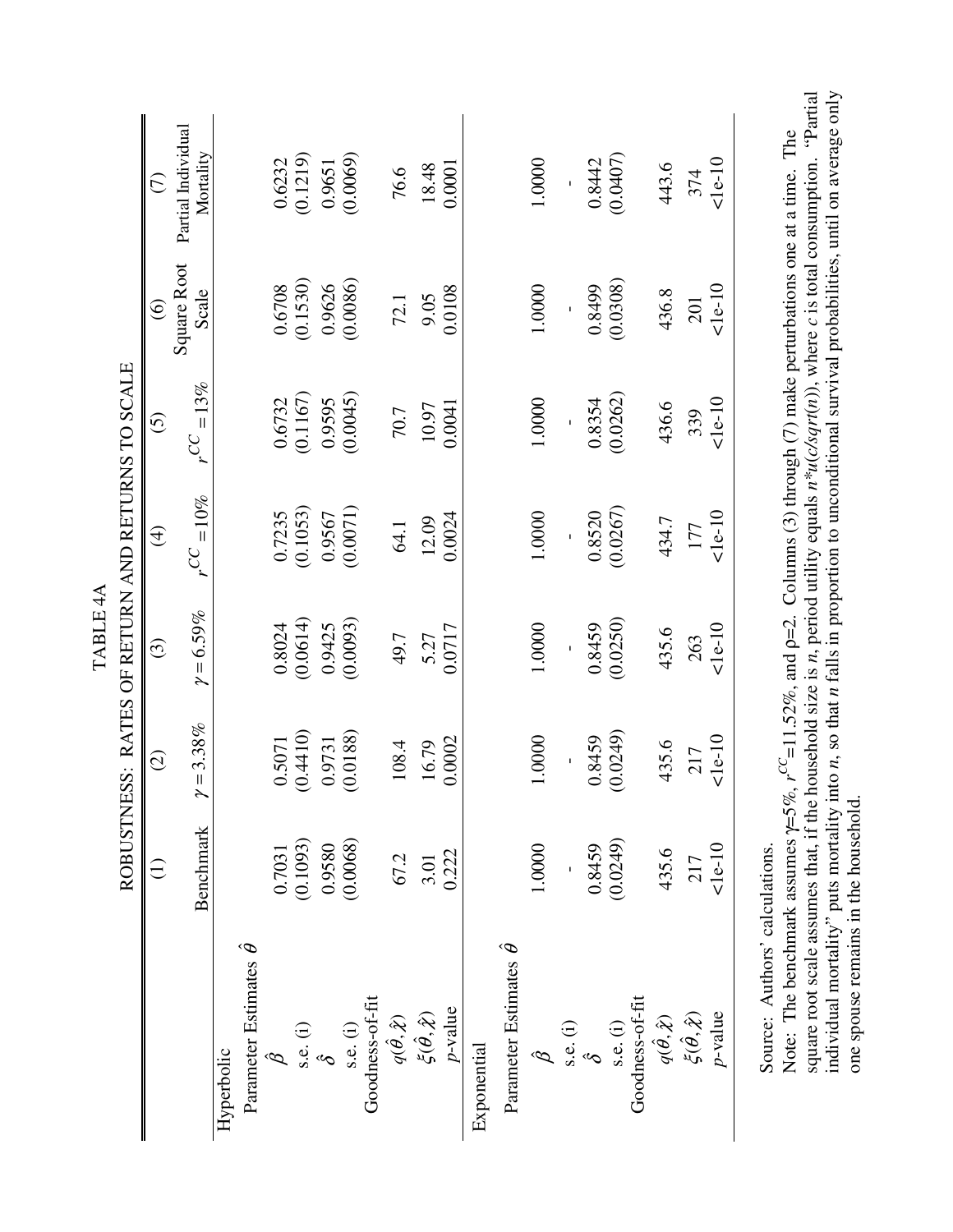|                                                                                                                                                                                                                                                                                                                                                                                              |                 |                           |            | TABLE <sub>4</sub> B | ROBUSTNESS: RISK AVERSION AND COMPOUND CASES |                    |                                                                                               |                    |                    |
|----------------------------------------------------------------------------------------------------------------------------------------------------------------------------------------------------------------------------------------------------------------------------------------------------------------------------------------------------------------------------------------------|-----------------|---------------------------|------------|----------------------|----------------------------------------------|--------------------|-----------------------------------------------------------------------------------------------|--------------------|--------------------|
|                                                                                                                                                                                                                                                                                                                                                                                              | $\widehat{\Xi}$ | $\widehat{\odot}$         | $\odot$    | $\bigoplus$          | $\odot$                                      | $\widehat{\circ}$  | $\widehat{C}$                                                                                 | $\circledast$      | $\odot$            |
|                                                                                                                                                                                                                                                                                                                                                                                              | $\rho = 1$      | (benchmark)<br>$\rho = 2$ | $\rho = 3$ | Estimate $\rho$      | optimal wts<br>Estimate $\rho$               | Compound<br>Case A | Compound<br>Case B                                                                            | Compound<br>Case C | Compound<br>Case D |
| Hyperbolic                                                                                                                                                                                                                                                                                                                                                                                   |                 |                           |            |                      |                                              |                    |                                                                                               |                    |                    |
| Parameter Estimates $\hat{\theta}$                                                                                                                                                                                                                                                                                                                                                           |                 |                           |            |                      |                                              |                    |                                                                                               |                    |                    |
| $\hat{\mathcal{B}}$                                                                                                                                                                                                                                                                                                                                                                          | 0.8186          | 0.7031                    | 0.5776     | 0.8983               | 0.8989                                       | 0.3750             | 0.9075                                                                                        | 0.1779             | 0.9473             |
| $s.e.$ (i)                                                                                                                                                                                                                                                                                                                                                                                   | (0.0959)        | (0.1093)                  | (0.1339)   | (0.0184)             | (0.0211)                                     | (0.4859)           | (0.0285)                                                                                      | (0.2298)           | (0.0159)           |
| $\hat{\mathcal{C}}$                                                                                                                                                                                                                                                                                                                                                                          | 0.9610          | 0.9580                    | 0.9545     | 0.9616               | 0.9625                                       | 0.9717             | 0.9434                                                                                        | 0.9968             | 0.9457             |
| $s.e.$ (i)                                                                                                                                                                                                                                                                                                                                                                                   | (0.0037)        | (0.0068)                  | (0.0096)   | (0.0025)             | (0.0039)                                     | (0.0228)           | (0.0059)                                                                                      | (0.0145)           | (0.0031)           |
| $\hat{\rho}$                                                                                                                                                                                                                                                                                                                                                                                 | 1.0000          | 2.0000                    | 3.0000     | 0.2196               | 0.2299                                       | 3.0000             | 1,0000                                                                                        | 5.0000             | 0.2196             |
| s.e. (i)                                                                                                                                                                                                                                                                                                                                                                                     |                 |                           |            | (0.0655)             | (0.0706)                                     |                    |                                                                                               |                    |                    |
| Goodness-of-fit                                                                                                                                                                                                                                                                                                                                                                              |                 |                           |            |                      |                                              |                    |                                                                                               |                    |                    |
| $q(\hat{\theta}, \hat{\chi})$                                                                                                                                                                                                                                                                                                                                                                | 63.0            | 67.2                      | 67.7       | 6.90                 | 2.77                                         | 106.1              | 38.9                                                                                          | 112.5              | 7.66               |
| $\xi(\hat{\theta}, \hat{\chi})$                                                                                                                                                                                                                                                                                                                                                              | 7.97            | 3.01                      | 1.85       | 0.91                 | 2.77                                         | 16.1               | 7.52                                                                                          | 16.68              | 1.62               |
| $p$ -value                                                                                                                                                                                                                                                                                                                                                                                   | 0.019           | 0.222                     | 0.397      | 0.341                | 0.096                                        | 0.0003             | 0.023                                                                                         | 0.0002             | 0.445              |
| Exponential                                                                                                                                                                                                                                                                                                                                                                                  |                 |                           |            |                      |                                              |                    |                                                                                               |                    |                    |
| Parameter Estimates $\hat{\theta}$                                                                                                                                                                                                                                                                                                                                                           |                 |                           |            |                      |                                              |                    |                                                                                               |                    |                    |
| B                                                                                                                                                                                                                                                                                                                                                                                            | 1.0000          | 1.0000                    | .0000      | 1.0000               | 1.0000                                       | 1.0000             | 1.0000                                                                                        | 1.0000             | 1.0000             |
| $s.e.$ (i)                                                                                                                                                                                                                                                                                                                                                                                   |                 |                           |            |                      |                                              |                    |                                                                                               |                    |                    |
| $\hat{\mathcal{C}}$                                                                                                                                                                                                                                                                                                                                                                          | 0.8924          | 0.8459                    | 0.7841     | 0.9102               | 0.9122                                       | 0.7695             | 0.9359                                                                                        | 0.6200             | 0.9214             |
| $s.e.$ (i)                                                                                                                                                                                                                                                                                                                                                                                   | (0.0204)        | (0.0249)                  | (0.0357)   | (0.0078)             | (0.0086)                                     | (0.0262)           | (0.0071)                                                                                      | (0.0560)           | (0.0075)           |
| $\hat{\mathcal{O}}$                                                                                                                                                                                                                                                                                                                                                                          | $1.0000\,$      | 2.0000                    | 3.0000     | 0.2685               | 0.2825                                       | 3.0000             | 1.0000                                                                                        | 5.0000             | 0.2685             |
| $s.e.$ (i)                                                                                                                                                                                                                                                                                                                                                                                   |                 |                           |            | (0.2419)             | (0.1885)                                     |                    | $\mathbf{I}$                                                                                  | $\mathbf{I}$       |                    |
| Goodness-of-fit                                                                                                                                                                                                                                                                                                                                                                              |                 |                           |            |                      |                                              |                    |                                                                                               |                    |                    |
| $q(\hat{\theta},\hat{\mathcal{X}})$                                                                                                                                                                                                                                                                                                                                                          | 438.1           | 435.6                     | 435.5      | 432.27               | 381.73                                       | 436.1              | 145.2                                                                                         | 434.2              | 433.6              |
| $\xi(\hat{\theta},\hat{\chi})$                                                                                                                                                                                                                                                                                                                                                               | 349             | 217                       | 310        | 369.72               | 381.73                                       | 319.5              | 19.68                                                                                         | 320.3              | 373.3              |
| $p$ -value                                                                                                                                                                                                                                                                                                                                                                                   | $10 - 10$       | $1e-10$                   | $1e-10$    | $1e-10$              | 10                                           | 10                 | 0.0002                                                                                        | 10                 | $1e-10$            |
| scale, and "partial individual mortality." Case D for the exponential model assumes $\gamma=6.59\%$ , $r^{\text{CC}}=10\%$ , and $\rho=0.2685$ and Case D for the<br>$\gamma$ =3.38%, $r^{CC}$ =13%, and p=3. Case B assumes $\gamma$ =6.59%, $r^{CC}$ =10%, and p=1. Case C assumes $\gamma$ =3.38%, $r^{CC}$ =13%, p=5, the square root<br>Source: Authors' calculations. Note: Columns (1 |                 |                           |            |                      |                                              |                    | ) and (3) perturb only $\rho$ . Columns (4) and (5) estimate $\rho$ . Compound Case A assumes |                    |                    |
| hyperbolic model assumes $\gamma=6.59\%$ , $r^{CC}=10\%$ , and $\rho=0.2196$ . In the benchmark, $\gamma=5\%$ , $r^{CC}=11.52\%$ , and $\rho=2$ .                                                                                                                                                                                                                                            |                 |                           |            |                      |                                              |                    |                                                                                               |                    |                    |
|                                                                                                                                                                                                                                                                                                                                                                                              |                 |                           |            |                      |                                              |                    |                                                                                               |                    |                    |
|                                                                                                                                                                                                                                                                                                                                                                                              |                 |                           |            |                      |                                              |                    |                                                                                               |                    |                    |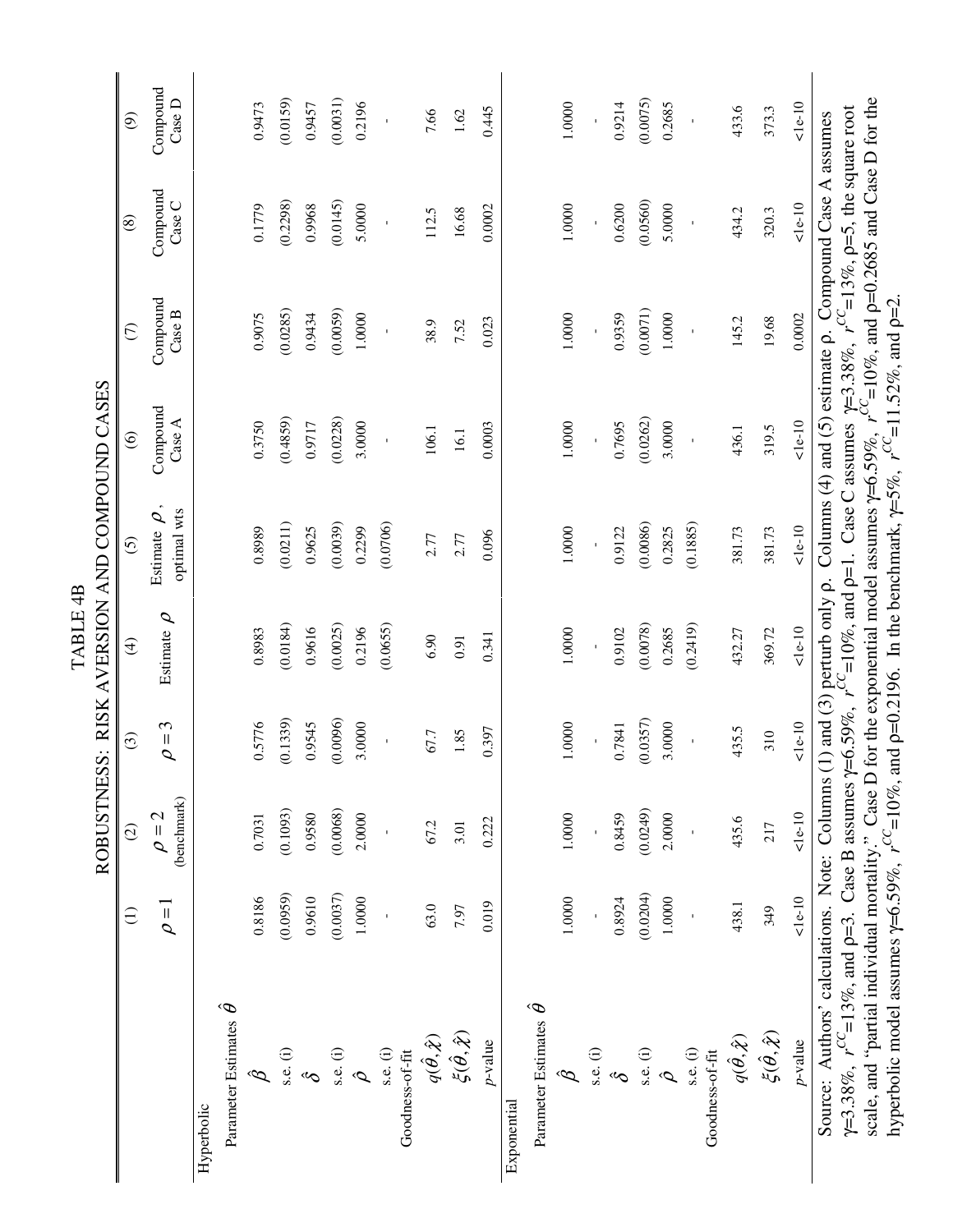|                                         | ROBUSTNESS: INCOME SHOCK PERSISTENCE AND BEQUESTS |                |                                 |                         |                  |
|-----------------------------------------|---------------------------------------------------|----------------|---------------------------------|-------------------------|------------------|
|                                         | $\widehat{\exists}$                               | $\widehat{O}$  | $\odot$                         | $\widehat{\mathcal{F}}$ | $\odot$          |
|                                         | Benchmark                                         | $\alpha = 0.9$ | Full update<br>$\alpha = 0.9$ , | <b>Bequest</b><br>x1.25 | Bequest<br>x0.75 |
| Hyperbolic                              |                                                   |                |                                 |                         |                  |
| Estimates $\hat{\theta}$<br>Parameter   |                                                   |                |                                 |                         |                  |
| ĝ                                       | 0.7031                                            | 0.6908         | 0.6227                          | 0.6964                  | 0.6914           |
|                                         | (0.1093)                                          | (0.0788)       | (0.1269)                        | (0.1168)                | (0.0806)         |
| $s.e.$ (i)<br>$\delta$                  | 0.9580                                            | 0.9521         | 0.9475                          | 0.9559                  | 0.9581           |
| s.e. (i)<br>Goodness-of-fit             | (0.0068)                                          | (0.0079)       | (0.0122)                        | (0.0072)                | (0.0068)         |
|                                         |                                                   |                |                                 |                         |                  |
| $q(\hat{\theta}, \hat{\chi})$           | 67.2                                              | 69.5           | 73.2                            | 67.3                    | 65.9             |
| $\xi(\hat{\theta}, \hat{\chi})$         | 3.01                                              | 7.40           | 7.64                            | 2.54                    | 10.2             |
| $p$ -value                              | 0.222                                             | 0.025          | 0.022                           | 0.281                   | 0.006            |
| Exponential                             |                                                   |                |                                 |                         |                  |
| Estimates $\hat{\theta}$<br>Parameter 1 |                                                   |                |                                 |                         |                  |
| $\hat{\mathcal{B}}$                     | 1.0000                                            | 1.0000         | 1.0000                          | 1.0000                  | 1.0000           |
|                                         |                                                   | $\bar{1}$      | $\mathbf{r}$                    |                         | $\mathbf{r}$     |
| $rac{1}{\delta}$                        | 0.8459                                            | 0.8386         | 0.8037                          | 0.8458                  | 0.8459           |
| Goodness-of-fit<br>$s.e.$ (i)           | (0.0249)                                          | (0.0395)       | (0.0528)                        | (0.0251)                | (0.0254)         |
| $q(\hat{\theta}, \hat{\chi})$           | 435.6                                             | 439.6          | 452.1                           | 435.5                   | 435.8            |
| $\check{\xi}(\hat{\theta},\hat{\chi})$  | 217                                               | 340.2          | 369.0                           | 211.6                   | 216.4            |
| $p$ -value                              | 10                                                | 10             | 10                              | $1e-10$                 | 10               |

Source: Authors' calculations. Note: The variable  $\alpha$  is the autocorrelation coefficient in the income process, and measures the persistence Source: Authors' calculations. Note: The variable  $\alpha$  is the autocorrelation coefficient in the income process, and measures the persistence Source of shocks. Column 2 reports the effect of increasing  $\alpha$  to 0.9. Column 3 differs from Column 2 in updating estimates of the other income of shocks. Column 2 reports the effect of increasing α to 0.9. Column 3 differs from Column 2 in updating estimates of the other income parameters, while holding  $\alpha$  fixed at 0.9, and also updating the variance-covariance matrix for all the first stage parameters. Columns 4 parameters, while holding α fixed at 0.9, and also updating the variance-covariance matrix for all the first stage parameters. Columns 4 and 5 respectively increase and decrease the strength of the bequest motive by 25%. and 5 respectively increase and decrease the strength of the bequest motive by 25%.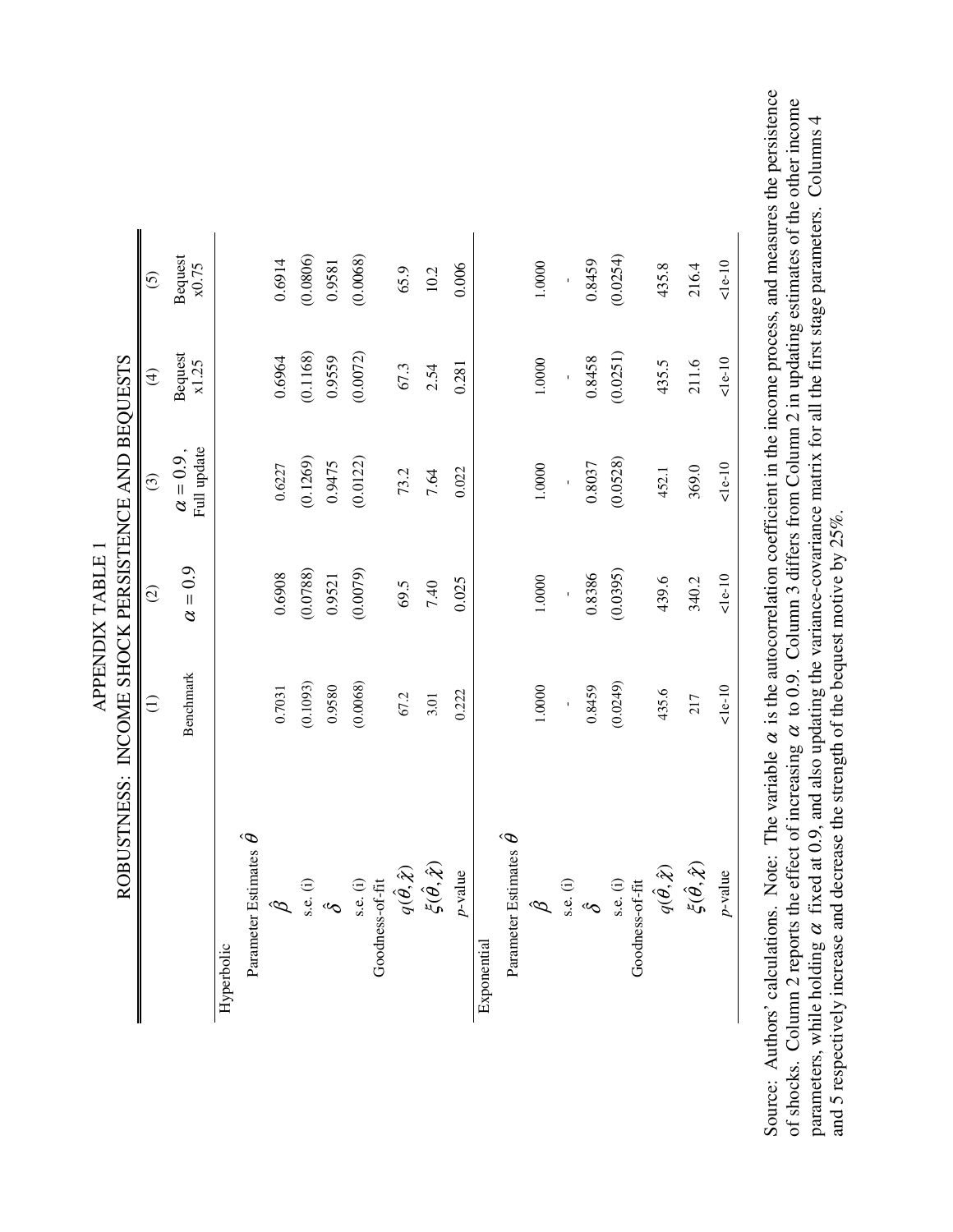

Figure 1: q versus beta and delta

Figure 1: This figure plots the MSM objective function with respect to beta and delta under the paper's benchmark assumptions. The objective, q, equals a weighted sum of squared deviations of the empirical moments from the moments predicted by the model. Lower values of q represent a better fit of the model, and the (beta, delta) pair that minimizes q is the MSM estimator.

Notice that q appears strictly convex in the plotted region. It rises rapidly when beta and delta both rise or both fall. For a large range, q remains fairly small as beta rises and delta falls, but q rises quickly, for all values of delta, as beta approaches 1.